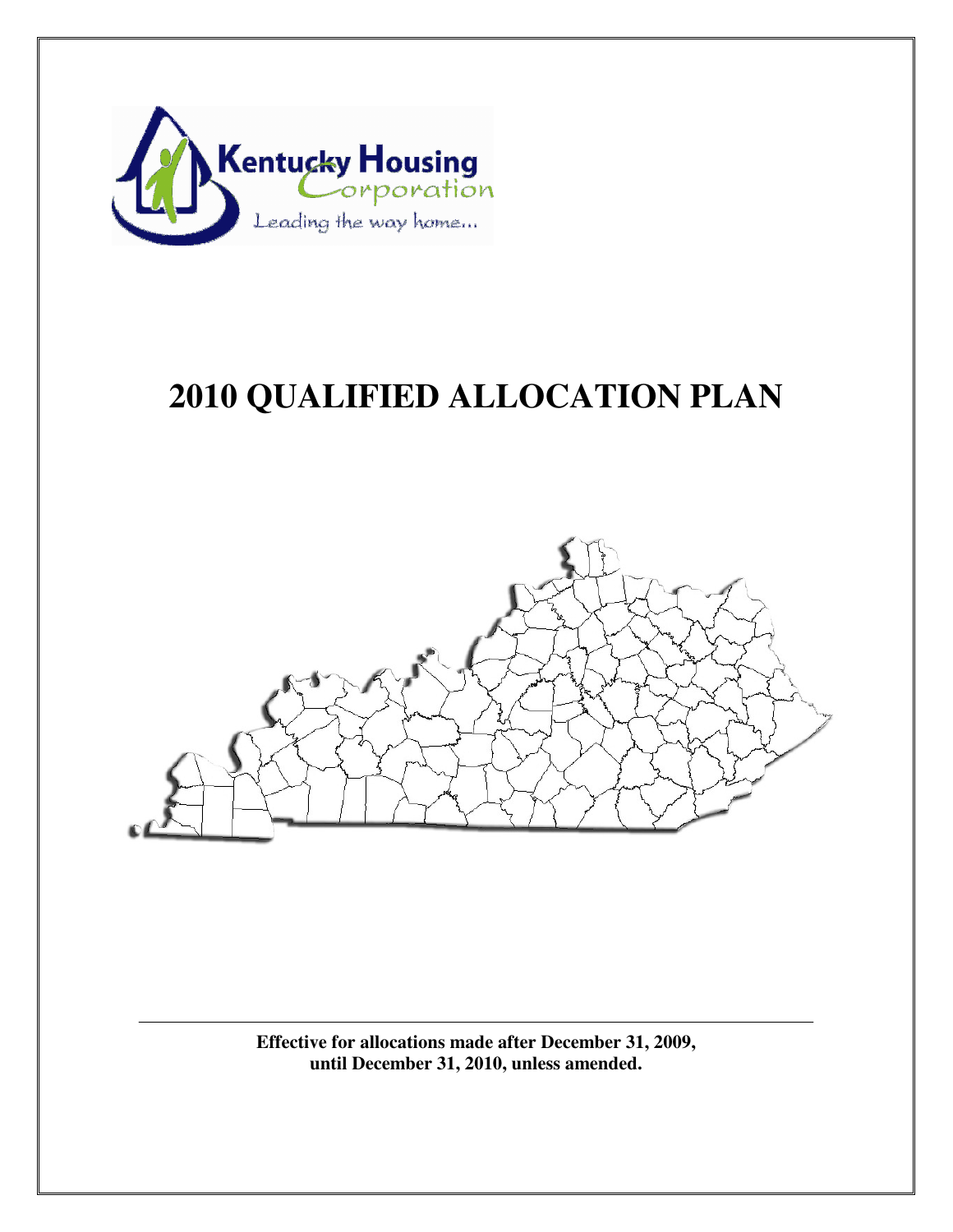## **Table of Contents**

|                                                                  | Page                     |
|------------------------------------------------------------------|--------------------------|
| <b>Introduction</b>                                              | 4                        |
| <b>Qualified Allocation Plan</b>                                 | 4                        |
| Requirements of the Qualified Allocation Plan                    | $\overline{\mathcal{A}}$ |
| <b>Public Hearing Requirements</b>                               | 5                        |
| <b>Approval Process</b>                                          | 5                        |
| <b>Annual Credit Available</b>                                   | 5                        |
| Types of Credit                                                  | 6                        |
| Overview of Available Credit                                     | 6                        |
| <b>Nonprofit Participants</b>                                    | $\overline{7}$           |
| Pools and Set-Asides                                             | $\overline{7}$           |
| Tax-Exempt Bond Financing                                        | 8                        |
| <b>Applicable Program Fees</b>                                   | 9                        |
| <b>Housing Credit Requirements</b>                               | 10                       |
| Letter of Support                                                | 10                       |
| Housing Credit Limit                                             | 10                       |
| Modifications to Definition of Eligible Basis (130 Percent Rule) |                          |
| (Qualified Census Tract (QCT), Difficult Development             |                          |
| Area (DDA) and Areas Defined by KHC)                             | 11                       |
| <b>Availability of Subsidy Dollars</b>                           | 11                       |
| <b>Community Service Facility</b>                                | 11                       |
| <b>Acquisition of Existing Buildings</b>                         | 12                       |
| Maximum Credit Cap Requirements                                  | 12                       |
| <b>Maximum Fees</b>                                              | 13                       |
| Developer Fee                                                    | 14                       |
| Minimum Set-Asides                                               | 14                       |
| <b>Cost Containment</b>                                          | 14                       |
| <b>Building Requirements</b>                                     | 15                       |
| Capital/Physical Needs Assessment                                | 15                       |
| Minimum Square Footage                                           | 16                       |
| Eligible Uses of Housing Credit                                  | 16                       |
| <b>Financial Requirements</b>                                    | 16                       |
| Submission of Letters of Intent from Equity Investor and         |                          |
| <b>Other Sources of Funds</b>                                    | 17                       |
| <b>Technical Assistance</b>                                      | 18                       |
| <b>Application Submission Requirements</b>                       | 18                       |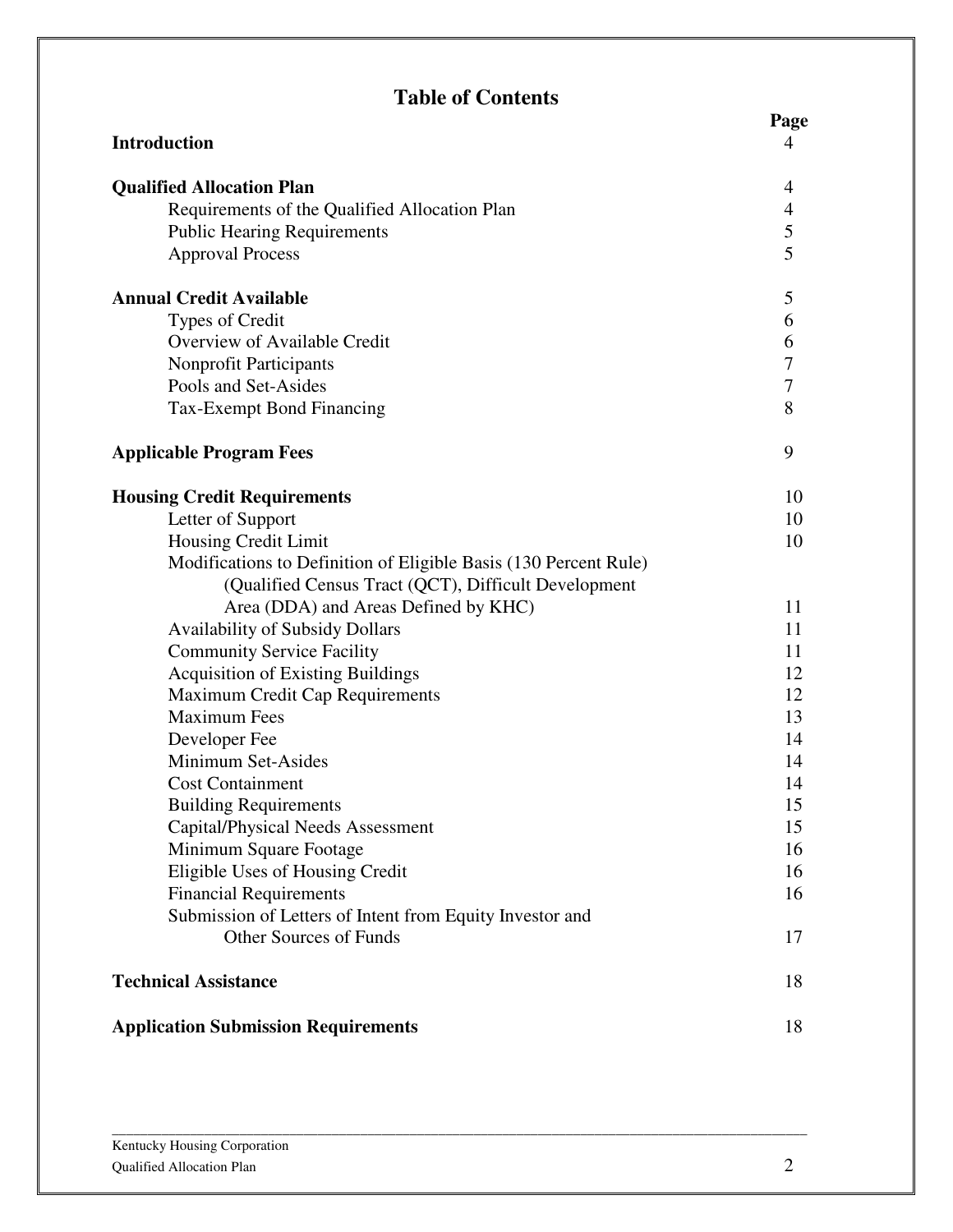## **Table of Contents (continued)**

|                                                   | Page      |
|---------------------------------------------------|-----------|
| <b>Application Review Process</b>                 | 20        |
| <b>Review Process</b>                             | 20        |
| <b>Conditional Approval Process</b>               | 21        |
| <b>Technical Submission Stage</b>                 | 22        |
| <b>Reservation Notice</b>                         | 22        |
| Deadlines                                         | 22        |
| <b>Market Study</b>                               | 23        |
| <b>Carryover Allocation Requirement</b>           | 23        |
| <b>Cost Certification</b>                         | 24        |
| Recapture of Carryover Allocation                 | 24        |
| <b>Placed In Service Stage</b>                    | 24        |
| <b>Final Cost Certification</b>                   | 24        |
| Land Use Restriction Agreement (LURA)             | 25        |
| IRS Form(s) 8609                                  | 25        |
| <b>Policies</b>                                   | 26        |
| Inspections                                       | 26        |
| <b>Subsidy Layering Review</b>                    | 26        |
| <b>Identity of Interest</b>                       | 27        |
| Material Participation by Nonprofit Organizations | 27        |
| Recapture of Housing Credit under Reservation     | 28        |
| <b>Qualified Contract Process</b>                 | 28        |
| <b>Other Resources</b>                            | 29        |
| <b>Compliance Monitoring Procedure</b>            | 30        |
| <b>Effective Date</b>                             | 31        |
| <b>Notice to Applicants</b>                       | 32        |
| <b>Disclaimer</b>                                 | 32        |
| <b>Threshold Requirements</b>                     | Exhibit A |
| <b>Minimum Scoring Criteria</b>                   | Exhibit B |
| <b>Sample Equity Commitment Letter</b>            | Exhibit C |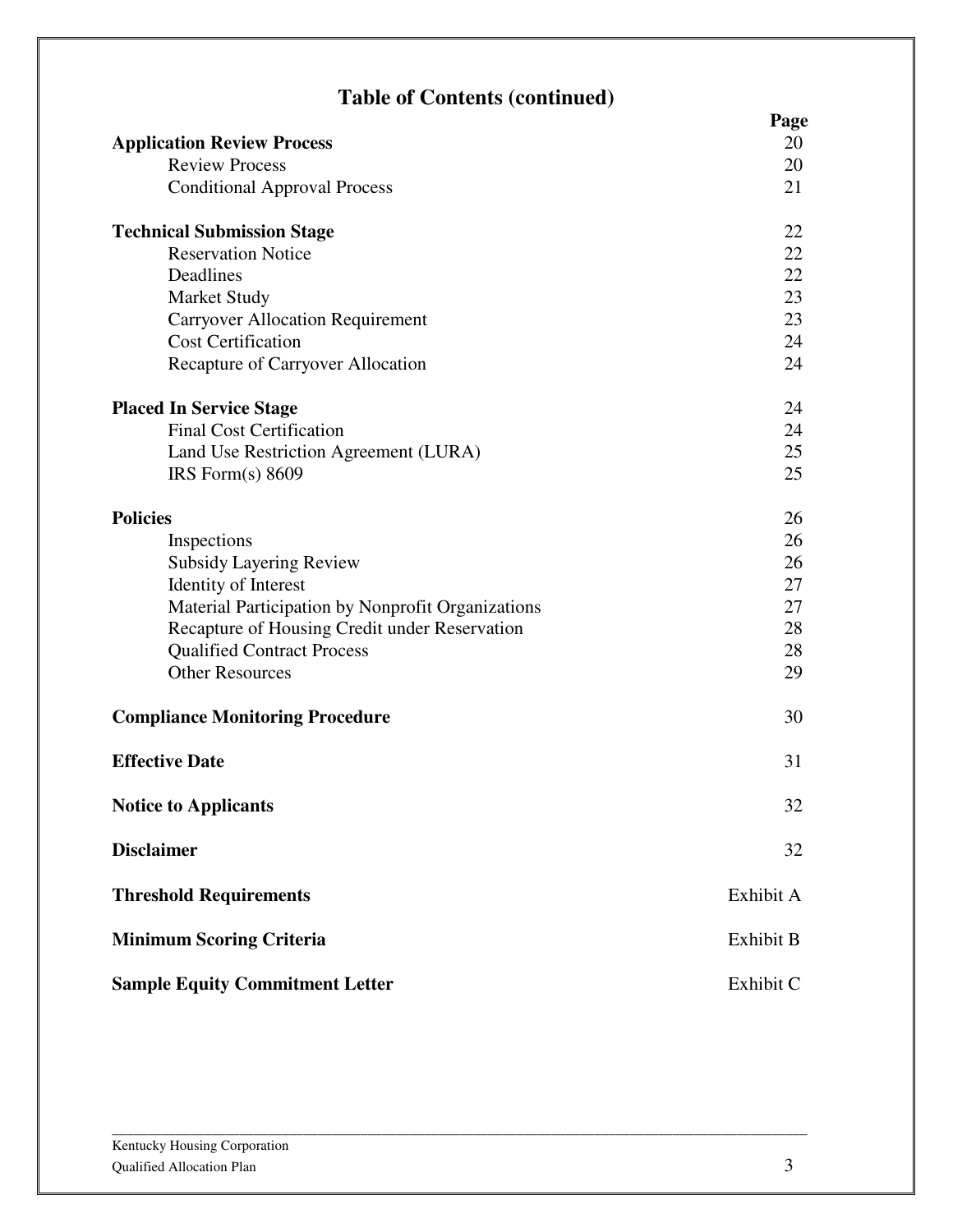## **INTRODUCTION**

Kentucky Housing Corporation (KHC) is the designated administrator of the federal Low Income Housing Tax Credit ("Housing Credits") for the State of Kentucky under Section ("§") 42 of the Internal Revenue Code (IRC) of 1986, as amended ("Code"), and all regulations promulgated there under.

The Housing Credit program was created by the Tax Reform Act of 1986. This program is one of the few remaining tax incentives for the construction, rehabilitation and preservation of lowcost rental housing. Investors in low-cost housing can claim Housing Credit against their federal income tax liability for ten years. The property must remain affordable for a minimum of thirtythree years.

The federal laws establishing the Housing Credit program are subject to change. Final interpretations of certain rules and regulations governing various facets of the program have not yet been issued by the U.S. Department of Treasury. Therefore, it is strongly suggested that applicant's interested in utilizing the program in their financing package contact their tax accountant and/or attorney prior to submitting an application. While KHC may respond to requests for technical assistance in applying for Housing Credits, applicants may not rely on KHC for tax advice.

**NOTE: KHC may choose to modify or waive, on a case-by-case basis, any provision of this QAP that is not mandated by law, to effectuate the full implementation and utilization of the Housing Credit Resource and for overall efficiency in the administration of the Low Income Housing Tax Credit program. All modifications or waivers of the QAP will be subject to written approval by the chief executive officer of Kentucky Housing Corporation.** 

## **Qualified Allocation Plan**

Each year the state allocating agency for the Housing Credit program is required to publish a plan describing the process for the allocation of Housing Credits. This plan is called the Qualified Allocation Plan (QAP). The QAP establishes the administrative process governing the allocation of federal Housing Credits to qualifying developments that address low-income housing priorities throughout the state. This plan is intended to provide a fair means of utilizing the credits to the fullest extent possible each year for the creation and preservation of rental housing for lower-income households. The requirement that states develop a plan was established in the Omnibus Reconciliation Act of 1989.

#### **Requirements of the Qualified Allocation Plan**

Section 42 (m) of the Internal Revenue Code requires each state-allocating agency to adopt an allocation plan that sets forth certain selection criteria to be used in determining priorities, that include the following:

- Serving the lowest-income tenants;
- Serving qualified tenants for the longest periods; and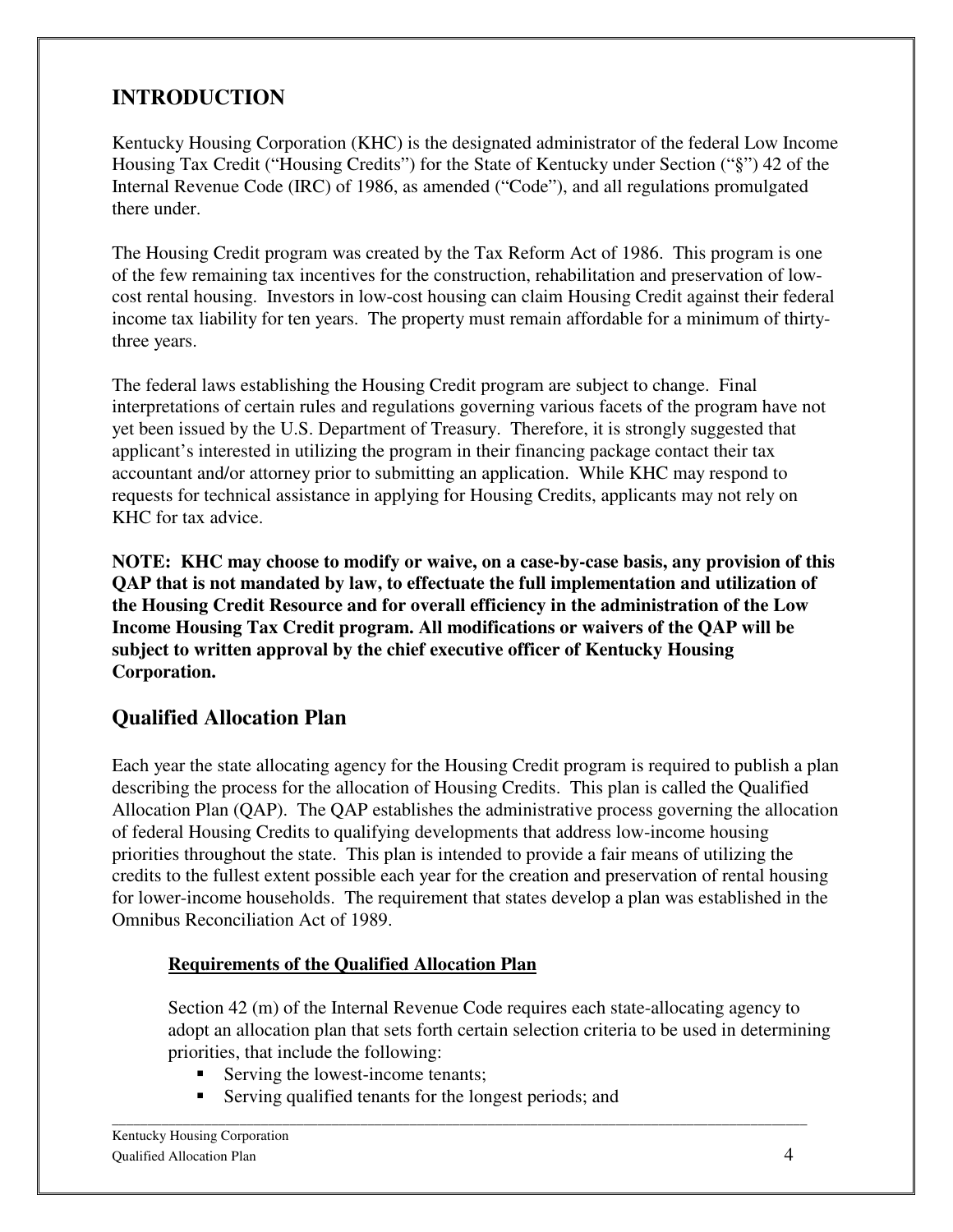• Contributing to a concerted community revitalization development plan.

The Code under Section 42(m) also states that the selection criteria must take into consideration the following:

- Project location
- Housing Needs characteristics
- **Project Characteristics**
- Sponsor Characteristics
- **Tenant populations with special housing needs**
- **Tenant populations of individuals with children**
- Projects intended for tenant ownership
- Public housing waiting lists
- **Energy Efficiency**
- Historical Properties

In addition to the above selection criteria and preferences, KHC, in its sole discretion, shall establish selection criteria and preferences that reflect the housing needs and trends as identified within the Commonwealth.

#### **Public Hearing Requirements**

The draft QAP is subject to a minimum seven-day public comment period. KHC will host a public hearing to receive comments or will accept written comments either by a formal letter or e-mail to the attention of Tammy Stansbury at tstansbury@kyhousing.org or Shawn Dyer at sdyer@kyhousing.org.

The announcement for the public hearing will be published through KHC's eGram system, posted to KHC's Web site, and published in the Louisville *Courier-Journal* and the *Lexington Herald Leader*.

#### **Approval Process**

After public comment, the QAP must receive final approval by KHC's Board of Directors and the governor of the Commonwealth of Kentucky.

## **Annual Credit Available**

The total amount of Credit *available for Kentucky for 2010 is approximately \$9.0 million***.** The total is determined from the following:

- $\bullet$  \$2.10 plus the cost of living adjustment specified in Section 42(h)(3)(H) x Kentucky's population;
- Any unallocated credit from previous year;
- Any returned credit from previous years; and
- Any amount allocated to Kentucky by the IRS from the National Pool.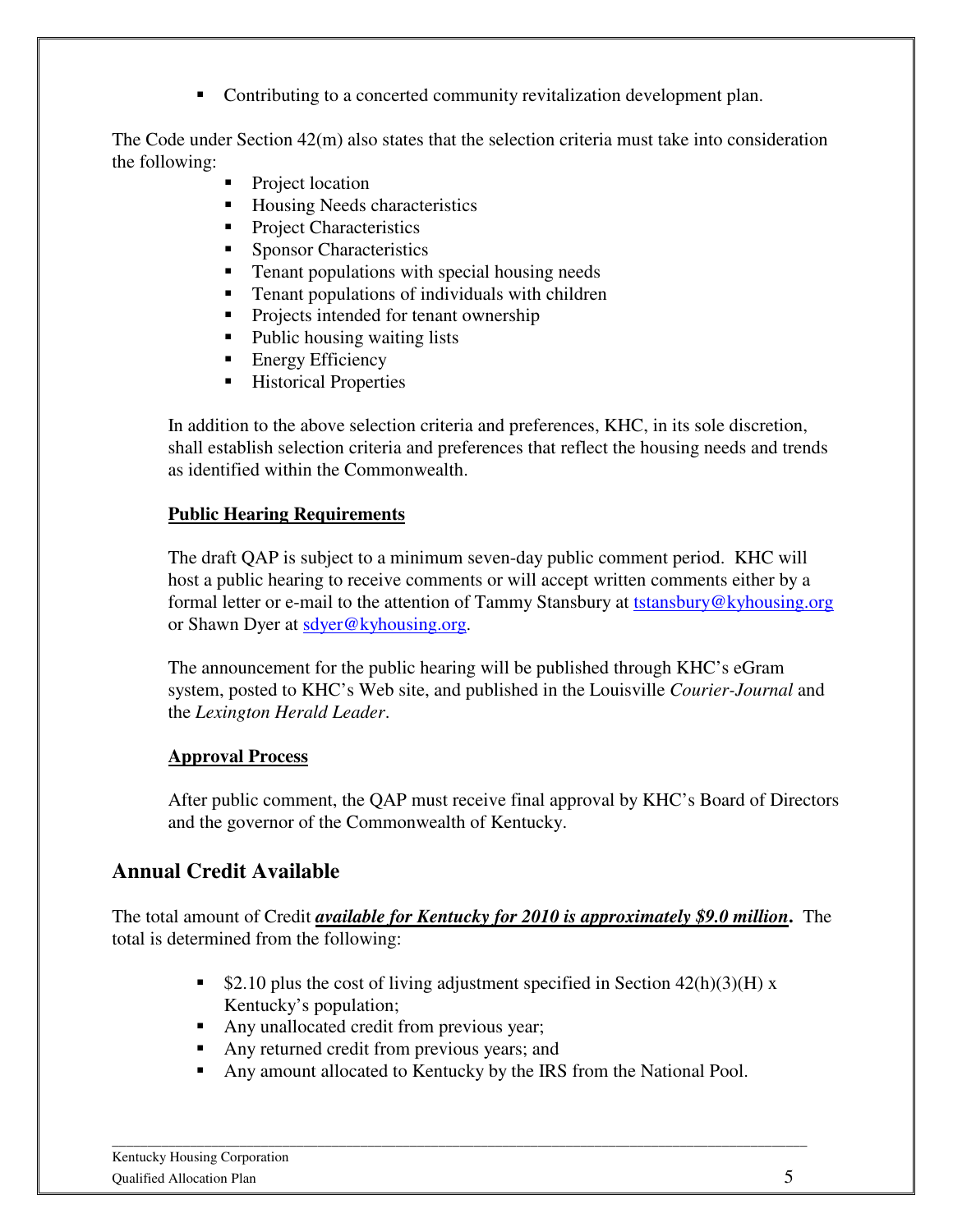#### **Types of Credit**

- 9 Percent credit Reflect 70 percent of the present value of the qualified basis for new construction or substantial rehabilitation of qualified low-income buildings.
- 4 Percent credit

Reflect approximately 30 percent of the present value of the qualified basis of acquired buildings that are substantially rehabilitation.

The cost of acquiring, rehabilitating and constructing a building constitutes the buildings eligible basis. The portion of the eligible basis attributable to low-income units is the buildings qualified basis. In general, the qualified basis excludes the cost of land, obtaining permanent financing, rent reserves, syndication and marketing. The applicable percentage (that is the 9 percent and 4 percent approximations) of the qualified basis may be claimed annually for ten years as the Low-Income Housing Tax Credit. The amount of credit that may be awarded to a building is based upon the depreciable cost of the building and the portion of the project that low-income households will occupy and can be no more than needed to make the project financially feasible.

| <b>Competitive Pools and Set-Asides</b>                    | <b>Approximate Amount</b> |
|------------------------------------------------------------|---------------------------|
| Urban Pool<br>$\mathsf{A}_{\cdot}$                         | \$1,925,000               |
| <b>Rural Pool</b><br>B.                                    | \$1,925,000               |
| C. Nonprofit Pool Set-Aside                                | \$1,350,000               |
| D. Rural Development Set-Aside                             | \$500,000                 |
| Special Needs Set-Aside<br>Е.                              | \$300,000                 |
| F. 2010 Forwarded Committed Projects from 2009 (estimated) | \$3,000,000               |
|                                                            |                           |

#### **Overview of Available Credit—Approximately \$9,000,000 available**

 **Please Note: KHC reserves the right to redistribute Housing Credit into other pools or set-asides as it deems necessary. KHC also reserves the right to allocate Housing Credit to non-specified projects if the credit amount can preserve the long-term viability of a project. Additionally, KHC reserves the right to reduce eligible basis and the amount of Housing Credit if costs appear excessive. Likewise, KHC may increase basis (not to exceed 130 percent) on any project for feasibility reasons as determined solely by KHC.**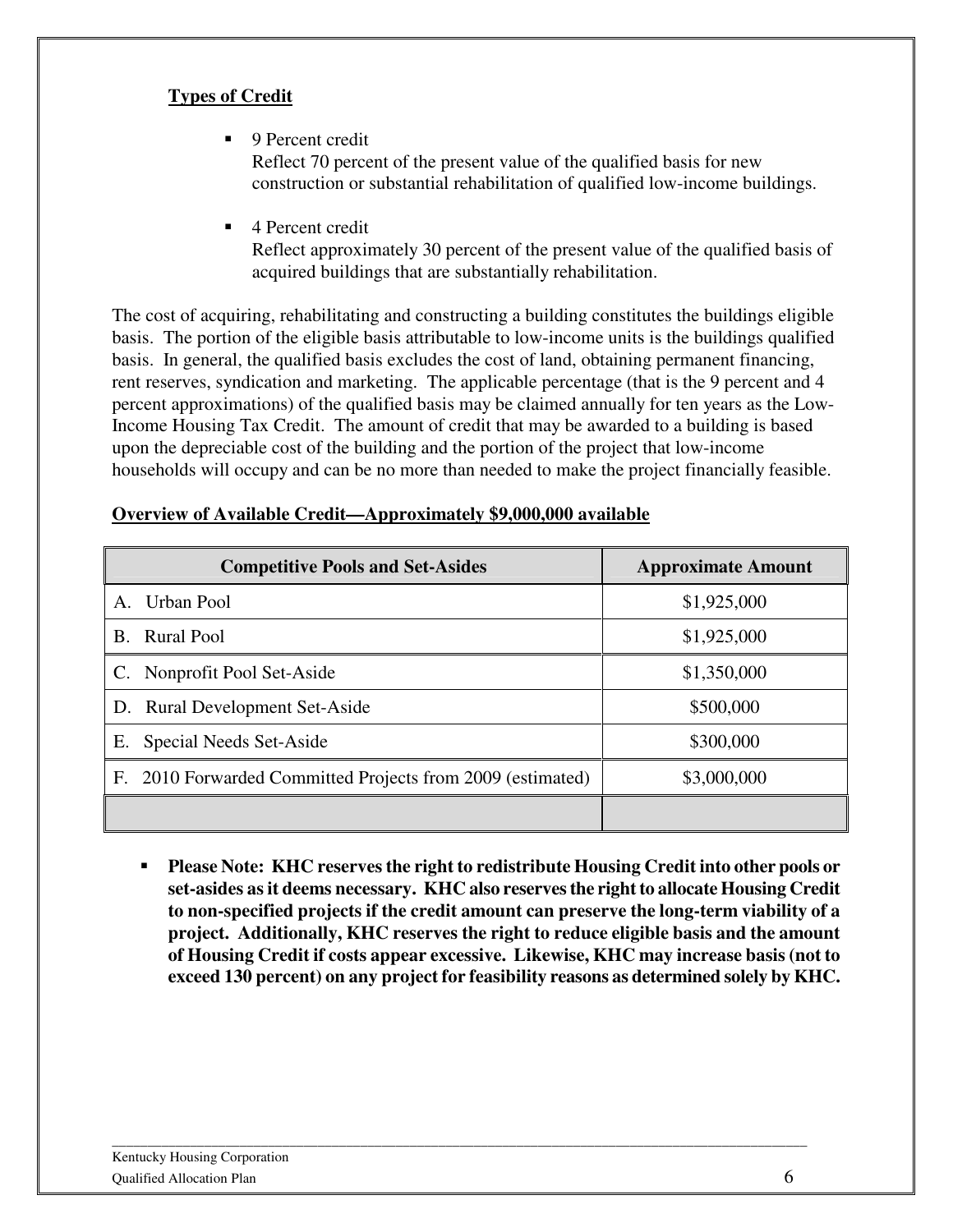#### **Nonprofit Participants**

The IRC requires that a minimum of 10 percent of the total Housing Credit ceiling amount be available only to projects with qualified nonprofit participants and owners. In addition to the requirements of IRC Section 42(h)(5), a nonprofit must be the developer and general partner of the project. Applicants must indicate that they are applying for Housing Credit from the nonprofit set-aside. A nonprofit applicant may submit an application to be considered in the nonprofit set-aside and/or an application that competes in their respective urban/rural pool. Two separate applications and application fees must be submitted.

A qualified nonprofit organization is one which:

- Is described in  $\S501(c)(3)$  or (4) of the Code and is exempt from tax under §501(a) of the Code;
- Is not controlled by a for-profit;
- Has as one of its exempt purposes the fostering of low-income housing;
- Has been in existence for at least one year; and
- Owns 51 percent of the general partnership interest of the ownership entity of the development.

A project that is qualified as a nonprofit organization will own an interest and materially participates in the development, ownership and management of the project. Please refer to the Policy section for a full description of nonprofit participation.

#### **Pools and Set-Asides**

Any qualifying project can apply for Housing Credit through our open window process and compete through any of the pools or set-asides. Only two applications for the same project will be accepted in the open window process. Allocation and compliance monitoring fees apply to all Housing Credit projects. Complete and accurate applications must be submitted for all pools and set-asides. All applications must meet all threshold requirements and must meet a minimum score based on the application submission package.

#### **A. Urban Pool**

The urban pool of approximately \$1,925,000 is 50 percent of the remaining Housing Credit after set-asides and other pools are deducted. Projects must meet a minimum score as outlined in the scoring guidelines in order to be considered for funding. For the Housing Credit program, the following counties are considered urban based upon 2007 area median incomes above \$48,800 and 2007 populations of 20,000 or more:

| Anderson       | Clark    | Henderson        | McCracken | Warren   |
|----------------|----------|------------------|-----------|----------|
| Boone          | Daviess  | <b>Jefferson</b> | Mercer    | Woodford |
| Boyle          | Fayette  | Jessamine        | Nelson    |          |
| <b>Bullitt</b> | Franklin | Kenton           | Oldham    |          |
| Campbell       | Grant    | Madison          | Scott     |          |
| Christian      | Hardin   | Marshall         | Shelby    |          |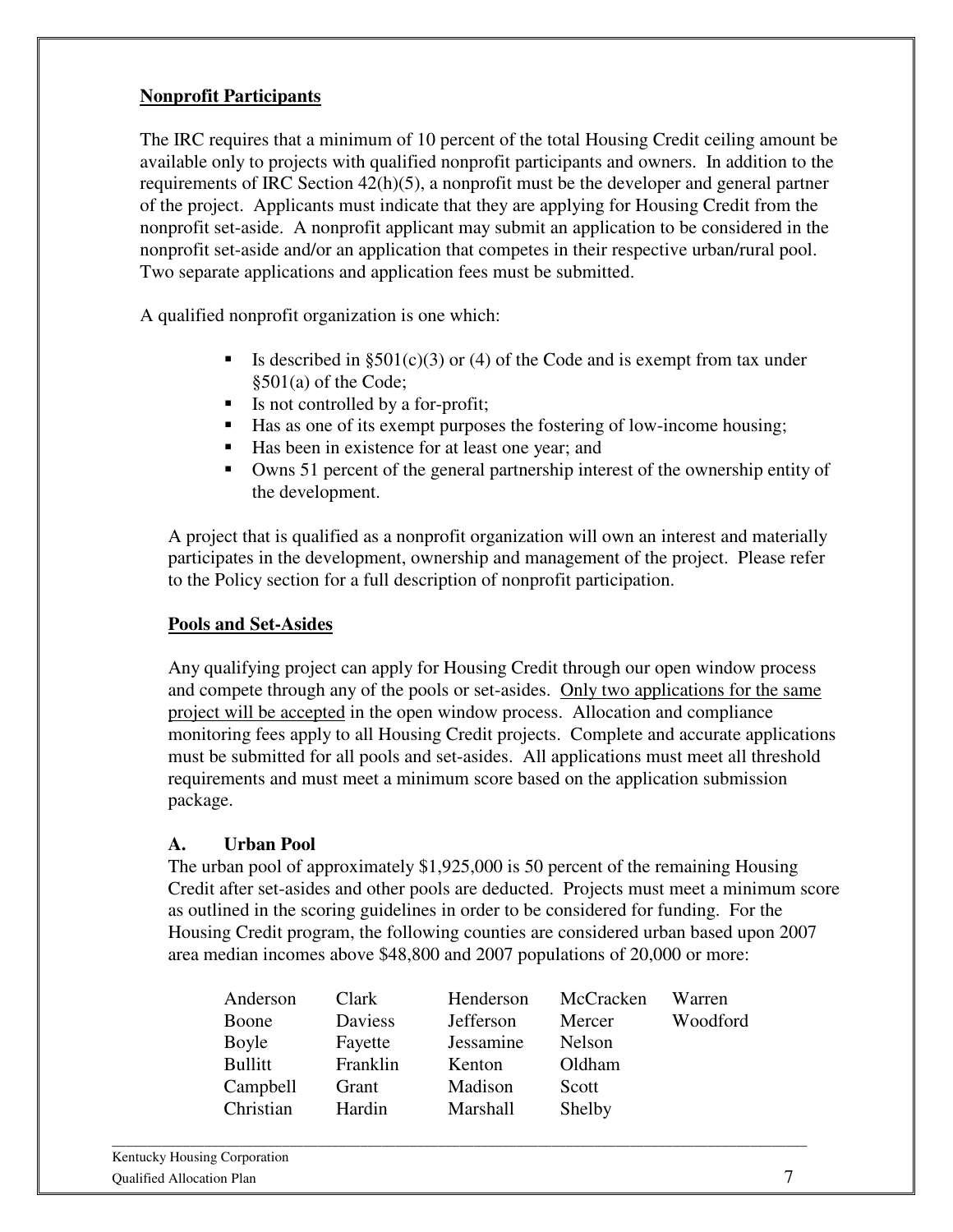#### **B. Rural Pool**

The rural pool of approximately  $$1,925,000$  is 50 percent (50%) of the remaining Housing Credit after set-asides and pools are deducted. Kentucky's remaining 94 counties are classified as rural. Projects must meet a minimum score as outlined in the scoring guidelines in order to be considered for funding.

## **C. Nonprofit Pool Set-Aside**

Approximately \$1,350,000 will be available for qualified nonprofits who meet the requirements of IRC Section  $42(h)(5)$  and are the developer and general partner in the project. Projects must meet a minimum score as outlined in the scoring guidelines in order to be considered for funding.

## **D. Rural Development RD Set-Aside**

Housing Credit in the amount of approximately \$500,000 at the 30 percent (30%) present value rate (4 percent) for acquisition and at the 70 percent value rate (9 percent) for rehabilitation is reserved for projects that have a pending application submitted to Rural Development (RD) to receive funds. This set-aside is for projects financed by RD in need of rehabilitation in order to preserve affordable rental units. Projects must meet a minimum score as outlined in the scoring guidelines to be considered for funding. Final award of credit can be conditional on receiving an obligation of United States Department of Agriculture Rural Development funds.

#### **E. Special Needs Set-Aside**

Housing Credit in the amount of \$300,000 will be set aside for applicants who proposed projects for special needs households exclusively, or set-aside at least twenty percent (20%) of the units for individuals with special needs. However, special needs project should strive to be integrated and non-stigmatizing smaller special needs only projects or larger mixed-populations are encouraged. Projects awarded through this set-aside must submit documentation that shows they have appropriate source of referral and that services are available for every special needs population the project serves.

#### **2010 Forwarded Committed Projects from 2009**

Due to the continued issues facing the current market with investors KHC has decided to forward commit credit from the 2010 allocation to projects that submitted a 2009 application and were deemed financially feasible and would have been funded if credit had been available that still have an investor. Approximately \$3,000,000 of Housing Credit will be set-aside for these projects. Awards will be made to projects that have not deviated from the original application submission, (same site, same targeted population, same physical structure, etc.) and with a firm commitment of equity with a closing date pending.

## **Tax-Exempt Bond Financing and 4 Percent Housing Credits**

Credit for buildings financed by tax-exempt bonds subject to volume cap will be determined per Section 42(h)(4). If 50 percent or more of a project's aggregate basis of buildings and land are financed with tax-exempt bonds, the project may receive a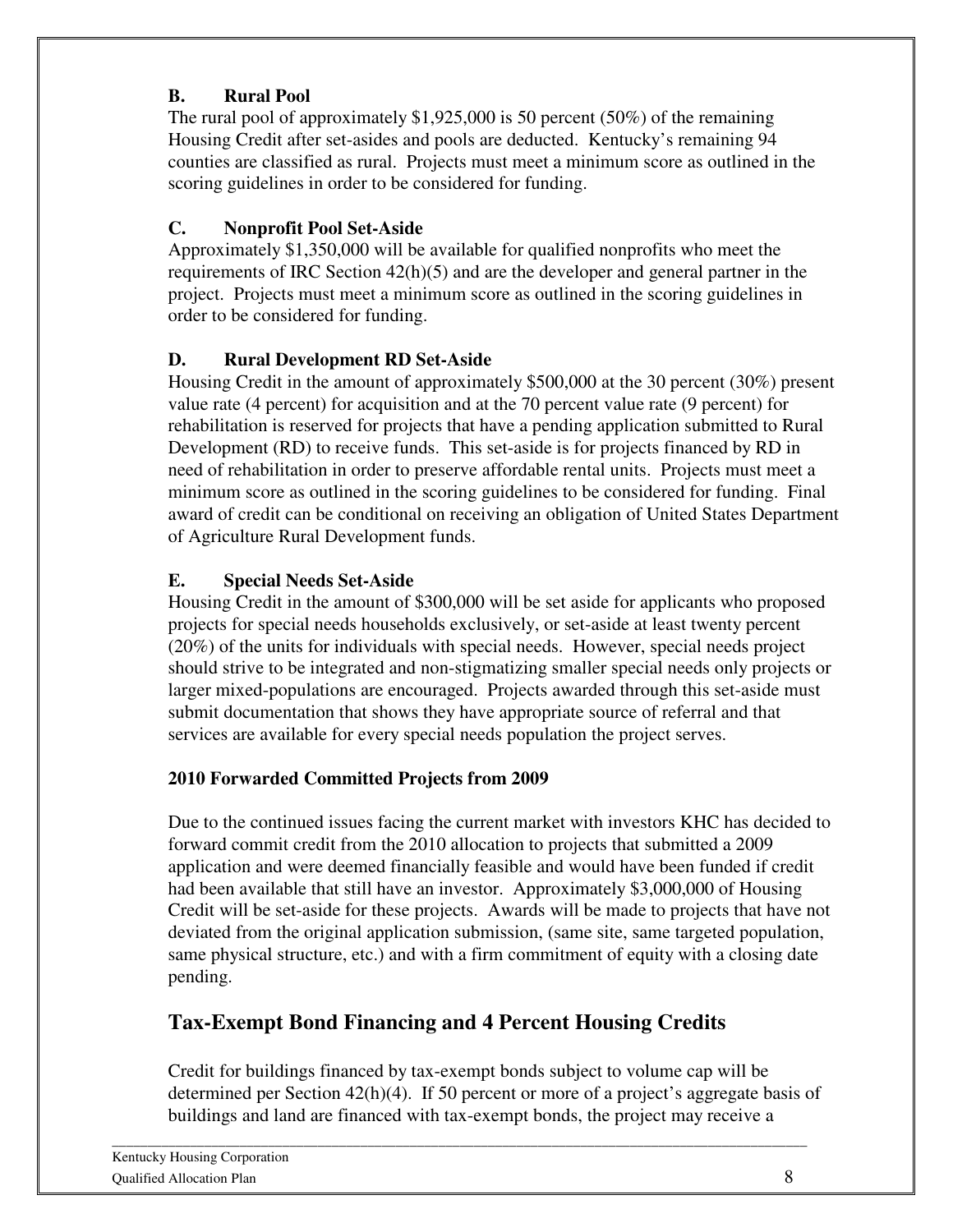maximum 30 percent present value credit calculated against the project's qualified basis without causing a reduction in the state's annual credit authority. Applicants wanting to finance projects with tax-exempt bonds must complete a separate application and will be scored separately. Applicants must also meet all non-competitive requirements outlined in the QAP with the exception of the maximum credit cap.

## **Applicable Program Fees**

**Application Fee:** Fee amounts are \$750 for exclusively nonprofit applicants and \$1,250 for all other applicants. This nonrefundable fee must accompany each project application submitted for Housing Credit. If applying for two different pools with the same application, two fees will be required. Application fees will not be returned for incomplete applications or applications that do not meet minimum threshold requirements.

**Housing Credit Reservation Fee:** A nonrefundable reservation fee of 7 percent of the amount of Housing Credit reserved for a project will be charged. Payment of the 7 percent reservation fee is due within two weeks from notification of funding; this fee is not contingent upon a successful market study.

**Exchange Credit Fee:** If an exchange of credit is requested by the applicant for any reservation made after January 1, 2010, the applicant will be required to pay an Exchange of Credit fee of \$5,000 in addition to a new reservation fee equal to the reservation fee listed in the Qualified Allocation Plan for the year the exchange is requested.

**Extension Fee:** Applicants that receive an award of credit must submit all closing documents and close with their equity investor within one hundred and twenty (120) days of the date of their award letter. If the project does not close within the 120 day closing deadline, KHC's conditional commitment to the project shall expire and be null and void and of no further force and effect. Provided, however, the closing deadline may be extended an additional forty-five (45) days by payment of an extension fee equal to one half of one percent (0.50%) of the conditional credit award. The extension fee shall be payable to KHC on or before the  $120<sup>th</sup>$  day closing deadline, in order to avoid expiration of the conditional credit award. Each applicant may request only **one** (1) extension. If a project does not close within 120 days or one hundred and sixty-five (165) days with the extension, the conditional award will expire and KHC **will** recapture the credit and all associated soft funding.

**Pre-8609 Inspection Fee:** Prior to issuing an 8609, an inspection must be conducted to ensure the owner adheres to Section 42 requirements and to all pledges and restrictions that were pledged in the application. This will be a one time fee of \$100.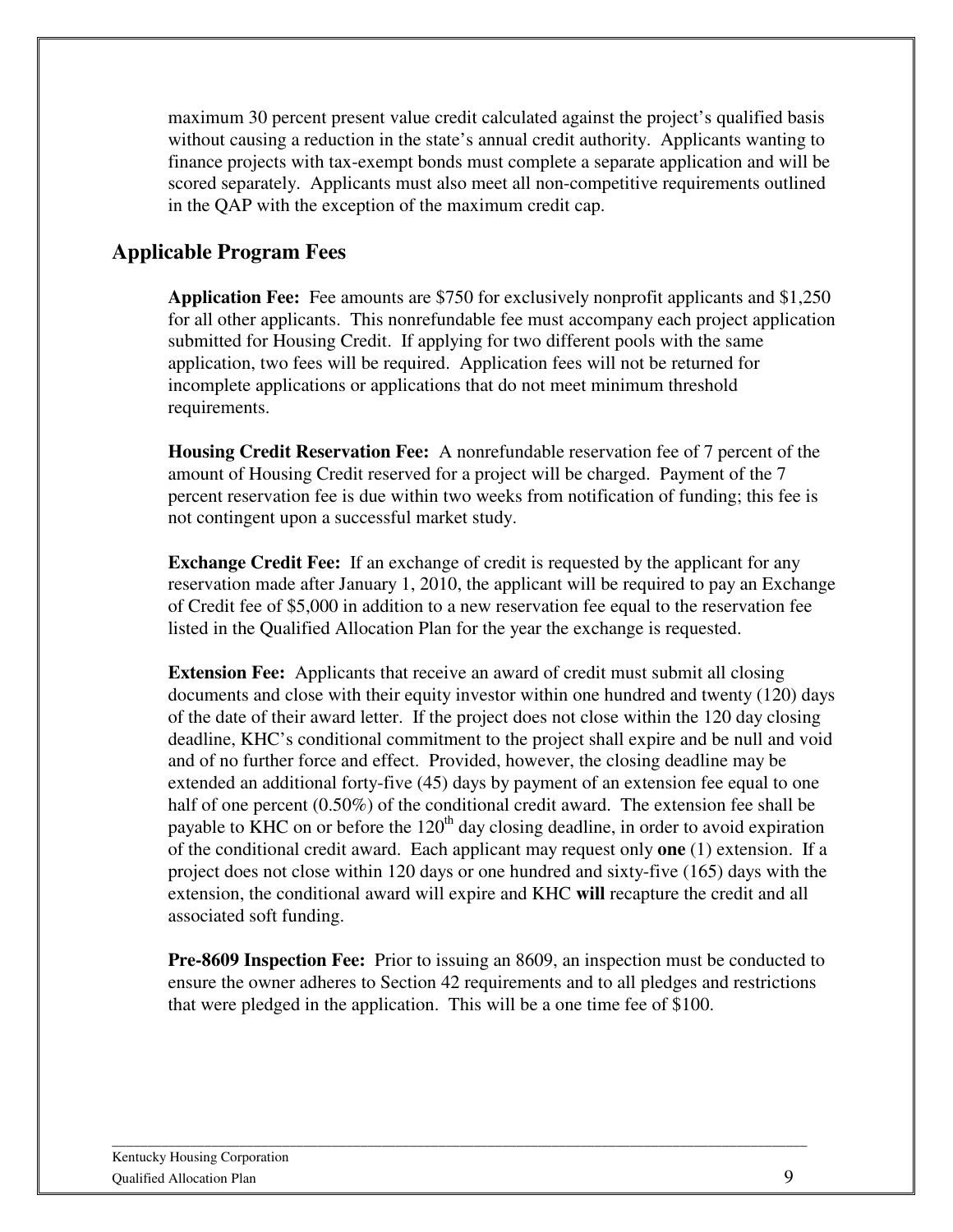**Compliance Annual Report Fee:** An annual fee will be assessed for compliance monitoring program. Applicable fees must be submitted with the compliance monitoring annual report. The annual fee for projects to be examined by KHC is determined by KHC's Compliance Monitoring Department. The schedule of compliance monitoring fees is contained on KHC's compliance Web site.

Compliance monitoring fees are subject to periodic adjustment. Such adjustments will apply to all projects participating in the Housing Credit program.

#### **Housing Credit Requirements**

In addition to the Open Window application requirements, the following guidelines must be adhered to for all Housing Credit applicants when applying for and receiving Housing Credit. Projects requesting Housing Credit associated with multifamily tax-exempt bonds must meet these additional requirements as well. For additional programmatic and design guidelines, please refer to Rental Programmatic Guidelines.

#### **Letter of Support**

All projects must have a signed letter of support from the mayor or the county judgeexecutive (or the equivalent) of the jurisdiction where the project is located, on the mayor's or county judge-executive's letterhead. This letter must be a letter of support, not just a letter recognizing the project. It must be submitted as an attachment with the application. If a letter of support is not submitted, regardless of final score, the application will be rejected.

#### **Housing Credit Limit**

#### **Urban Counties--**(As listed on page 7 of the QAP)

The Housing Credit subsidy allocated will be limited to \$15,000 per Housing Credit unit for all projects located in an urban county. Projects may be allowed an additional allocation of Housing Credit and exceed this limit as determined solely by KHC.

**Rural Counties--**(Any county not listed on page 7 of the QAP is considered rural) The Housing Credit subsidy allocated will be limited to \$16,500 per Housing Credit unit for projects located in a rural county. Projects may be allowed an additional allocation of Housing Credit and exceed this limit as determined solely by KHC.

**Example:** Subsidy limit: \$15,000 40 total units  $40 \times $15,000 = $600,000$ 

The maximum annual Housing Credit allocation can not exceed this amount.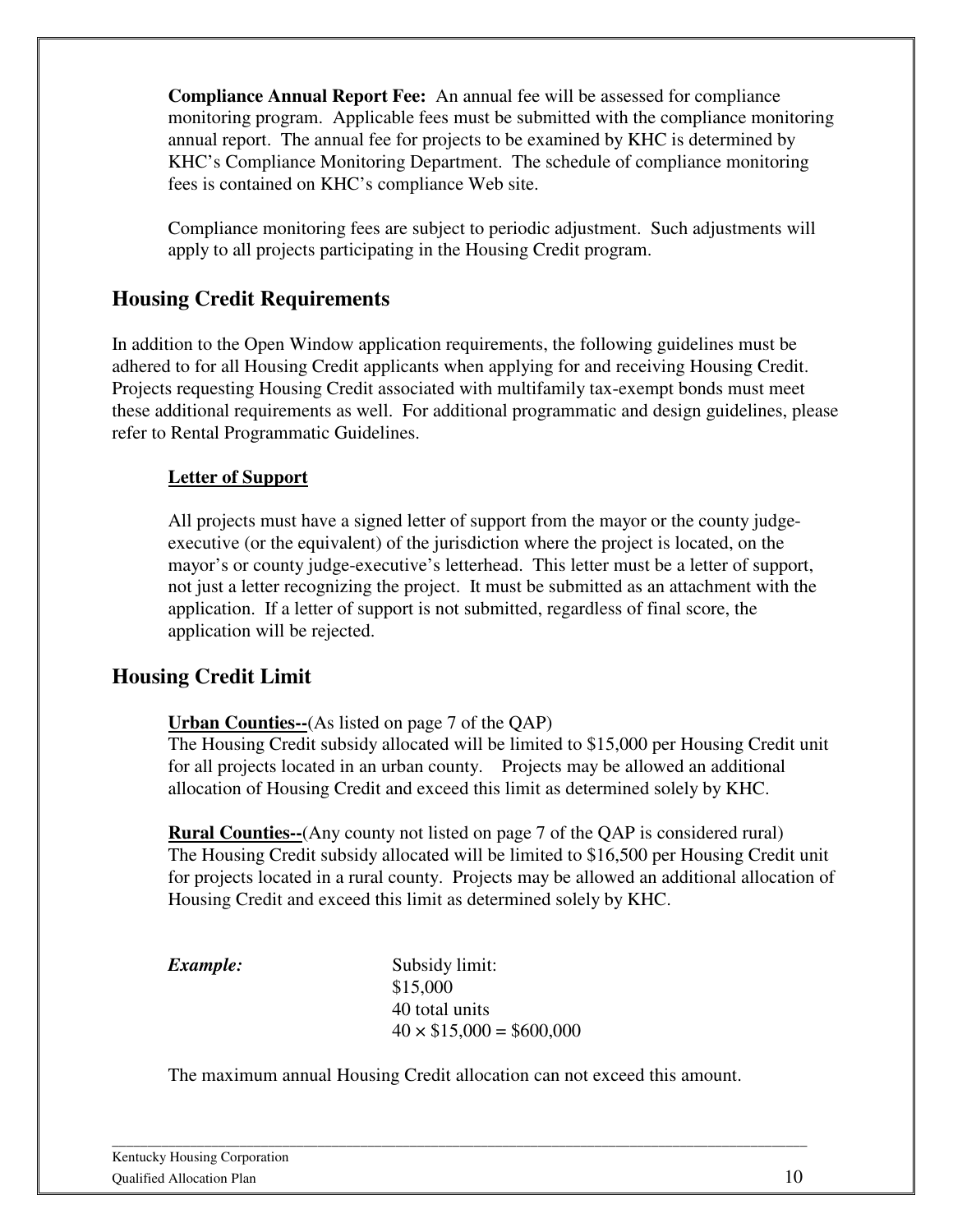#### **Modifications to Definition of Eligible Basis (130 Percent Rule) (Qualified Census Tract (QCT), Difficult Development Area (DDA) and Areas Defined by KHC)**

The IRS stipulates certain areas as QCTs and DDAs. These areas are designated as areas that are difficult to develop or are defined as census tracts in which 50 percent or more of the households are at or below 60 percent of the area median income, as well as census tracts with a poverty rate of 25 percent or higher. Housing and Urban Development (HUD) annually publishes a list of QCTs and DDAs. Please refer to KHC's website for the current list. Generally, buildings located in these areas are eligible for an enhanced credit.

The Housing and Economic Recovery Act of 2008, H.R. 3221 (HERA), provides State housing credit agencies the ability to enhance the credit to any building needing the enhanced credit to be financially feasible

Due to the economic impact of the current market and the decline in equity pricing, projects are now seeking substantial amounts of soft money to be considered financially feasible. Because the supply of soft money is limited, few projects will be completed without other financial assistance. The additional equity provided by the enhanced credit reduces the amount of soft funding required by each project. Without the enhanced credit, projects will not be financially feasible. As a result, KHC has determined that all projects located in all areas of the State are eligible to receive the enhanced credit.

Under the enhanced credit, the eligible basis of a building is increased from 100 to 130 percent. This allows developers to request 130 percent bonus of credits derived from the basis calculation. The award of the bonus will be made based upon the amount of credits required to make the project financially feasible. Eligible basis costs for new construction and rehabilitation only can qualify for this basis increase. Acquisition costs are specifically excluded by Code from the 130 percent bonus.

#### **Availability of Subsidy Dollars (HOME and Affordable Housing Trust Fund)**

In order to best effectuate the Low Income Housing Tax Credit program, KHC will, in its sole discretion, determine the amount of additional KHC-subsidy dollars available for each project. KHC reserves the right to limit subsidy dollars available for projects.

#### **Community Service Facility**

A "Community Service Facility" (CSF) is a space that can be used for purposes, including but not limited to, child daycare, senior programs and job training. It is defined as facilities that are designed to primarily serve low-income individuals whose income is 60 percent or less of area median income.

Housing Credit projects utilizing a CSF described under IRS Revenue Ruling 2003-77 may be entitled to an additional allocation of Housing Credit. House Resolution 3221 – The Housing and Economic Recovery Act of 2008 expands the size of the CSF with respect to which the low-income Housing Credit may be claimed. Under the provision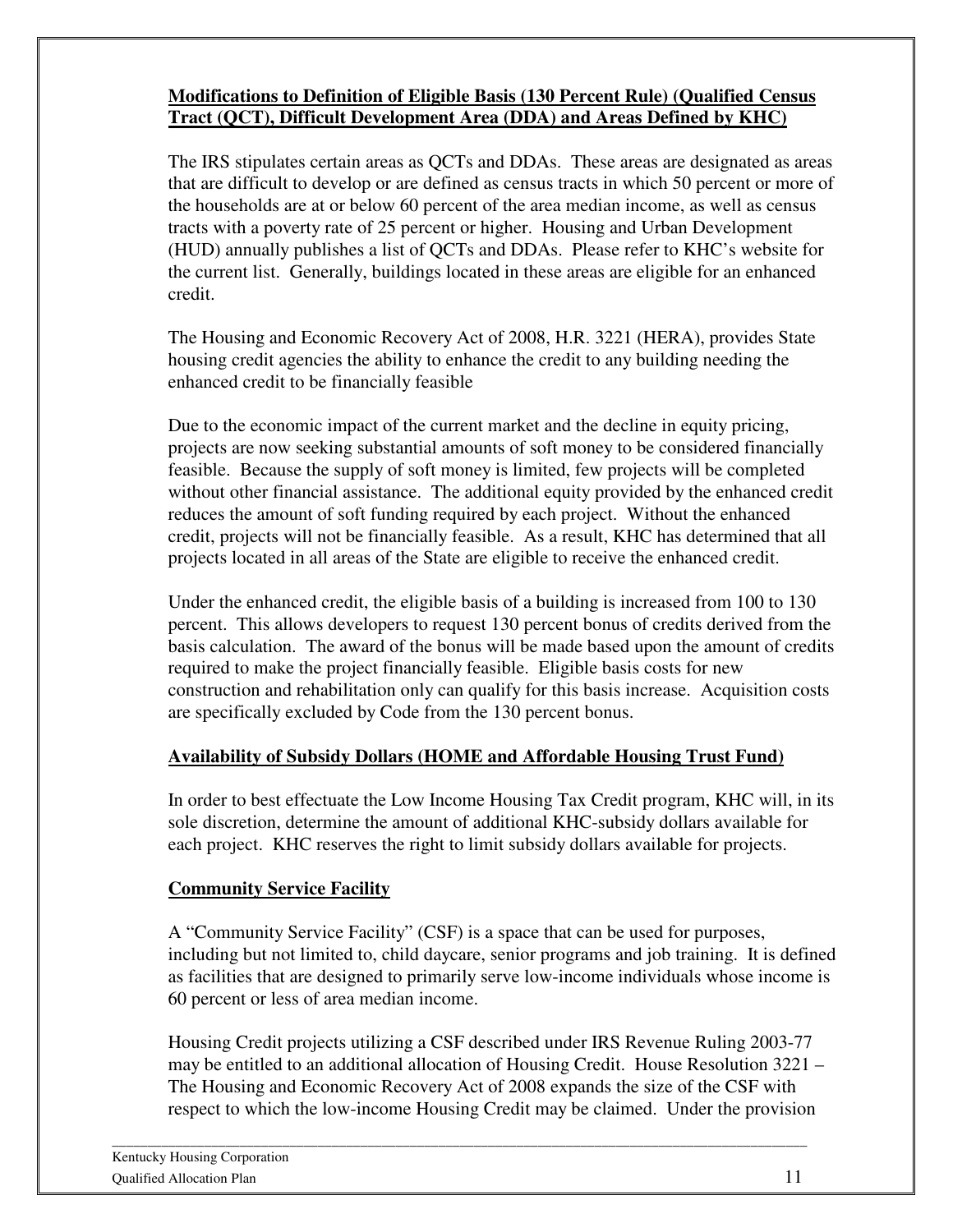the size of the CSF may not exceed the sum of 25 percent of the eligible basis and total project cost not exceeding \$15 million. However, the additional increase will be prorated based upon the square footage of the CSF as a percentage of the residential space per project. Projects with costs exceeding \$15 million have additional limitations.

*Example:* The residential building(s) "only" is 32,100 sq. ft. The CSF sq. ft. is 4,500

CSF space to residential space  $-4500 \div 32{,}100$  = 14.0 percent.

This is the amount of additional credit that can be requested for a CSF.

This provision is limited to buildings located in Qualified Census Tracts (QCTs) only.

#### **Acquisition of Existing Buildings**

Projects eligible for Housing Credit based on the acquisition of existing buildings must provide an appraisal supporting the building basis for purposes of determining the proper amount of Housing Credit reserved. The appraisal must provide, at a minimum, the "asis" market value of the building and a separate site value for the underlying land. Eligible basis will be limited to the basis determined by the required final cost certification.

Projects requesting Housing Credit only and are not requesting other KHC funds but are requesting acquisition credit must provide an appraisal supporting the building basis for the Housing Credit funds requested at the technical submission stage. Applicants must choose an appraisal firm or individual that is listed on the approved Appraisal list located at www.kyhousing.org under Housing Production Rental Programs.

Projects requesting credit and other sources of KHC funds in the form of a loan are required to meet KHC's appraisal guidelines and must also choose an appraisal firm or individual from the approved list.

Applicants/developers will enter into a contract for services directly with the appraiser and, with the exception of questions about KHC standards and/or requirements, the applicant/developer shall be responsible for handling all issues related to the appraisal. Applicants/developers contracting with appraisers for the benefit of KHC shall be responsible for negotiating the price of the contracted work.

Although the applicant/developer is responsible for engaging the appraiser, the report shall identify KHC as the intended user for the purpose of providing KHC a basis for investment and loan underwriting decisions.

#### **Maximum Credit Cap Requirements**

All users/organizations are restricted to a maximum of **\$1,250,000** in annual Housing Credit based on the determination made by KHC in the Capacity of Development Team review. However, since KHC is allocating credit through an "Open Window Process," it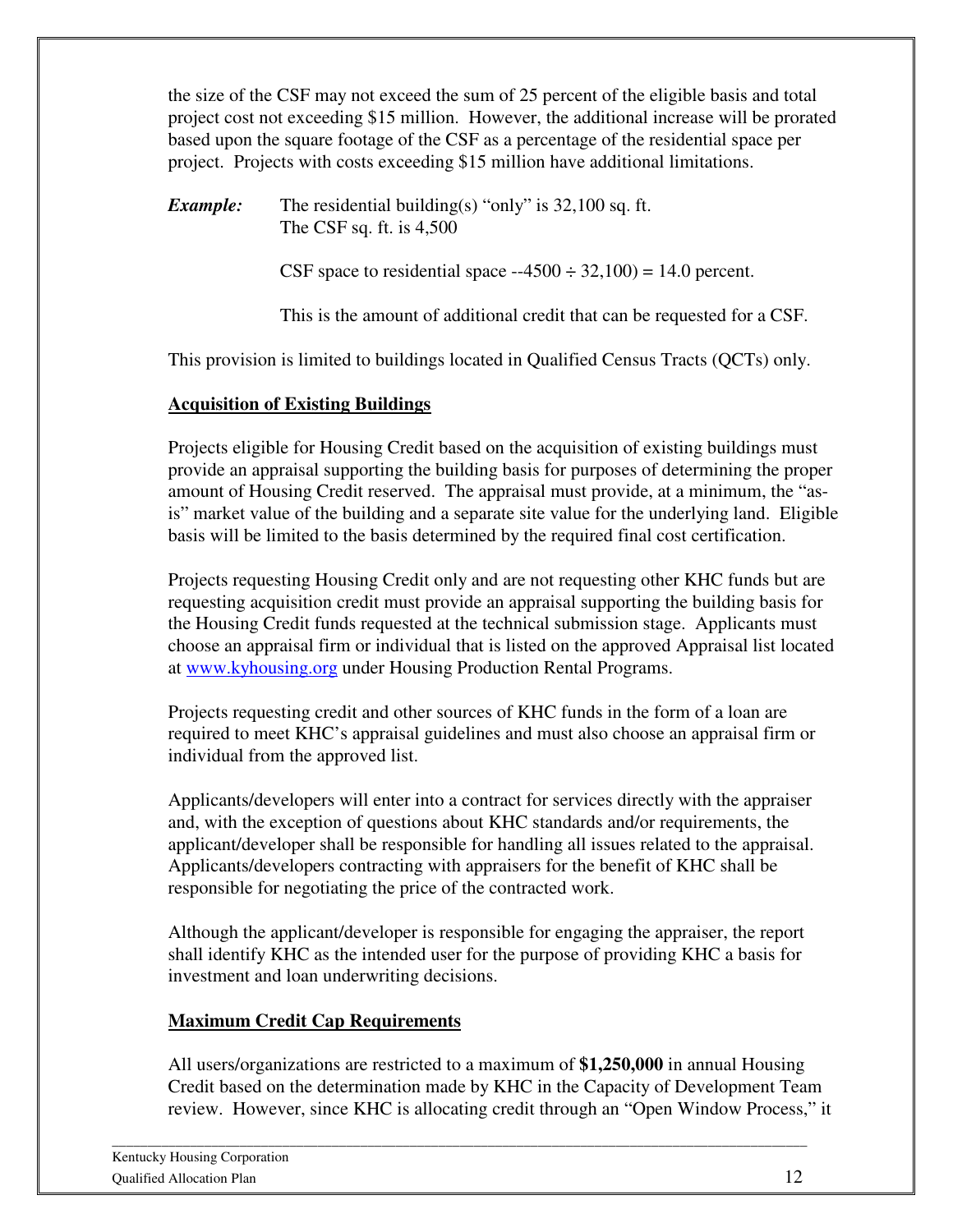is important to ensure the credit is allocated in a timely manner. If, after May 1, 2010, credit is still available, the cap will be removed and developers who previously met that cap will be allowed to apply for additional credit.

Developers that receive an award of credit under the 2010 Forward Committed set aside will fall within the \$1,250,000 cap and can apply for additional credit after May 1, 2010 if credit is available.

Tax-Exempt Bond projects are not restricted to this cap.

- "Users" to which the credit cap applies are actual general partners and parent organizations of general partner entities or affiliates of the general partner or managing members of entities to which Housing Credits have been awarded. "Affiliate" is any entity that directly or indirectly owns another entity.
- Organizations acting as users and developers and are limited to a maximum in annual Housing Credits based on the determination made by KHC in the Experience & Capacity Review. An "organization" to which this cap applies is defined as the actual entity indicated in the application and any parent organizations or affiliates of such entity (see the preceding paragraph for definitions of affiliate and other applicable terms). This restriction includes any applications in which such organization is indicated as a general partner. If a developer enters any additional projects after reservation agreements are issued, these will count against their cap for the following year. Full disclosure of identity of interest between all development team members must be included in the application. At the time of reservation and allocation, each general partner and developer must execute a certification that their participation in Housing Credit projects is limited to the maximum credit cap amounts. If an entity does not fully disclose all participation, then such entity and all affiliated organizations will be banned from participating in the Housing Credit program for one year from the date of discovery by KHC.

#### **Maximum Fees**

Applications utilizing Housing Credit and any combination of Risk-Sharing, HOME and Project-Based Section 8 will require a subsidy layering/financial analysis and will be limited to the following fee structure, regardless of the total project costs.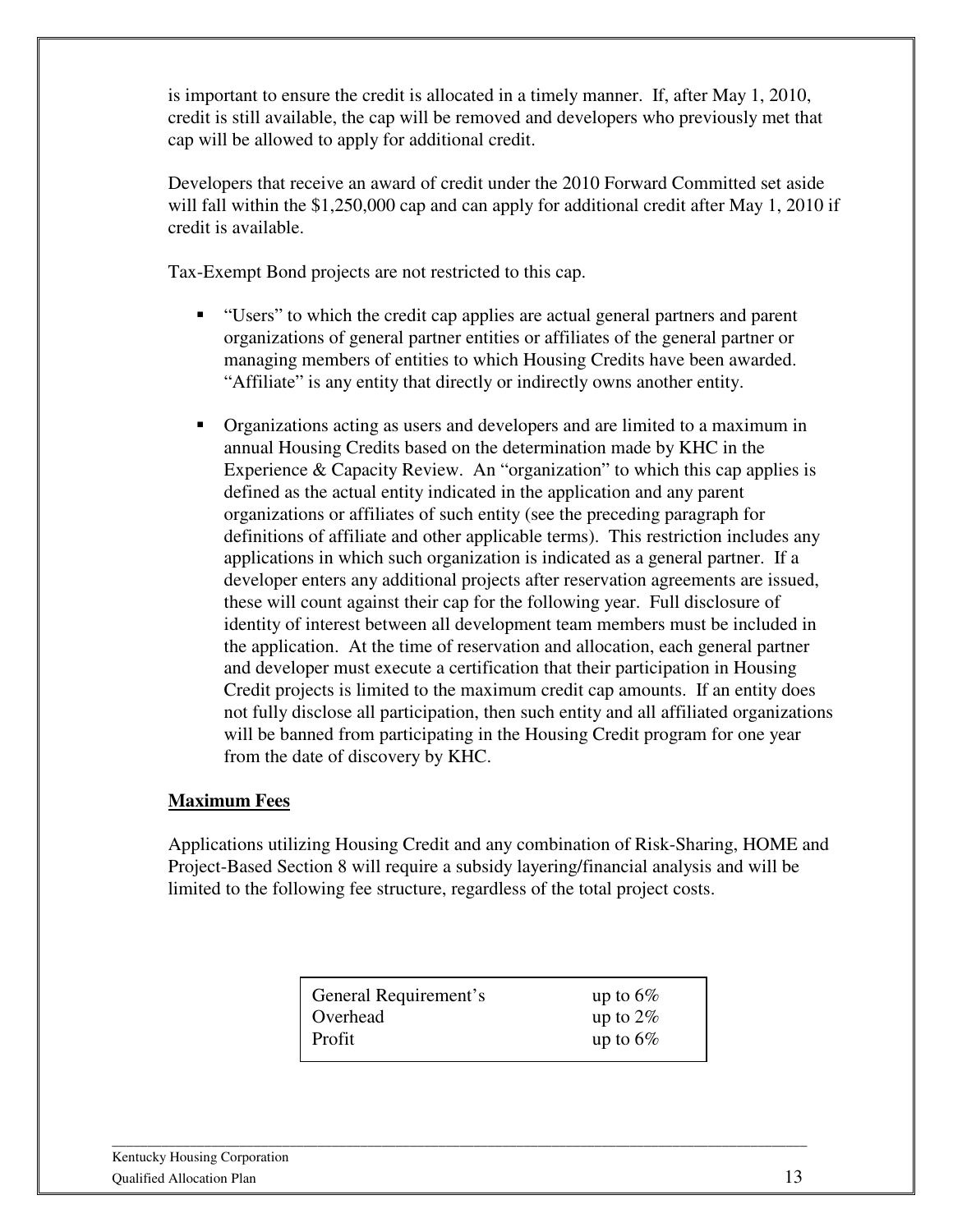#### **Developer Fee**

The allowable fees for developers are based on the total development cost (TDC) of the project. The developer fee on any Housing Credit project may not exceed 15 percent. Risk-Sharing projects are limited to 10 percent developer's fee unless otherwise approved by KHC's Board of Directors. At KHC's sole discretion, tax-exempt bond financed projects may be allowed an increase in developer's fee.

The developer fee (as a percentage) is calculated as follows:

Developer Fee + Consulting Fees + anything resembling consulting or developer fees divided by Total Project Costs – Developer Fee – Consulting Fees – anything resembling consulting or developer fees

#### **Minimum Set-Asides**

For a project to qualify for a credit award, it must meet a minimum low income set-aside requirement. The minimum set-aside requirement must be met no later than the close of the first year of the credit period for each building.

The owner of the project must irrevocably elect either the 20/50 or 40/60 minimum setaside.

- **20 percent** of the rental residential units in the project will be rent restricted and are to be occupied by individuals whose incomes are **50 percent** or less of the area median income.
- **40 percent** of the rental residential units are rent-restricted and are to be occupied by individuals whose incomes are **60 percent** or less of the area median income.

The minimum set-aside is the election that commits the building owner to a specific income level that will serve to define low income for that building. Under a 20/50 election, an owner who claims 100 percent of the units eligible for credit must rent all units to households at or below 50 percent area median income as adjusted for family size in order to claim 100 percent of the credit.

#### **Cost Containment**

While maintaining aesthetic and livable standards, it is KHC's objective to fund as many proposals as possible. Because funds are limited, costs per type of unit and construction costs per square foot are important factors in analyzing applications. KHC has adopted cost containment guidelines to evaluate the total development cost for all projects.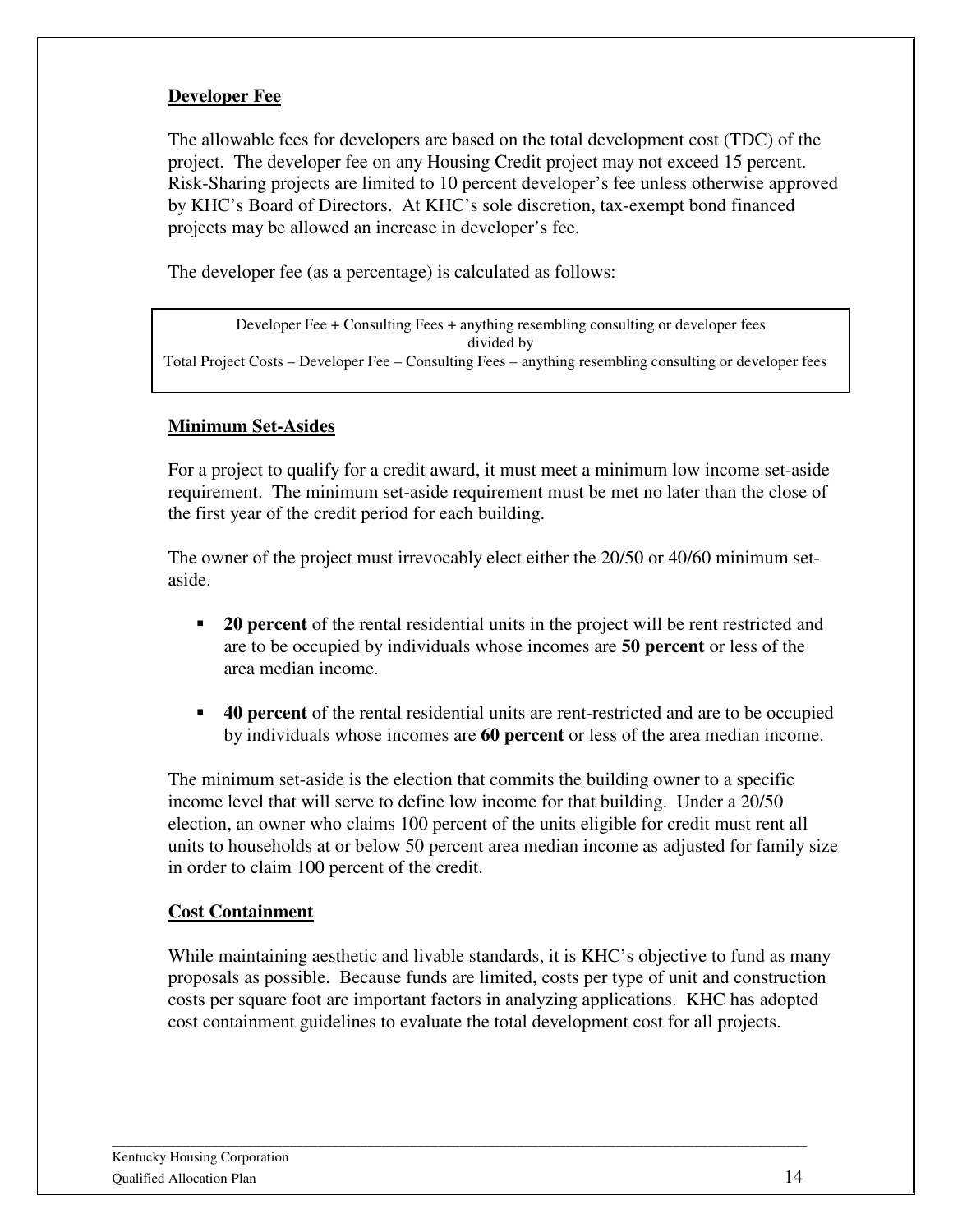In the underwriting model, you will be requested to enter the cost containment limit for your project. You can find KHC's Cost Containment Guidelines on the Rental Production Programs page under Housing Production on KHC's Web site. See *Reference Materials.* For additional information as it pertains to cost containment, refer to the Rental Programmatic Guidelines.

#### **Building Requirements**

All buildings must comply with all state and local building codes including accessibility standards, applicable federal accessibility laws (including Fair Housing Accessibility Guidelines) and the Americans with Disabilities Act Accessibility Guidelines.

All new construction projects must implement KHC's Universal and Minimum Design Standards to ensure energy-efficient design and that construction practices are utilized. Rehabilitation projects are encouraged to incorporate KHC's universal design standards when it is feasible. In addition to KHC's Universal and Minimum Design Standards, all projects must incorporate Energy Star features and green construction techniques. For additional information as it pertains to building code requirements, etc., please refer to the Rental Production Guidelines.

KHC will review project plans and specifications for compliance with applicable laws and guidelines. During the application stage, construction plans that incorporate details of Energy Star Design features and green construction techniques into the project, final building plans, final floor plans and elevations must be submitted as outlined in the threshold criteria list. Failure to comply with KHC's review shall be cause for project rejection. KHC also reserves the right to note such failure to cooperate in future applications.

A complete set of construction plans will be required during the technical submission stage. KHC reserves the right to require changes to final plans submitted during the application stage.

#### **Capital/Physical Needs Assessment**

All selected projects involving substantial rehabilitation of existing buildings receiving an initial reservation letter must provide a capital/physical needs assessment at application stage. The capital/physical needs assessment must be performed by an independent qualified architectural or engineering firm to determine whether the existing building(s) and rehabilitation activities are sufficient to ensure that the building(s) and improvements have a useful life of at least 30 years. All Needs Assessments must contain a Capital Reserve Replacement Schedule which details scheduled maintenance, improvements and corresponding expenditures necessary to extend the life of the facility, a minimum of thirty (30) years. Applicants are responsible for fees for such assessments. In the event the analysis does not support the proposed project, KHC reserves the right to reject or seek modification of the proposal. Variances in the work documented in the capital/physical needs assessment will require the approval of KHC staff. Please refer to Architectural Guidelines for additional information.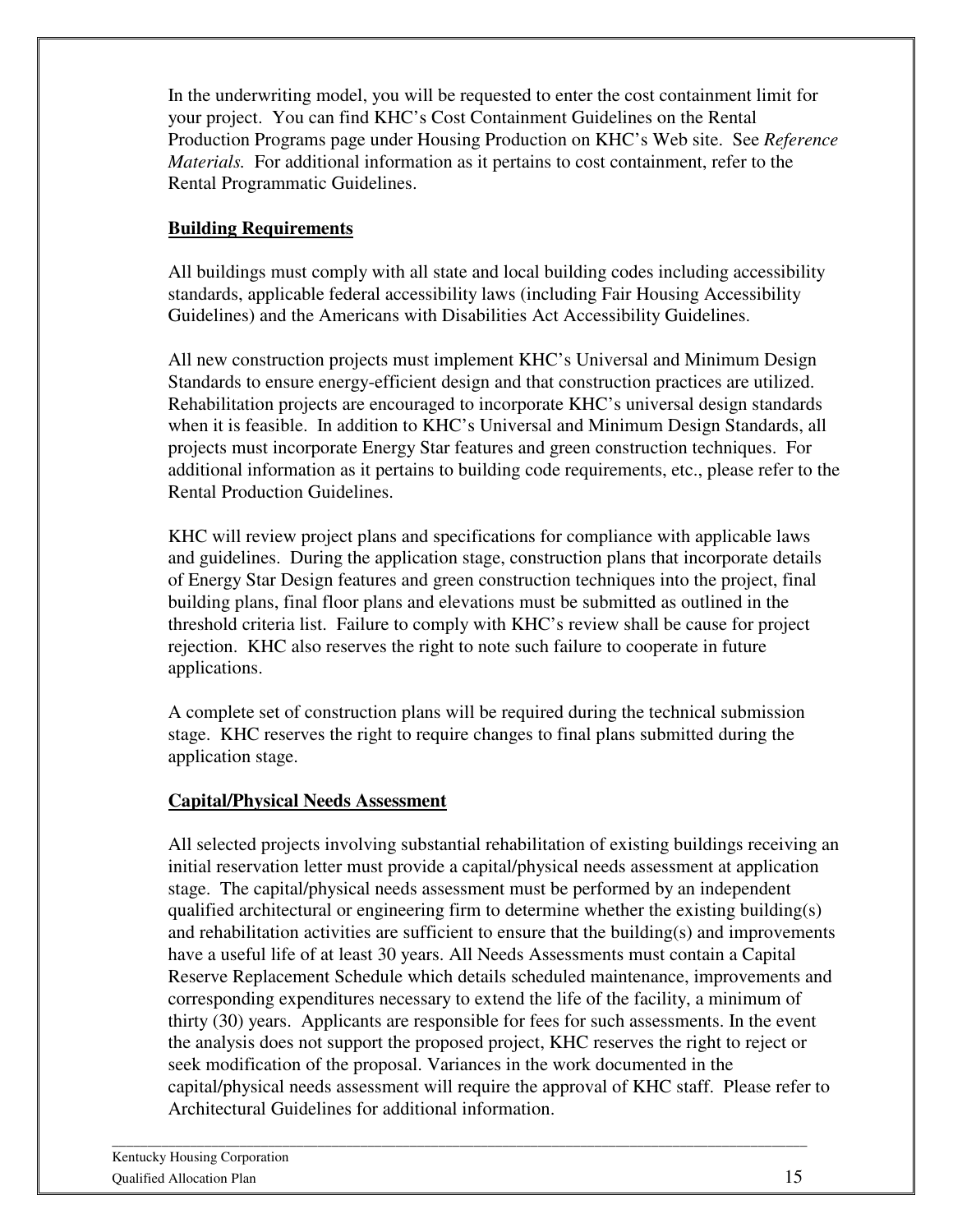#### **Minimum Square Footage**

The minimum square footage is outlined below, however, refer to Rental Production Guidelines for Architectural and Design standards for additional guidance. The minimum heated and cooled net square footage for new construction projects are:

- 
- Single Room Occupancy (SRO) unit 150 net square feet
- Efficiency Apartment 400 net square feet
- $\blacksquare$  One-bedroom unit 600 net square feet
- Two-bedroom unit 800 net square feet
- $\blacksquare$  Three-bedroom unit 1,000 net square feet
- Four-bedroom unit  $-1,100$  net square feet

Rehabilitation projects are encouraged to meet the minimum heated and cooled net square footage if appropriate.

#### **Eligible Uses of Housing Credit**

Eligible properties include:

- One or more rent-restricted dwelling units available for long-term continuous rental use.
- Newly constructed buildings.
- Substantial building rehabilitation of at least \$6,000 per low-income unit or 20 percent of adjusted basis, whichever is greater.
- **Projects that include acquisition and substantial rehabilitation of existing** buildings that were last placed in service or underwent a substantial rehabilitation (equals or exceeds 25 percent of basis) no less than ten years prior to acquisition
- **Projects may consist of buildings on scattered sites within the same county or** several counties if considered a special set-aside.

#### **Financial Requirements** (not all-inclusive)

- **Rents charged to low-income tenants cannot exceed 30 percent of the applicable** income limit applicable to the unit size less an allowance for tenant-paid utilities, if applicable. (Section 8 subsidy payments are not included in the tenant rent computation.)
- The construction contingency should not exceed 10 percent of total construction hard costs. Acquisition of the property should not be included as hard costs.
- The required debt coverage ratio (DCR) in year one, for projects containing 12 units or more must be within 1.20 – 1.30 and should remain at or above 1.0 through year fifteen. For elderly projects with services and projects containing 11 units or less, the required DCR must be within  $1.20 - 1.30$  in year one and remain at or above a 1.0 through year fifteen. Projects requesting Housing Credit only must meet the DCR requirements established by the investor. All projects that have a deferred loan and/or grant only, must have positive cash flow through year fifteen.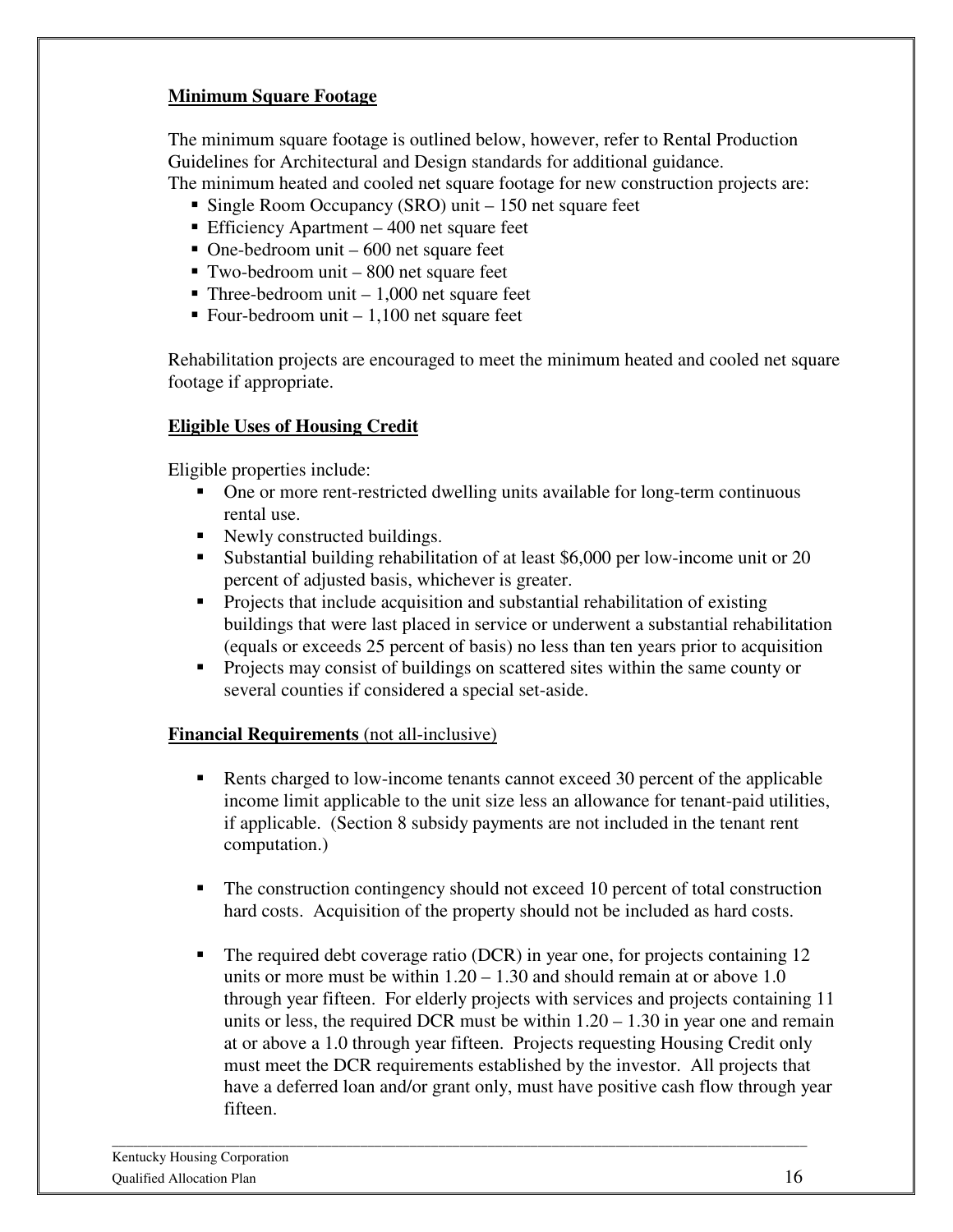All applicants will be required prior to closing to sign a certification stating that a separate account has been set up for an operating deficit reserve. The purpose of the reserve is to fund the day-to-day operating expenses and debt service until the project reaches stabilized occupancy.

KHC calculates the minimum requirement as follows:

Six months of projected operating expenses

- + Six months of debt service payments
- = Minimum Operation Deficit Reserve Required
- If the equity provider requires a different amount than KHC's minimum, KHC will negotiate a new ODR amount with the equity provider.
- If the project is receiving other KHC funding, the full amount is required to be drawn on the final draw.
- For purposes of KHC underwriting, the ODR is a total reserve which may include rent up reserves, lease up reserves, etc.
- If services are a requirement to live in the housing units, generally these service fees must be included in gross rent.
- The low-income occupancy and rent restrictions apply for a minimum of 30 years plus three-year vacancy de-control period. Noncompliance with the requirements can lead to credit recapture and substantial penalties from the Internal Revenue Service.
- Projects utilizing a tax-exempt bond financed source of debt financing are automatically eligible for 30 percent present value credit (4 percent credit) outside the credit ceiling.
- KHC will award the lesser of the Housing Credit amount determined by KHC or the amount requested by the applicant.

Please refer to the Housing Credit rent and income chart for the maximum rent and income limits for this program. This can be found on KHC's Web site on the Housing Production page under Rental Production Programs. *See reference materials.*

#### **Submission of Letters of Intent from Equity Investor and Other Sources of Funds**

Each application package must include a letter of intent from the equity investor for the purchase of Housing Credit for the Project and letters of interest from all non-KHC subsidy sources that will provide financing for the Project.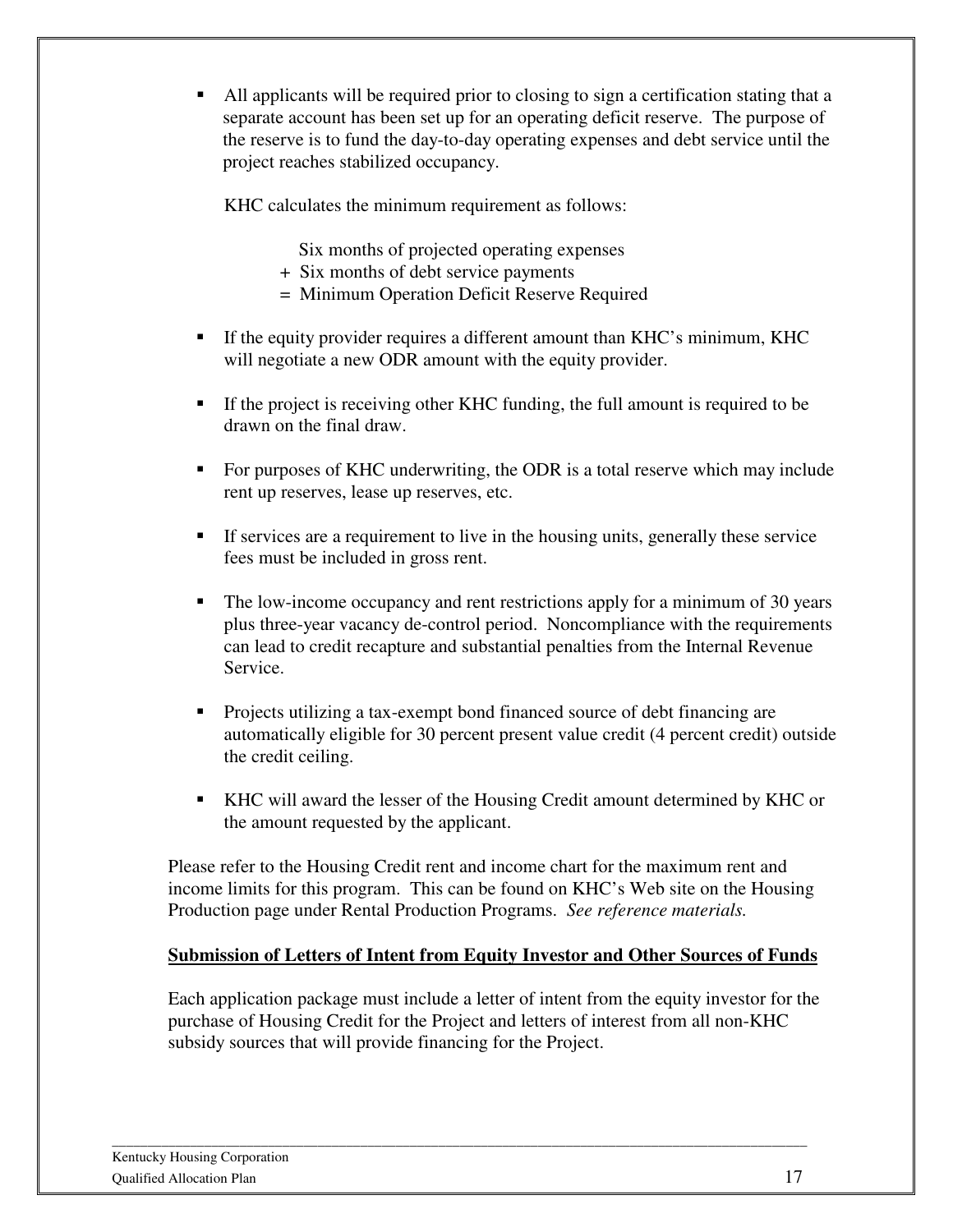Each letter of interest **must** indicate that the investor or source:

- 1. Is familiar with the project;
- 2. Is aware of any special populations the developer anticipates serving;
- 3. Has performed at least a cursory review of the initial underwriting;
- 4. Has determined the amount of equity investment for the project;
- 5. Has developed a pay-in schedule with milestones; and
- 6. Has committed an amount equal to 100% of the credit requested and that dedicated funds are ready and available, subject to normal due diligence and final underwriting.

## **Technical Assistance**

In order to submit an application, a member of the development team must have developed, operated or completed a project that is now in the affordability stage with compliance and has developed at least ten rental units with Kentucky Housing. However, if no member of the development team meets this qualification, then a member can request technical assistance through one of the rental program representatives/specialists. The applicant or member must request this technical assistance *at least* one month prior to submitting the application. Certain guidelines associated with this type of technical assistance must be met before the program representative/specialist will approve the member(s) to move forward with the application process.

## **Application Submission Requirements**

#### **Applicants are encouraged to attend the application training that is tentatively scheduled for October 14, 2009**.

The individual(s) who will be responsible for the day-to-day activities of the project, including application submission, construction, closing and ensuring the project remains in compliance after completion must attend this additional training. Attendance at the training does not guarantee the project will be awarded funding.

For the 2010 Funding Round, KHC will review applications through an Open Window Process. Applicants will be allowed to submit applications beginning January 20, 2010, at 8:30 a.m. EST, and may continue submitting applications until credit is no longer available. All attachments must be received by close of business at 5:00 p.m. EST on the business day following submission. If the attachments and the underwriting model are not received by the close of business on the following day, the application will not have met the threshold requirements and will not be reviewed.

Once the application is submitted, KHC will review it for completeness and to ensure that all threshold requirements have been submitted (met). An application package is complete when all threshold items have been submitted in accordance to the rental guidelines, the electronic application has been submitted, and the electronic underwriting model has been received. The applicant should ensure that the underwriting model is current, complete and meets all KHC underwriting requirements (and was submitted within the timeframe explained above).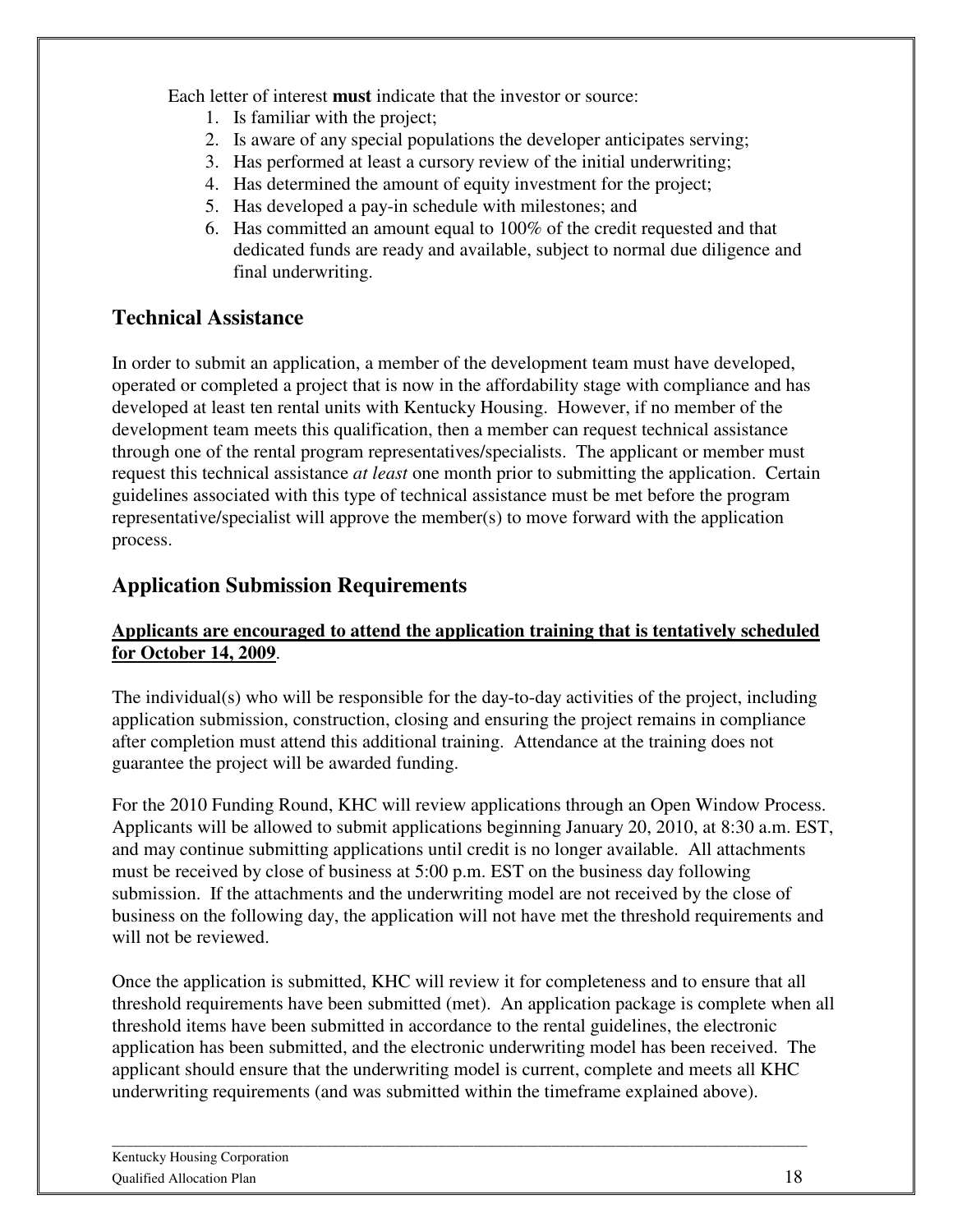Staff will review the application packets to ensure **all** threshold items are included and complete and that a minimum threshold score of 680 can be achieved. Applications will then be reviewed and scored based on the date they were received. Applications will be funded in descending order based on the score they receive.

Example: Both John Doe and Mary Smith submitted their electronic applications and underwriting models on January 20, 2010. Bill Bob and Jane Doe submitted their electronic applications and underwriting models on January 21, 2010. The attachments for both projects were received within the appropriate timeframe. The applications were reviewed for and adequately met threshold requirements. Each was reviewed and scored as follows: John Doe – 710; Mary Smith – 800; Bill Bob – 690; Jane Doe – 820. Result**:** John Doe and Mary Smith's applications were received first, so they will be funded before Bill Bob and Jane Doe. Mary Smith will receive an award of funding before John Doe because her score was higher. Next, depending on the amount of funds remaining, Bill Bob and Jane Doe's projects will be funded. In this instance, Jane Doe will receive funding first since her score is the higher of the two received the second day.

Staff will review the application packet to ensure **all** threshold items are included and complete. If threshold items are missing, are found to be inadequate, or do not contain the correct information as outlined in the guidelines, the application will be rejected. If an application is rejected, the applicant will **not** have any opportunities to resubmit or correct documentation.

If the application does not meet any one (or more) of the threshold requirements, scoring requirements, financially feasibility requirements, and/or market study requirements, the applicant will not be permitted to submit documentation or correct discrepancies and the application will be *rejected*. **KHC will remain firm on all these requirements**.

If credit is recaptured due to applicants not meeting the established deadlines or if credit is still available after July 1, 2010, KHC will reopen the window and those applications that were previously rejected will be permitted to reapply (with corrected documentation) along with any new applications.

**NOTE: KHC will reject all applications that do not meet threshold and scoring requirements; that KHC does not consider financially feasible; and/or have an inadequate market study. It is the applicant's responsibility to ensure all documentation is submitted in accordance with the threshold and scoring requirements explained in the rental guidelines. Incomplete applications will be returned to the applicant.**

| Electronic              | <b>Attachment</b>                  | Award               |
|-------------------------|------------------------------------|---------------------|
| <b>Submission</b>       | <b>Submission</b>                  | <b>Notification</b> |
| 8:30 a.m. EST           | By $5:00$ p.m. EST the             | Within 60 days of   |
| <b>January 20, 2010</b> | next business day after submission |                     |
|                         | application submission             |                     |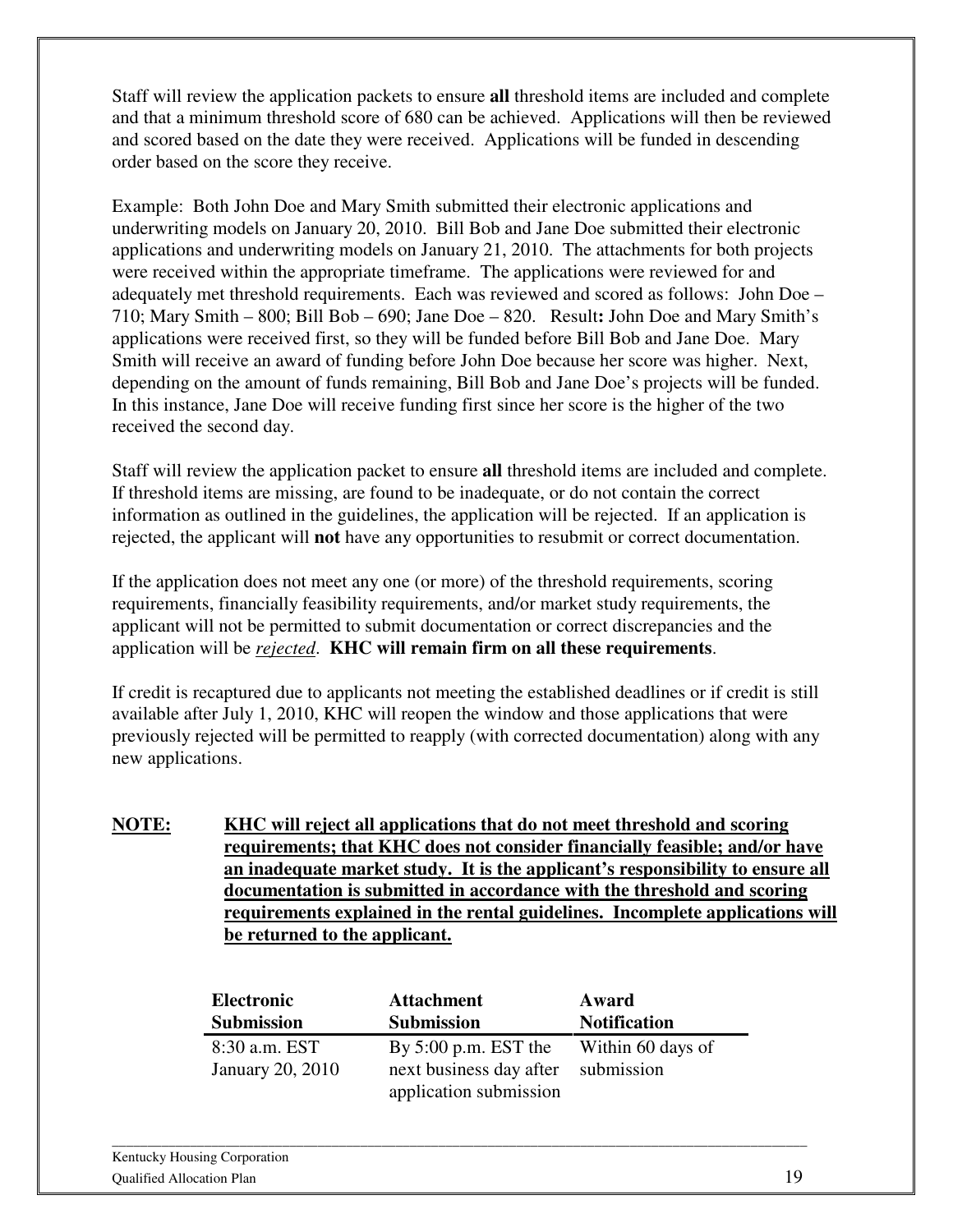All applicants must submit applications for funding electronically. The application is located at www.kyhousing.org. Applicants must also submit an underwriting model in KHC's format to the e-mail address of rentaluw@kyhousing.org. The underwriting model and attachments must be submitted by 5:00 p.m. EST the next business day after the electronic application submission.

An original and three (3) copies of all attachments (only), as outlined on the checklist and threshold requirements in the application, with the exception of one set of plans and specifications, must be submitted to:

#### **Housing, Finance and Construction Rental Team Kentucky Housing Corporation 1231 Louisville Rd. Frankfort, KY 40601**

All applications must obtain a minimum score of 680 as outlined in the Scoring Criteria to be considered for funding. The core scoring components are Capacity of the Development Team and Financial Design.

All applications for Housing Credits will need to complete the Rental Housing application on the Web and supply all required information and documentation in accordance with the guidelines. Please refer to the Rental Production Guidelines for additional guidance as it pertains to programmatic requirements and architectural and construction guidelines. All applicants will be required to submit the electronic application and attachments.

## **Application Review Process**

KHC will make an effort to distribute funds geographically across the state. KHC has the discretion to move funding between pools and set asides.

#### **Projects that do not comply with all of the requirements and policies listed may be subject to having future applications scored lower due to noncompliance.**

#### **Review Process**

Funding is based upon a three-phase process. Applications must pass all three phases before funding can be determined. Failure to successfully meet the requirements of any phase will result in the rejection of the application.

*Phase I Threshold Criteria & Minimum Score –* Applications must meet all threshold requirements and receive a *minimum score of 680* in order to move to Phase II. Projects will be reviewed on the documentation contained within the application and supporting documentation. If threshold requirements are not met, the application will be rejected.

Ties in scoring will be broken using the priorities listed below in the following order:

1. Lower amount of resources from KHC per unit.

\_\_\_\_\_\_\_\_\_\_\_\_\_\_\_\_\_\_\_\_\_\_\_\_\_\_\_\_\_\_\_\_\_\_\_\_\_\_\_\_\_\_\_\_\_\_\_\_\_\_\_\_\_\_\_\_\_\_\_\_\_\_\_\_\_\_\_\_\_\_\_\_\_\_\_\_\_\_\_\_\_\_\_\_\_\_\_\_\_\_\_\_\_\_\_\_\_\_

2. Smaller projects.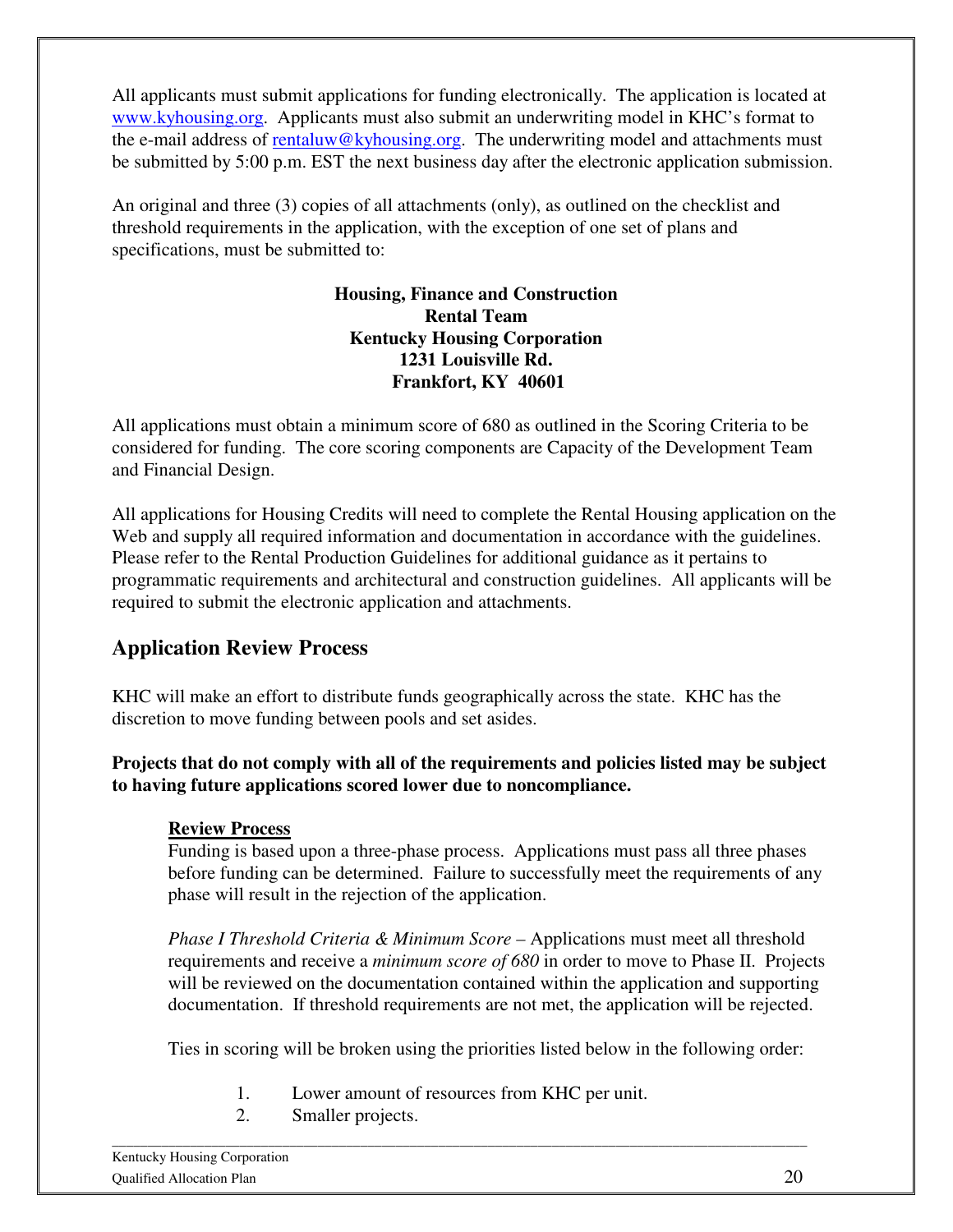- 3. County of lower-median income.
- 4. Capacity of the development team.

*Phase II Financial Feasibility –*This is the second phase of the application review process. A project's financial feasibility is when **all** (including federal, state, local and/or Kentucky Housing) programmatic guidelines are met and the project is still viable. Rents and expenses should be reasonable, the sources and uses must balance and the debt coverage ratio (DCR) must be appropriate for the size of the project. A review of the submitted underwriting model, along with information in the overall application, will be reviewed. **If a contradiction exists between the underwriting model and the application, the information in the underwriting model will be used to determine the financial feasibility.** 

If a project is requesting Housing Credits only, they are not required to submit financial documentation to determine if the entity is financially sound. However, if an applicant is requesting other KHC funds, then the applicant must submit documentation as outlined in the rental guidelines to determine this review.

For additional information pertaining to creditworthiness please see Rental Guidelines.

During the application review, if corrections are made to the underwriting model by KHC staff and these corrections cause the project to no longer cash flow, the project will no longer be considered financially feasible. The application will be rejected and the applicant will be notified of any discrepancies but will not be allowed to make any changes until the window reopens (if that happens).

*Phase III Market Need –* Market studies will be required to be submitted at time of application and will be reviewed in accordance with KHC's guidelines. Upon review of the market study, if it is found to have an acceptable market, then the project will continue to move forward. However, if the study is not acceptable, **funds will not be allocated and the application will be denied**. Market studies will only be accepted by firms that are on KHC's approved list. Please refer to technical submission stage of the QAP for additional information pertaining to market studies.

#### **Conditional Approval Process**

Funding recommendations are made by the application review team which consists of staff representatives/specialists of the program area within KHC's Housing Finance and Construction Department, Underwriters and Design and Construction staff.

Staff recommendations will be presented to the credit review committee for conditional project approval.

Once conditional approval is received, staff will notify the applicant by letter. Approvals received will be posted on KHC's Web page under Housing Production. Approved projects will receive a conditional commitment letter based upon receiving final construction and closing requirements.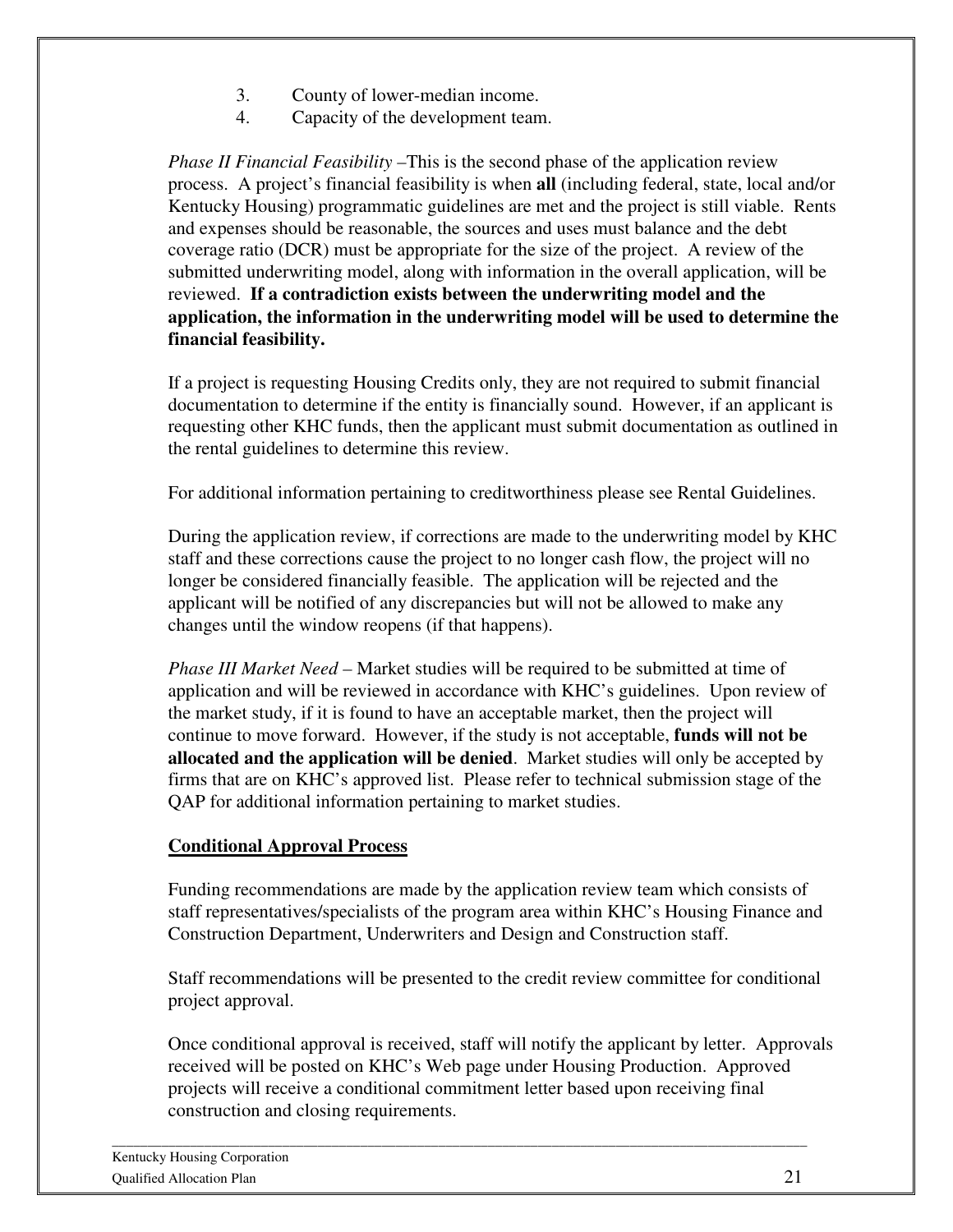KHC reserves the right to terminate its obligations regarding any commitment or award if the terms of the application or any part of the transaction are changed in any material respect, if any material information submitted to KHC proves to have been inaccurate or incomplete in any material respect, or if any material adverse change occurs, or any additional information is disclosed to or discovered by KHC which KHC deems materially adverse in respect of the condition, financial or otherwise, business, operations, assets, nature of assets, liabilities or prospects of applicant or the proposed project.

## **Technical Submission Stage**

#### **Reservation Notice**

KHC will notify in writing each successful applicant of an initial reservation of Housing Credits as indicated on the conditional award/commitment letter. In determining the initial amount of credit to be reserved, KHC will use costs, incomes and expenses submitted in the application as determined by KHC to be reasonable. The amount of credit allocated to each successful applicant may be less than but may not be more than the amount requested in the application, the amount specified in the conditional commitment letter or the amount reflected in a carryover allocation.

#### **Deadlines**

If a conditional award has been made, the Applicant must provide to KHC, no later than sixty (60) days after the conditional housing credit award, binding final executed commitment letters from the equity investor and non-KHC subsidy sources which provide (i) the estimated dollar amount of the equity investment or loan amount to be provided to the Project; (ii) the interest rate and term, if loan proceeds are involved; (iii) the collateral for the project, if a loan is involved; and (iv) the anticipated pay-in schedule for the equity contributions, subject to final underwriting of the Project and other reasonable adjustment prior to closing. The commitment letters shall contain normal and customary contingencies for equity and loan commitments, including, without limitation, approval of appraisal, closing of other sources of financing, environmental and title review and financial condition of the developer and satisfactory negotiation of partnership and/or loan documents. If the commitment letters have not been submitted within the sixty (60) day timeframe, the conditional award of credit will automatically expire and KHC will recapture the credit and all associated funding. **No extensions of the 60 day timeframe**  will be granted. Time is of the essence with respect to the conditional commitment and the award of credits to be made, and all time limitations therein or thereunder. KHC may strictly enforce requirements imposed upon applicants. Applicants must agree to proceed diligently to closing.

Similarly, once a conditional award has been made, applicants will have one hundred and twenty (120) days to submit all final construction, fair housing and other closing documents to KHC and close with their equity investor. The applicant will receive a checklist that will outline all outstanding or additional documentation needed. If the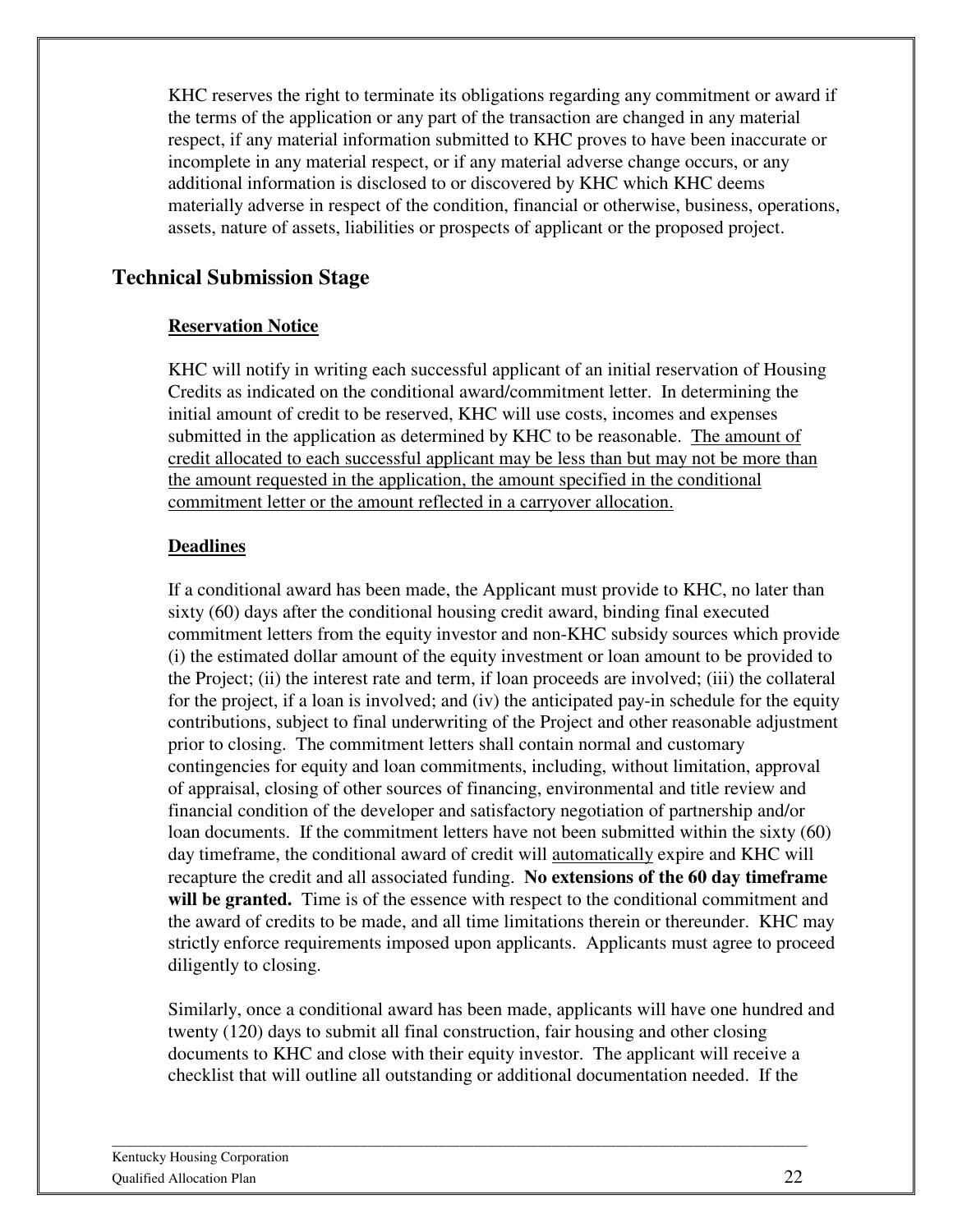project does not close within the 120 day closing deadline, KHC's conditional commitment to the project shall expire and be null and void and of no further force and effect. Provided, however, the closing deadline may be extended an additional 45 days by payment of an extension fee equal to one half of one percent (0.50%) of the conditional credit award. The extension fee shall be payable to KHC on or before the  $120<sup>th</sup>$  day closing deadline, in order to avoid expiration of the conditional credit award. Each applicant may request one (1) extension. If a project does not close within 120 days or 165 days with the extension, the conditional award will automatically expire and KHC **will** recapture the credit and all associated soft funding.

Please note that the initial and final reservations of credit are tentative and may differ in amount from the formal credit allocation to be made either upon placement in service of the project or request for a carryover allocation certificate.

#### **Market Study**

KHC will compile an approved Market Analyst List from which developers may select an appropriate firm or individual. This list will be valid for at least one year. However, KHC reserves the right to remove individuals/firms from this list for any reason. Market analysts submitting a report that materially fails to comply with KHC's requirements or is otherwise unacceptable may, in the sole discretion of KHC, be removed from the list. If reports are received that are not acceptable, the applicant/developer will be informed by KHC if such report is unacceptable.

Applicants/developers will enter into a contract for services directly with the market analyst and, with the exception of questions about KHC standards and/or requirements, the applicant/developer shall be responsible for handling all issues related to the market analysis. Applicants/developers contracting with market analysts for the benefit of KHC shall be responsible for negotiating the price of the contracted work.

Although the applicant/developer is responsible for engaging the market analyst, the report shall identify KHC as the intended user for the purpose of providing KHC a basis for investment and loan underwriting decisions.

#### **Carryover Allocation Requirement**

Carryover allocation requirement is for qualified projects that have not been placed in service within the year in which they received a Housing Credit reservation but have met certain minimum requirements set forth by IRC §42. Projects receiving carryover allocations must be placed in service not later than the close of the second calendar year following the calendar year in which the carryover allocation is issued.

A carryover allocation is issued for a specific amount of credit. The applicant is required to meet the 10 percent carryover allocation requirement, which means at least 10 percent of the total project cost must be incurred and a cost certification must be submitted by November 19, 2011.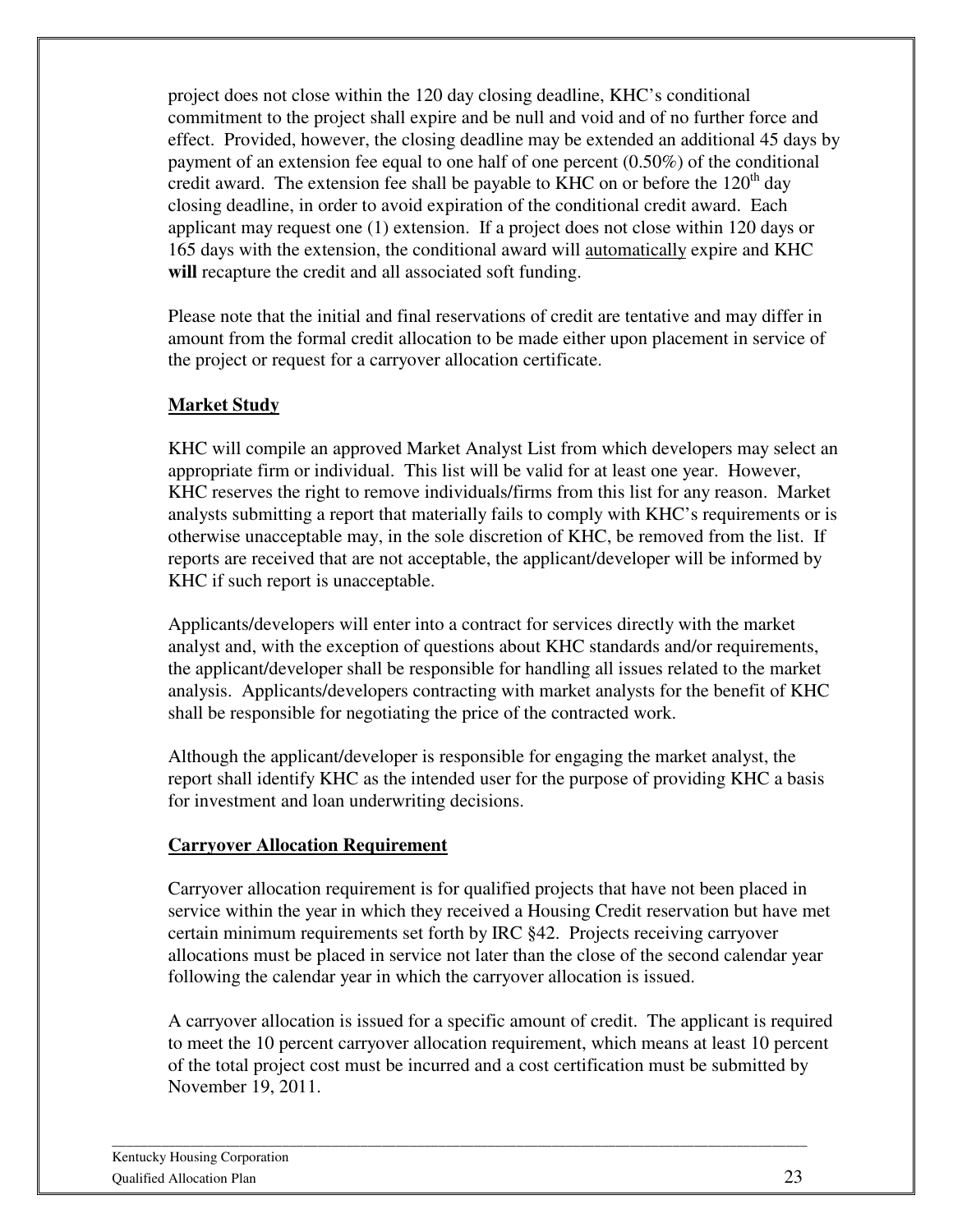Costs may include 10 percent of the expected basis amount of the project owner's adjusted basis in land or depreciable real property that is reasonably expected to be part of the project. Also, direct and indirect costs of acquiring, constructing and/or rehabilitating the project may be included.

Application and compliance monitoring fees are not included in the 10 percent of expected cost basis amount. An amount is included in basis if it is treated as paid or incurred under the method of accounting used by the project owner.

#### **Cost Certification**

The Code requires KHC to verify a project meeting the 10 percent requirement by obtaining a written certification from the project owner, under penalty of perjury, that the project owner has incurred more than 10 percent of the reasonably expected basis in the project.

The project owner's 10 percent cost certification must be accompanied by a written certification and must be prepared by a Certified Public Accountant (CPA) who has examined all eligible costs incurred with respect to the project and that, based on this examination; it is the CPA's belief that the project owner has met this test.

#### **Recapture of Carryover Allocation**

KHC retains the right to recapture a carryover allocation of credit to a development prior to the end of the two-year carryover allocation period allowed under the Code. Should the development or owner fail to comply with all such terms and conditions, KHC may in its discretion rescind the carryover allocation and make the recaptured credit available to other developments.

#### **Placed In Service Stage**

All projects are required to submit final close out documentation to include Certificates of Occupancy, etc. Applicants will receive a placed in service checklist that will outline additional documentation that is required at this stage.

#### **Final Cost Certification**

The final allocation amount will be influenced by such factors as certified project costs, credit market value, receipt of federal financial assistance and applicable credit percentages. To receive an IRS Form 8609, owners are required to submit a Final Cost Certification within thirty (30) days after the last building in a project receives its Certificate of Occupancy or before December 1st of the current year, whichever is earlier.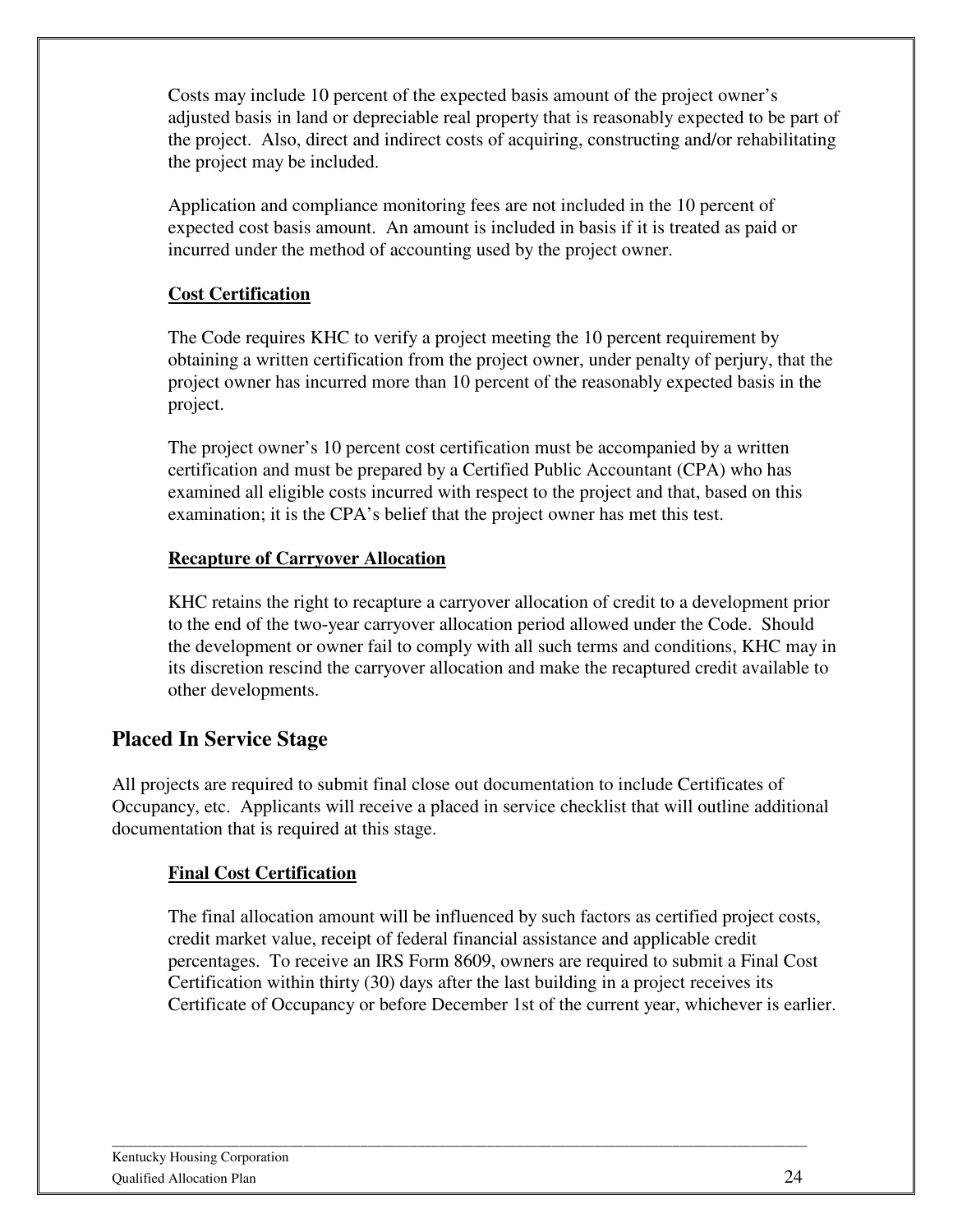#### **Land Use Restriction Agreement (LURA)**

Federal regulations state that no credit shall be allowed with respect to any building for the taxable year unless an extended low-income housing commitment is in effect as of the end of such taxable year. This commitment is an agreement between the taxpayer and the agency responsible for the program.

A Land Use Restriction Agreement (LURA) is to be executed by the project owner and KHC and recorded at the county recorder's office against the project's property committing the project to operate in accordance with the agreements (rent and income

limits, special uses of units and extended use restrictions, etc.) made by the applicant and KHC as inducements for the Housing Credit allocation. The LURA is to be recorded at the time the project owner obtains an ownership interest or at the time of permanent closing and is superior to other items.

The LURA will incorporate all project characteristics and attributes represented and pledged in the application and considered in the scoring criteria. The LURA must contain a prohibition against evicting a tenant for other than good cause during the entire 33-year extended use period (this includes the three-year vacancy decontrol period). Additionally, rents cannot be increased during the three-year vacancy decontrol period for existing tenants.

To facilitate documentation preparation, the project owner will give KHC 30 days' notice before the project's closing takes place. A LURA is required for all projects receiving Housing Credit including bond projects. KHC will prepare the LURA.

#### **IRS Form(s) 8609**

A final allocation of Housing Credits will be made (by issuing Form 8609) based on the date that an eligible building or project is placed in service (i.e., available for rental occupancy) as evidenced by a Certificate of Occupancy.

Prior to the issuance of the IRS Form(s) 8609, owners must submit a signed Form 8821, Tax Information Authorization, to the IRS with a copy to KHC, a completed Application for Issuance of Certification of Allocation (Form 8609) and the completed Final Cost Certification. Upon receipt, KHC will determine the best method by which to conduct a pre-8609 inspection. The purpose of this inspection is to review the various programmatic restrictions with the owner and/or property manager, as well as ensure that all amenities and provisions as pledged in the application are in place. KHC reserves the right to review these pledges and restrictions with the owner/manager by phone, email or by conducting an actual on-site inspection. If KHC determines that all such pledges are not in place, issuance of the Form 8609(s) may be denied.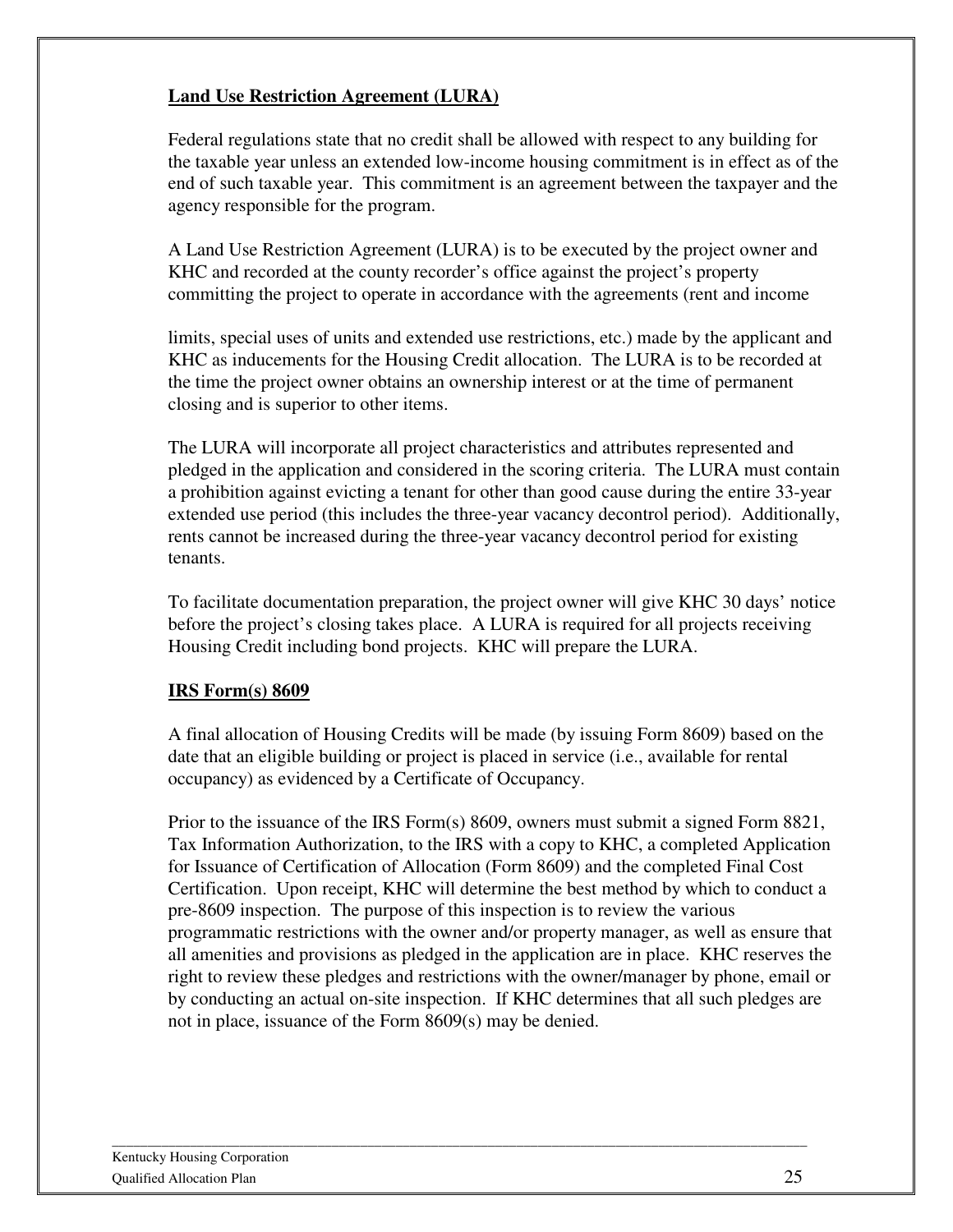If a project owner finds it necessary to change the project design during development (i.e., pledged amenities, number of affordable units, etc.), KHC must be notified in writing and request approval prior to making any changes. This includes the substitution of one pledged amenity for another.

#### **Policies**

#### **Inspections**

All projects will be required to participate in a pre-construction conference *before any construction activities begin*. This includes projects that are not requesting construction financing from KHC. The purpose of the pre-construction conference is to outline basic responsibilities and duties of the various parties throughout the construction and warranty periods. The pre-construction conference will be conducted by KHC's construction specialist and program representative/specialist assigned to the project.

Once the pre-construction conference has been conducted and all construction documents have been received, a Notification of Construction Start-up form must be submitted to KHC prior to the start of any construction. During construction, KHC's construction specialist will inspect the work progress and conduct monthly inspections. For Housing Credit "only" projects, the construction specialist may choose to only inspect the project at three different stages. The first stage is when footers are poured. The second stage will occur mid way through construction and the final stage at construction completion. The number of inspections conducted will be left to the discretion of KHC's Design and Construction Department. The construction specialist will also inspect for pledged amenities made at application submission.

If projects request other KHC funding during the monthly inspection, the construction specialist will approve the draw requests for construction costs. All other costs will be approved by the program representative/specialist and a multifamily underwriter. KHC will not pay for materials stored off-site. KHC will disburse funds for materials stored on-site if they are properly stored and secure. Draws are limited to one draw per month.

#### **All change orders to the approved plans and specifications must be submitted to KHC for review and approval at the time the change is needed.**

In addition, there could be a pre-8609 inspection that will be conducted by compliance monitoring staff to determine if pledged amenities and/or other non-construction related attributes pledged during the application process have been provided.

#### **Subsidy Layering Review**

A subsidy layering/financial review will be required on all projects which receive, either directly or indirectly, financial assistance from the U.S. Department of Agriculture Rural Department (RD) or the U.S. Department of Housing and Urban Development (HUD). A Subsidy Layering Review is required where there is a combination of Risk-Sharing and Housing Credit.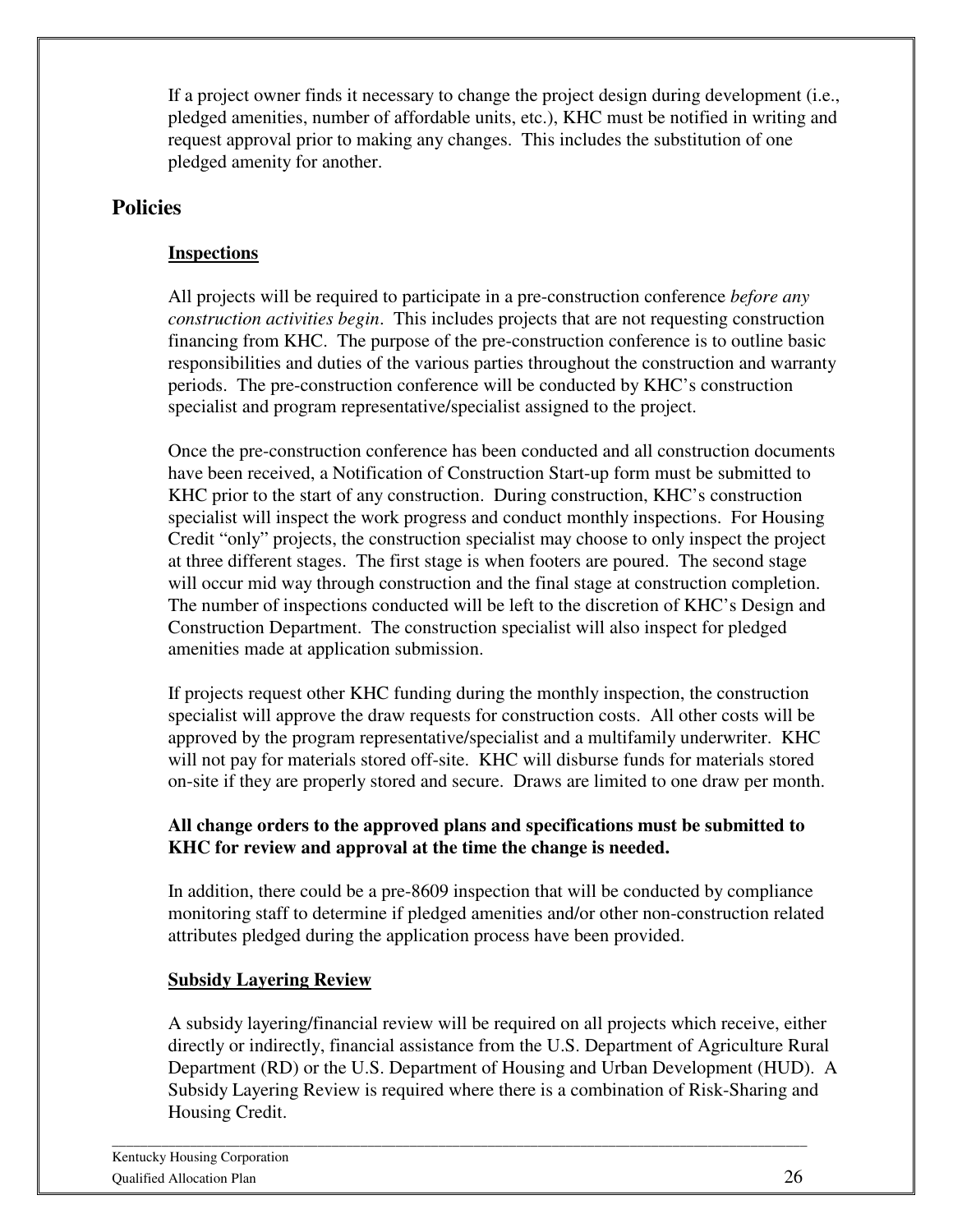KHC is required to follow guidelines established by RD and HUD with respect to the review of the financial assistance provided to the project.

The subsidy layering review will include a review in the amount of equity capital contributed to a project by investors and a review of project costs including developer's fees, consultant fees, contractor's profit, syndication costs and rates, etc.

#### **Identity of Interest**

For projects that are seeking a mortgage through the Risk-Sharing program, where there is an identity of interest or the appearance of an identity of interest between the developer and contractor/builder, the maximum developer fee will be limited to 10 percent of total development costs.

**Note:** Identity of interest exists where there is a financial, familial or business relationship that permits less than arm's length transactions. This includes, but is

not limited to, the existence of a reimbursement program or exchange of funds; common financial interests; common officers, directors, or stockholders; or family relationships between officers, directors or stockholders.

KHC will evaluate the cumulative profit received in identity of interest cases and, based on industry standards and comparable projects may reduce profits considered excessive.

#### **Material Participation by Nonprofit Organizations**

For partnerships, turnkey or joint ventures that have as a general partner or co-general partner a local tax-exempt nonprofit organization, KHC expects material participation by the said local tax-exempt nonprofit organization to include, but not be limited to:

- Nonprofit participates in the activity for more than 500 hours during the tax year.
- Nonprofit's participation constitutes substantially all of the participation in the activity of all individuals (including non-owners) for the tax year.
- Nonprofit participates in the activity for more than 100 hours during the tax year, and its participation is not less than the participation of any other taxpayer for such year.
- Nonprofit activity is a significant participation activity for the tax year, and the taxpayer's participation in all significant participation activities during the year exceeds 500 hours. A significant participation activity is one in which the taxpayer has more than 100 hours of participation during the tax year but fails to satisfy any other test for material participation.
- The nonprofit materially participated in the activity for any five of the ten tax years immediately preceding the year in question*.*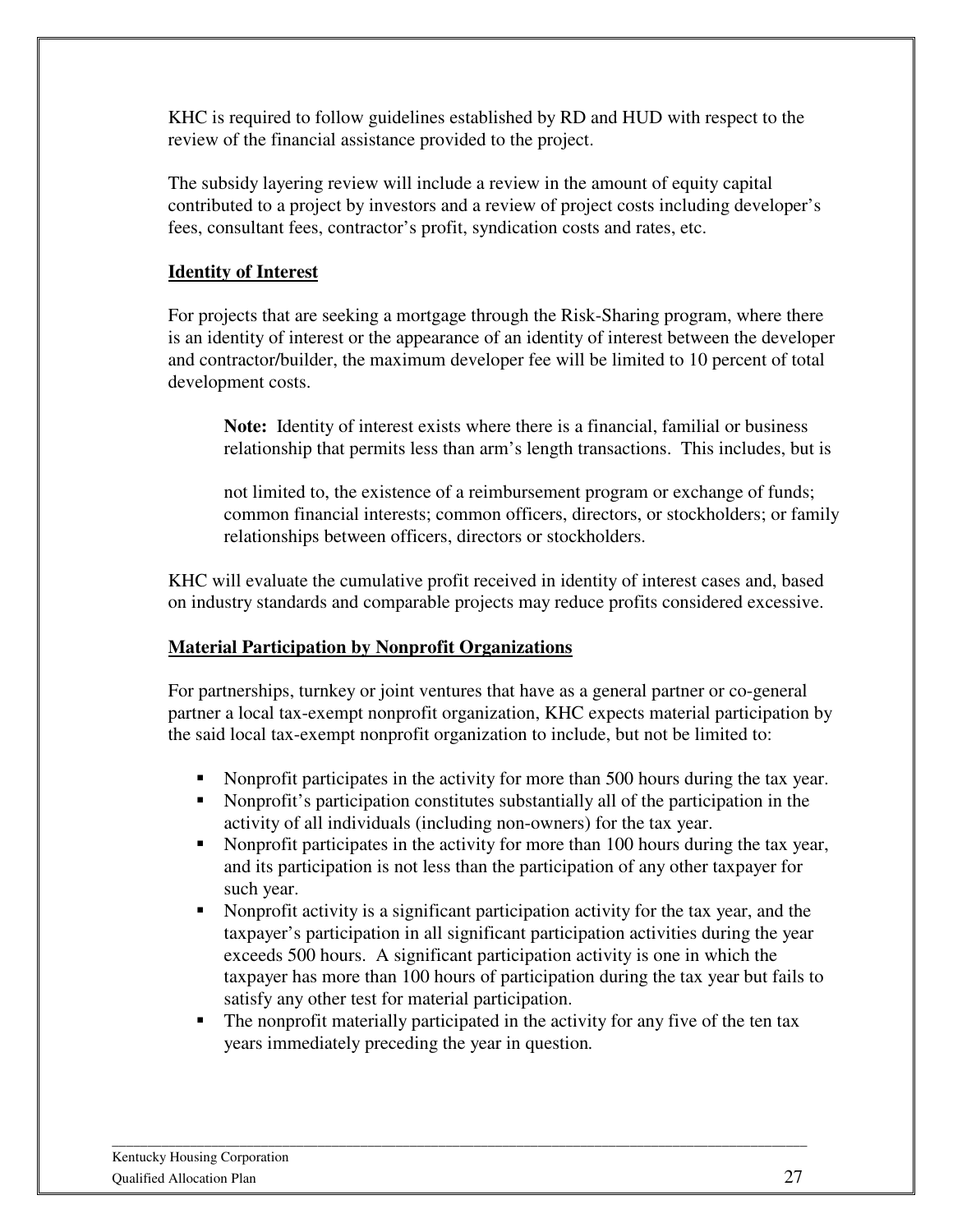Based on all facts and circumstances, the nonprofit participates in the activity on a regular, continuous and substantial basis during the tax year. To satisfy the facts-andcircumstances test, a nonprofit must participate in an activity for more than 100 hours. The nonprofit's management services are not taken into account unless no other individual is compensated for management services and no other individual performs management services exceeding the hourly total of such services.

#### **Recapture of Housing Credit under Reservation**

To ensure the efficient use of the Housing Credit in Kentucky, KHC will require all projects that receive Housing Credit reservations, including set-aside projects, to confirm that the Housing Credit will be eligible for allocation to the project (more than 10 percent of costs incurred) by the end of the calendar year or six months after the date of allocation, whichever is later.

Credit returned or unallocated before September 30, 2009, will be allocated to other pools or set-asides as determined by KHC. Credit returned after September 30, 2009, may be allocated to partial projects or carried into the next calendar year. Credit returned from two or more projects by the same entity will be subject to penalty.

#### **Qualified Contract Process**

The Omnibus Budget Reconciliation Act of 1989 required that all properties receiving an allocation of Housing Credit after December 31, 1989 are subject to an "extended use period," which lengthened the time Housing Credit properties were required to maintain affordability from 15 to 30 years. In efforts to ease concerns of program participants about the economic viability of maintaining affordability without additional subsidy, the 1989 Act also provided an option for owners to exit the program at the end of the initial 15-year compliance period by requesting that the state agency either purchase the property or assist in finding a buyer at a determined " Qualified Contract Price" (QCP).

Owners are encouraged to review their copies of applications submitted to the agency when applying for an allocation of credits, as well as deed restrictions (LURA), to determine if and when they are eligible to pursue the opt-out provision. Eligible owners must notify Kentucky Housing Corporation (KHC) of their desire to sell the property using the process outlined in this document. Once complete and proper notice has been received, KHC has one year to find a buyer for the project at a pre-determined price, not to exceed the QCP. The qualified purchaser can be a nonprofit or for-profit entity that agrees to maintain the affordable housing units and fulfill all requirements of the extended use agreement.

The project and owners should be in compliance with all programmatic requirements to be eligible to apply for the opt-out provision. The Qualified Contract may be suspended or terminated due to any mortgage defaults or encumbrances on the property or IRS audit or investigation that may adversely affect the sale of the property.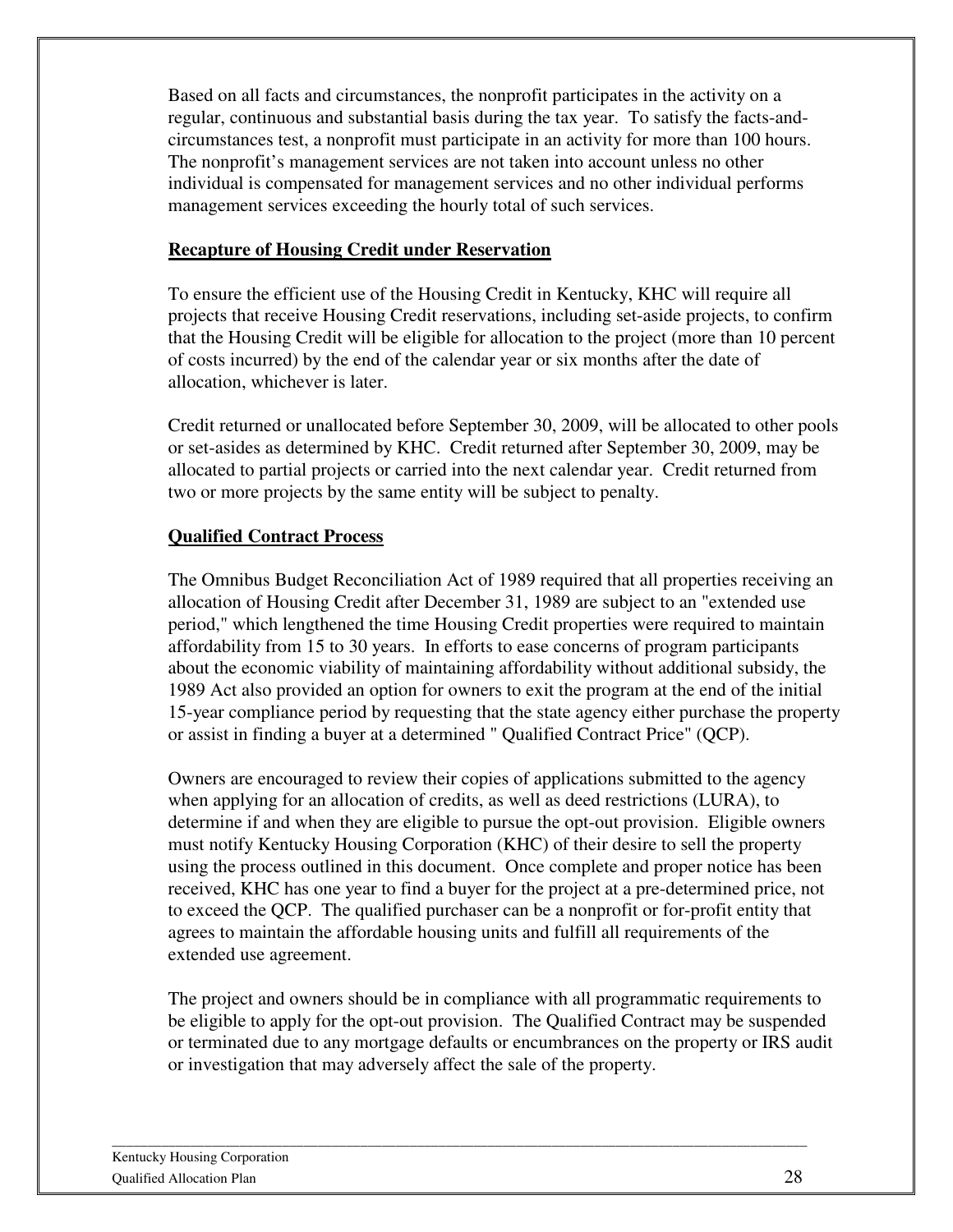Owners will be allowed only one opportunity to request the Qualified Contract process per property. If KHC is unable to find a buyer pursuant to a Qualified Contract, the property may be converted to other uses.

#### **Other Resources**

If other local, state and/or federal resources were used in the development or operation of the Housing Credit property, the termination of the extended use agreement will only be valid for the Housing Credits. The current and/or future owner of the property will still be required to uphold the income, rent or restrictions that are required for the other funding sources for the remainder of the mortgage, note or deed restriction covering those funds.

If the owner does not get a qualified contract and the property has project-based Section 8 assistance, the project-based Section 8 assistance contract will be terminated.

#### Fees and Conditions for Qualified Contract Termination

There will be a \$3,500 nonrefundable administration fee for processing a qualified contract request. In the event that additional third-party reports are required by a potential buyer or KHC, the qualified contract process will be suspended during the time needed to prepare the reports. The cost of the additional reports will be at the expense of the property owner. All payments for service must be made within a timely manner. Noncooperation by the property owner in the participation of third-party reports will lead to the termination of the qualified contract process. Non-cooperation by the property owner on any issues of the qualified contract will also result in the termination of the process and will result in the owner being required to comply with the property low-income usage requirement for the remaining extended use period.

Owners who elect to exercise their option year must complete and submit all required documentation within 120 days of requesting a qualified contract. The application fee can be submitted at initial request or with the required documentation, but no later than the 120 days past the initial request. The initial request time period starts at the beginning of each calendar year in the 14th year of the compliance period. For example, if the property owner's 15th year compliance period ends on March 1, 2009, the property may request a qualified contract starting in January of 2008 through December 31, 2008. From the point that KHC and the property owner agree upon the contract sale price, the one-year time period starts to find a qualified contract. Please note: The owner may only request a qualified contract from KHC one time.

The required information that must be submitted by the property owner to notify KHC of intent to request qualified contract information is listed below and located on KHC's Web site through the following links:

- Qualified Contract Notification Letter
- Calculation of Qualified Contract Price Worksheets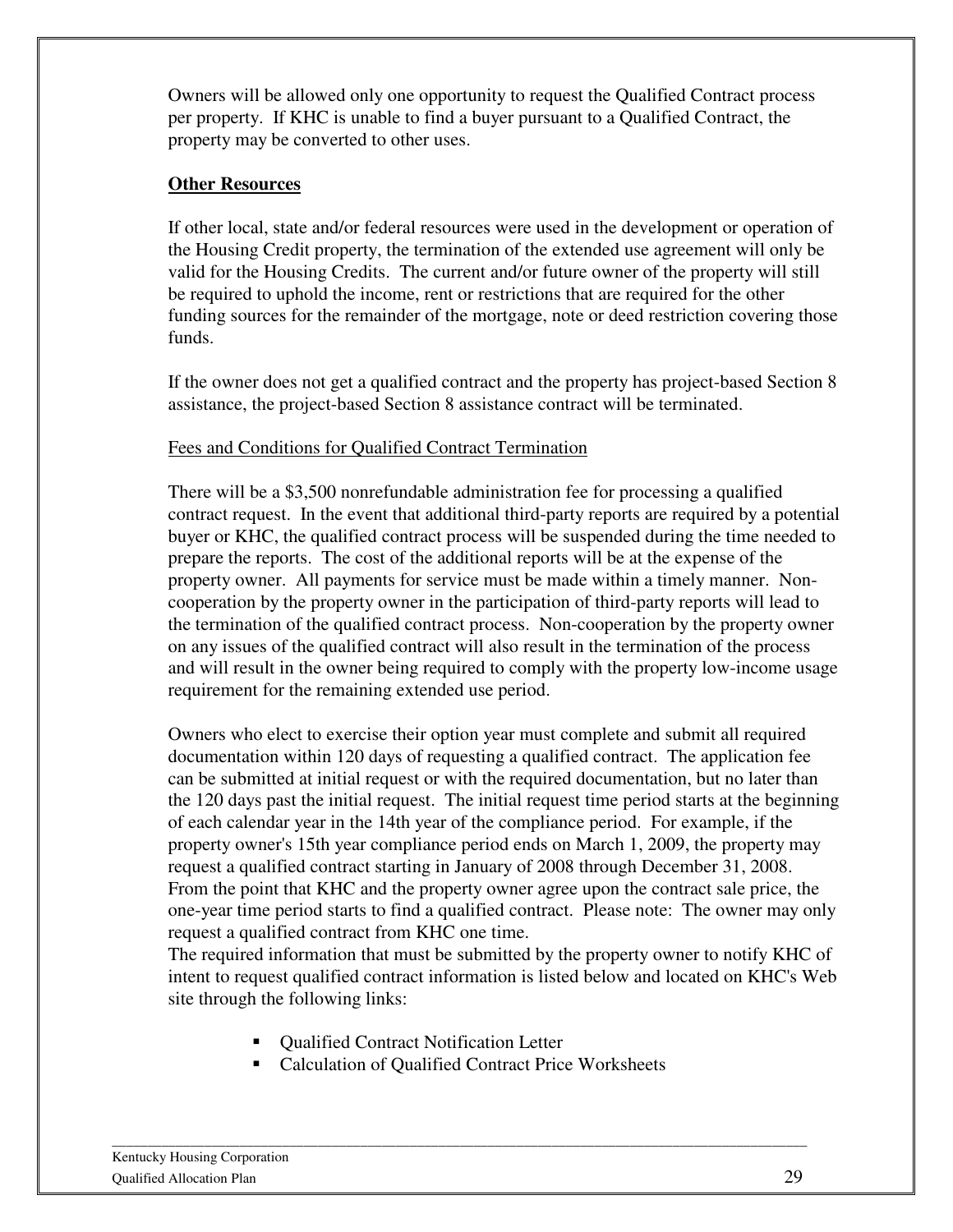The Housing Credit property should be in compliance with all regulatory agreement requirements. The qualified contract may be suspended or terminated due to any defaults, liens or encumbrances on the property or IRS audit or investigation that may adversely affect sale of the property.

KHC will review the owner's packet of materials. This will require staff and the owner to work closely together to ensure that all required information has been submitted and a QCP has been set. The one-year period begins once this step is complete. KHC will complete this initial review within 90 days after receipt of all required documentation.

For additional information pertaining to the qualified contract process and documentation, please refer to our Web page www.kyhousing.org under Housing Credit Program.

## **Compliance Monitoring Procedure**

KHC has adopted a compliance monitoring procedure in accordance with IRC Section  $42(m)(1)(B)(iii)$ . The compliance monitoring procedures include the following:

- The record keeping and record retention provisions of IRS Final Regulation Section 1.42-5(b).
- The owner's annual certification requirement of Regulation Section 1.42-5(c)(1).
- The on-site review of certifications and support documentation for at least 20 percent of the low-income units in each property at least once every three years in accordance with Regulation Section 1.42-5(c).
- The on-site inspection provision of Regulation Section 1.42-5(d).
- The notification of noncompliance provisions of Regulation Section 1.42-5(e), whereby notice is made to owners and the IRS regarding events of noncompliance.
- The established programs of the projects serving special needs populations will be monitored on an ongoing basis to determine compliance in accordance with the original proposal.

The compliance monitoring procedure applies to all projects that receive or have received an allocation of Housing Credit and will continue throughout the 15-year compliance period. During the extended use period, the Compliance Monitoring Department has established procedures with reduced fees for monitoring payments. Due to the complexities of the Housing Credit program in regard to long-term compliance, KHC strongly encourages the management company of each project to attend on-going training. KHC will periodically provide such training which may/may not have an associated fee. It is the responsibility of the owner to ensure that the selected management company remains adequately versed in the Housing Credit program.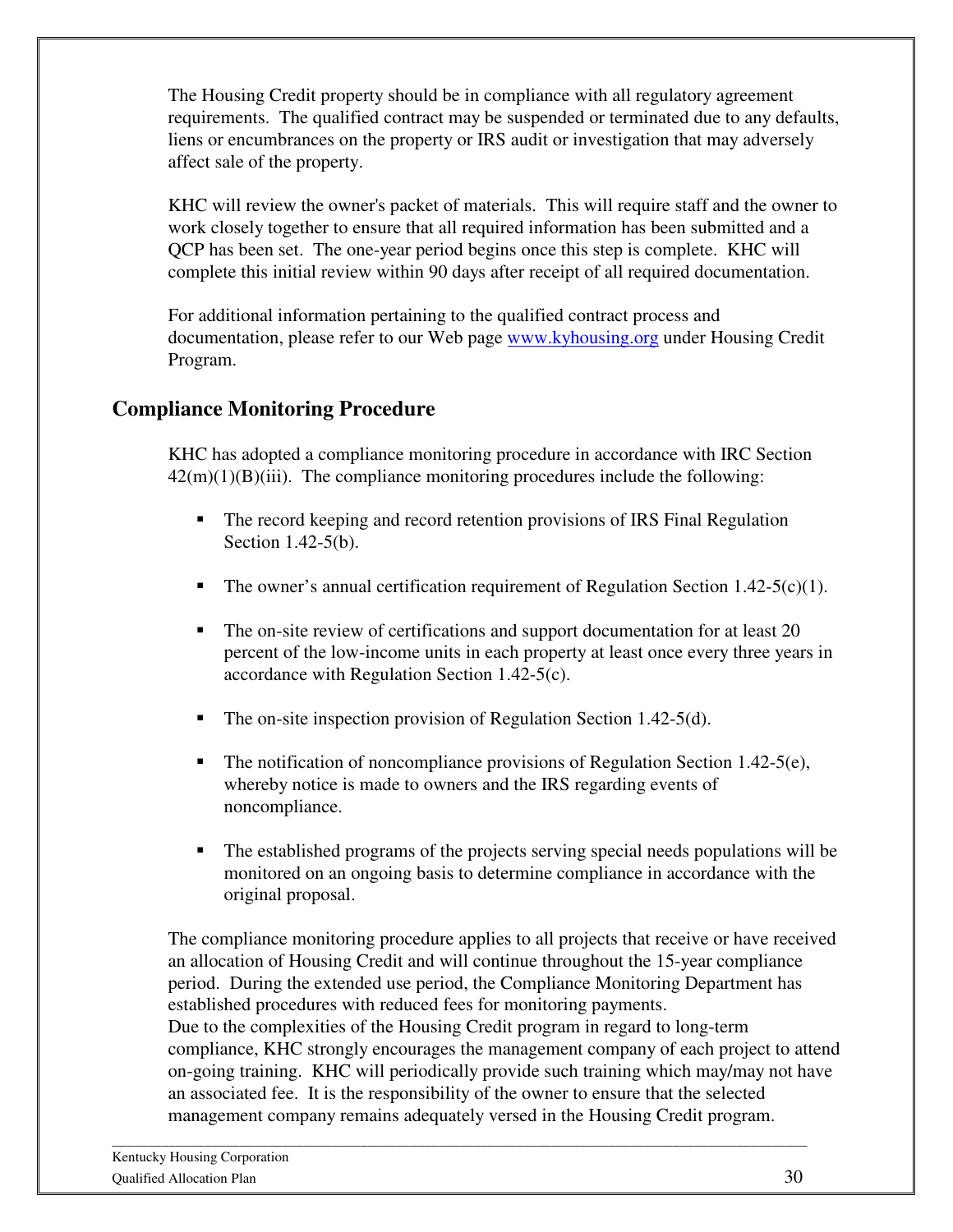## **Effective Date**

This Qualified Allocation Plan is effective for allocations of Housing Credit made after December 31, 2009, and will remain in effect until December 31, 2010, unless amended. Amendments to the Internal Revenue Code and Treasury Regulations may necessitate conforming amendments to this plan.

**(The remainder of this page was intentionally left blank)**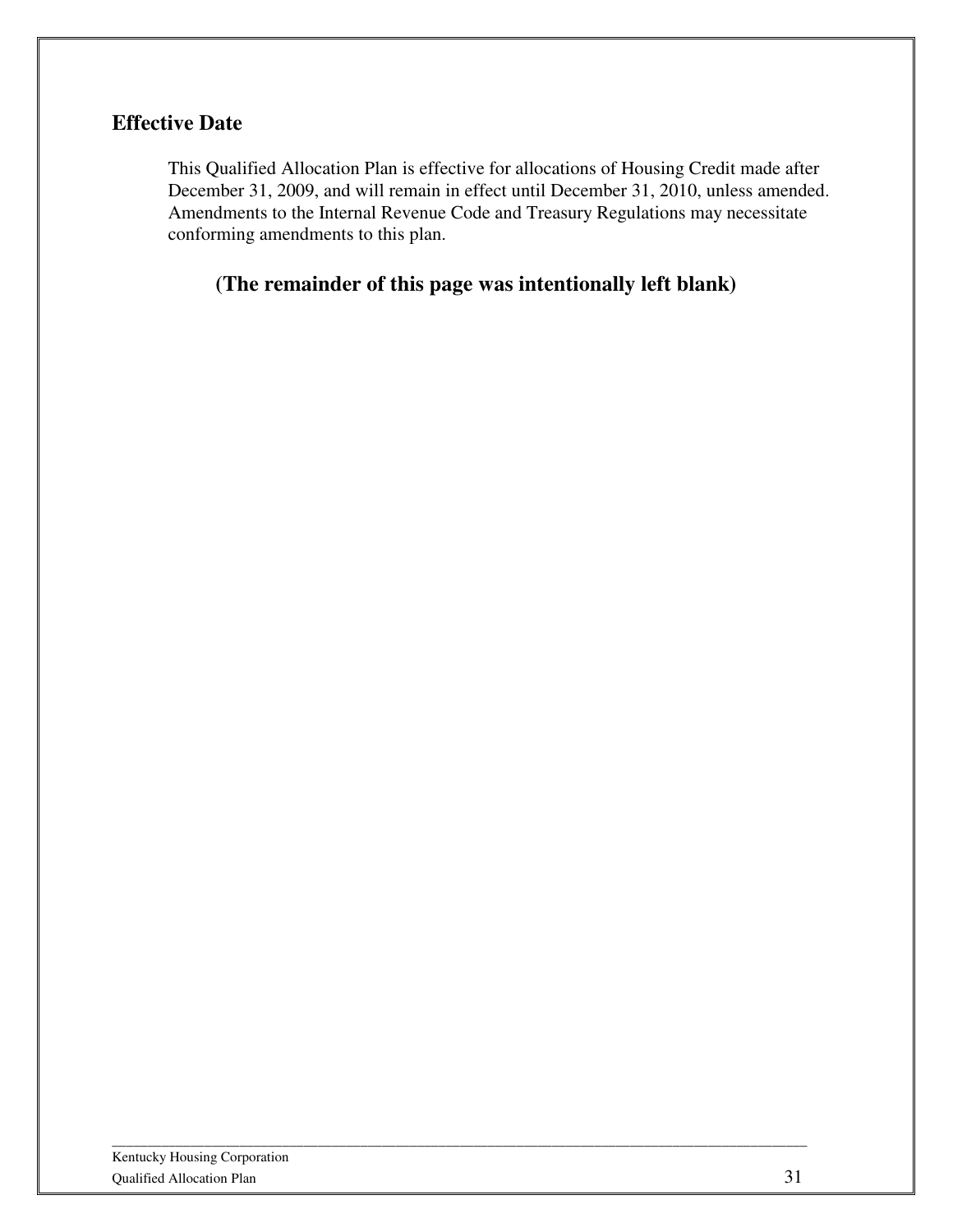## **NOTICE TO APPLICANTS**

#### **Incomplete applications will be returned to the applicant.**

It is the applicant's responsibility to submit adequate documentation to support their score. An applicant's consistent failure to provide complete and/or accurate information during the application process, failure to pay compliance fees, failure to live up to attributes pledged on the original applications or any other KHC programs may impact scoring or result in rejection of application and being barred from further participation in the Housing Credit program. Failure to follow all required procedures throughout the allocation process could jeopardize the final allocation or result in Housing Credit being recaptured. As a condition of receiving a Housing Credit allocation, an applicant agrees to furnish to KHC a copy of Form 8609 with Part II completed at the end of the first period for which Housing Credit is claimed for each building in the Housing Credit program. Additionally, any new applicant must receive compliance monitoring training by KHC staff prior to receiving Form 8609.

#### **DISCLAIMER**

**As the state Housing Credit agency, KHC will evaluate and select projects to receive an allocation of Housing Credit pursuant to this Qualified Allocation Plan. KHC will determine the appropriate amount of Housing Credit required by each project through an underwriting process.** 

**These decisions in no way warrant or represent to any sponsor, investor, lender or other that a project is, in fact, viable. KHC makes no representations to the owner or anyone else regarding adherence to the Internal Revenue Code, Treasury Regulations or any other laws or regulations governing the Housing Credit program.** 

**No member, officer, agent or employee of KHC shall be held personally liable concerning any matters arising out of, or in relation to, the allocation of Housing Credit.**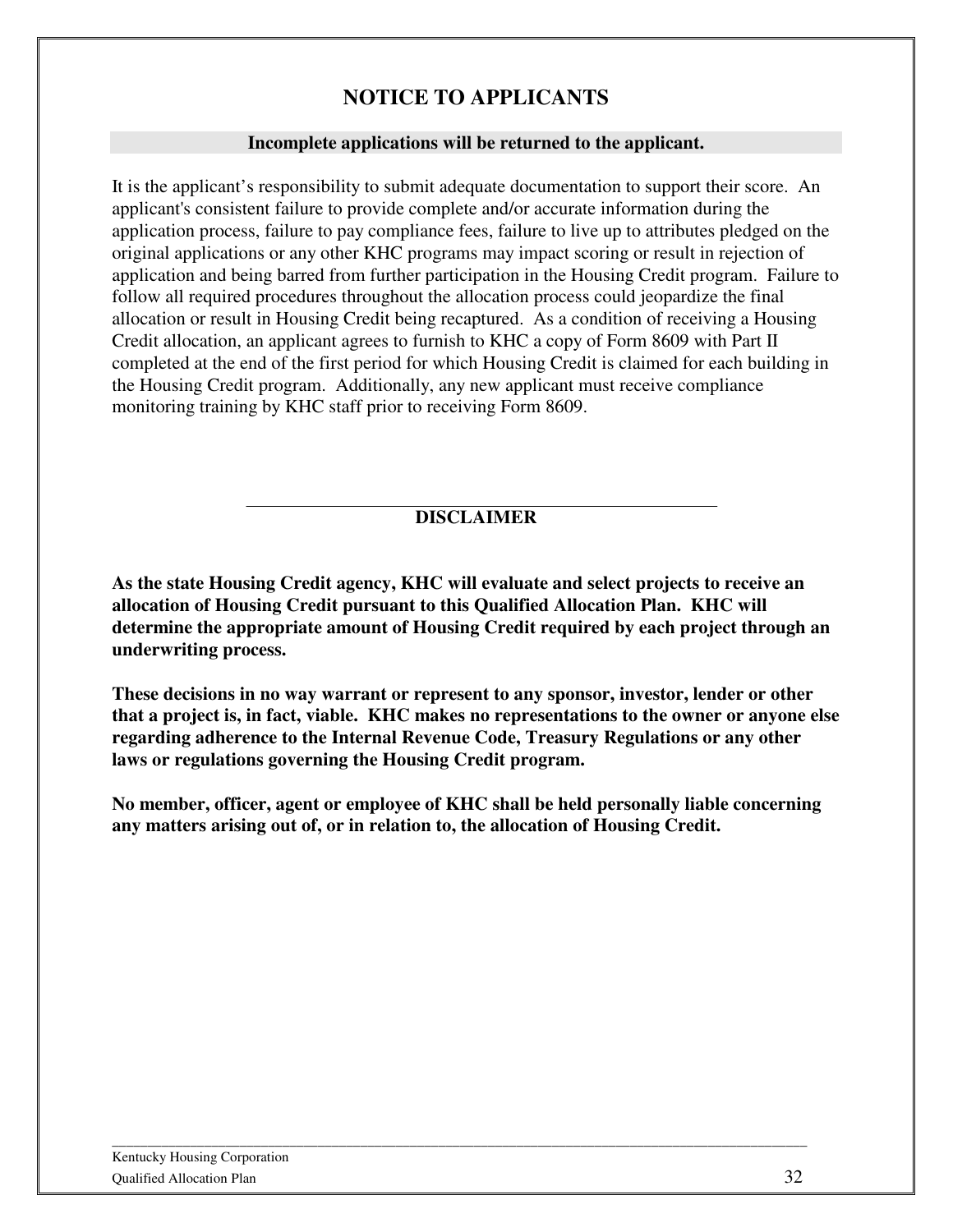## **Exhibit A**

## **Threshold and Scoring Requirements**

**Please refer to Rental Guidelines for detailed information pertaining to items listed below.** 

**All threshold items must be submitted before application will be reviewed. If items are not submitted, application will not be reviewed at time of submission.** 

|                | <b>Threshold Requirements</b>                                                   | <b>Yes</b> | N <sub>0</sub> |
|----------------|---------------------------------------------------------------------------------|------------|----------------|
| <b>General</b> |                                                                                 |            |                |
| 1.             | Application was submitted in the current application version and current        |            |                |
|                | underwriting model submitted both in paper and sent via e-mail.                 |            |                |
| 2.             | Required application fee was submitted (if applicable).                         |            |                |
| 3.             | Certification from KHC staff that applicant (if new) has received the required  |            |                |
|                | technical assistance.                                                           |            |                |
|                | <b>Project Design</b>                                                           |            |                |
| 4.             | Successful site review (KHC staff).                                             |            |                |
| 5.             | Site survey and site plan.                                                      |            |                |
| 6.             | Preliminary Specifications/Work write-up.                                       |            |                |
| 7.             | Construction Plans are to proper scale and include: (Energy Star Design         |            |                |
|                | features, green construction techniques), final building plan at 1/8" scale and |            |                |
|                | final floor plan to include Typical Unit Plans at 1/4" scale. The plans must    |            |                |
|                | include site plan, building floor plan as well as corresponding preliminary     |            |                |
|                | elevation drawings compiled by an architect licensed in the Commonwealth        |            |                |
|                | of Kentucky.                                                                    |            |                |
|                | <b>Ready to Proceed</b>                                                         |            |                |
| 8.             | Signed letter of support from mayor or county judge executive on city or        |            |                |
|                | county letterhead (12 units or more or requesting credit).                      |            |                |
| 9.             | Evidence of Site Control (scattered site projects must have all sites           |            |                |
|                | identified).                                                                    |            |                |
| 10.            | Zoning Letter that project site is zoned properly.                              |            |                |
| 11.            | A letter of intent from the equity investor for the purchase of Housing Credit  |            |                |
|                | for the Project and letters of interest from all non-KHC subsidy sources that   |            |                |
|                | will provide financing for the Project.                                         |            |                |
| 12.            | Market Study/Needs Analysis submitted in accordance with KHC guidelines.        |            |                |
|                |                                                                                 |            |                |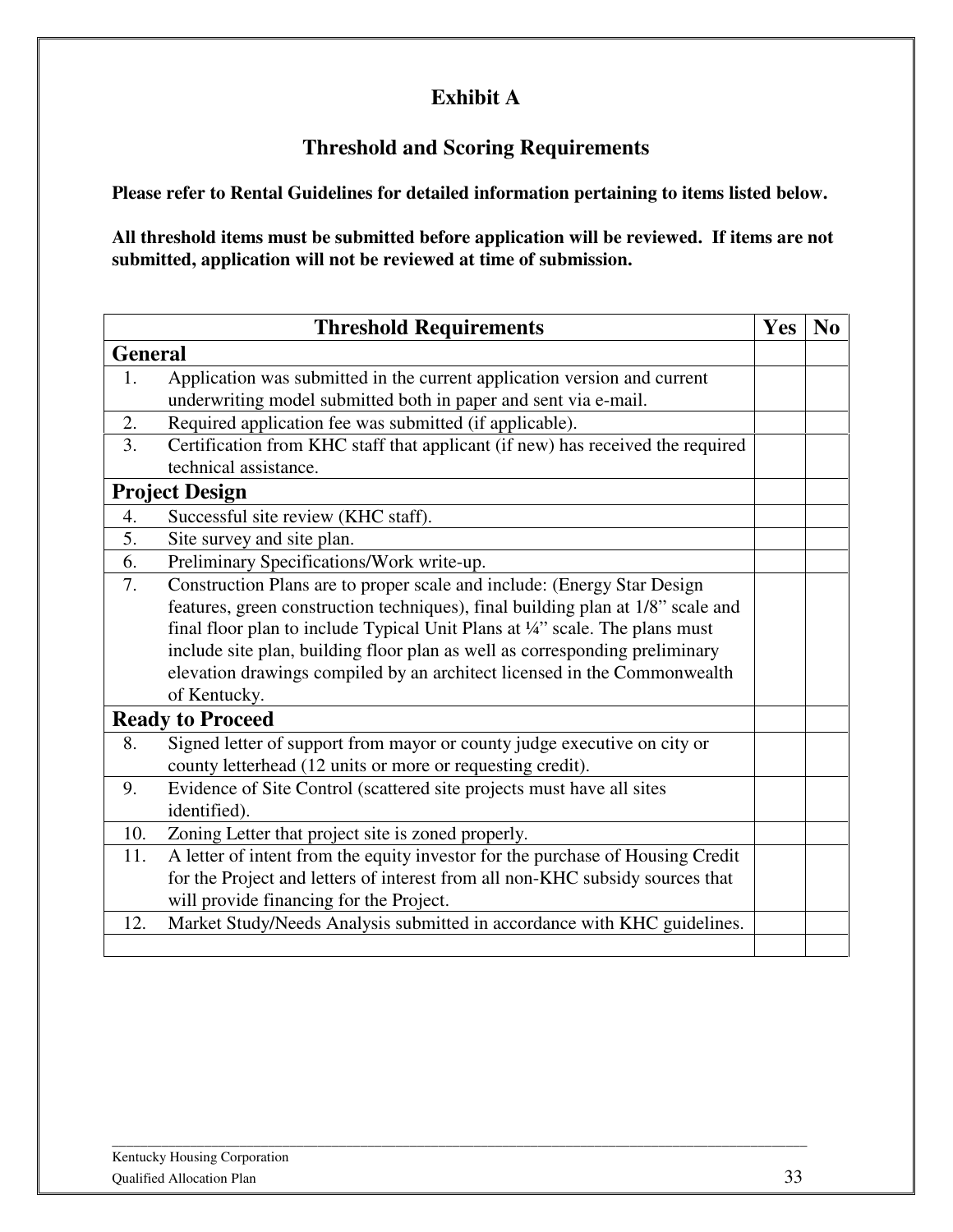## **Exhibit B**

## **Minimum Scoring Criteria**

#### **Applications must meet a minimum score of 680 in order to move forward with financial and market study review.**

|                                                         | <b>Criteria</b>                                                                                                      | <b>Points</b>          | <b>Awarded</b> |
|---------------------------------------------------------|----------------------------------------------------------------------------------------------------------------------|------------------------|----------------|
|                                                         | <b>Financial Design</b>                                                                                              |                        |                |
| 1.                                                      | Project is requesting less than 15% of total development costs                                                       | 100 points             |                |
|                                                         | in the form of a KHC grant or deferred loan.                                                                         |                        |                |
| 2.                                                      | Project meets KHC guidelines for DCR requirements without                                                            | 50 points              |                |
|                                                         | adjustments.                                                                                                         |                        |                |
| 3.                                                      | Project meets the construction-related maximum allowable                                                             | 50 points              |                |
|                                                         | fees with the correct limits without adjustments.                                                                    |                        |                |
| 4.                                                      | Project is within KHC's cost containment limits without                                                              | 50 points              |                |
|                                                         | adjustments.                                                                                                         |                        |                |
| 5.                                                      | Operating, management fees, reserve for replacement, vacancy                                                         | 50 points              |                |
|                                                         | rates and operating deficient reserves fall within KHC's                                                             |                        |                |
|                                                         | requirements without adjustments.                                                                                    |                        |                |
| 6.                                                      | Commitment Letters demonstrating firm intent from the                                                                | 100 points             |                |
|                                                         | Equity Investor and any other sources of project funding. The                                                        |                        |                |
|                                                         | Letters should include all terms and conditions; pay-in                                                              |                        |                |
|                                                         | schedules, etc.; and where applicable have been executed by                                                          |                        |                |
|                                                         | all parties.* Example Commitment Letter in Exhibit C                                                                 |                        |                |
| 7.                                                      | Rent Restrictions: Rent Restrictions are based upon the                                                              |                        |                |
| published housing credit rents. As applicable, check on |                                                                                                                      |                        |                |
|                                                         | selection in each category.                                                                                          |                        |                |
|                                                         | I. 60% Rent Restrictions                                                                                             |                        |                |
|                                                         | a. 100% of the units are rent restricted to the 60% level                                                            | 20 points              |                |
|                                                         | b. 75% of the units are rent restricted to the $60\%$ level                                                          | 15 points              |                |
|                                                         | c. 50% of the units are rent restricted to the 60% level                                                             | 10 points              |                |
|                                                         | d. $25\%$ of the units are rent restricted to the $60\%$ level                                                       | 5 points               |                |
|                                                         | II. 50% Rent Restrictions                                                                                            |                        |                |
|                                                         | 100% of the units are rent restricted to the 50% level<br>a.                                                         | 55 points              |                |
|                                                         | 75% of the units are rent restricted to the 50% level<br>b.<br>50% of the units are rent restricted to the 50% level | 35 points<br>20 points |                |
|                                                         | $\mathbf{c}$ .<br>d. $25\%$ of the units are rent restricted to the 50% level                                        | 10 points              |                |
|                                                         | III. 30% Rent Restrictions                                                                                           |                        |                |
|                                                         | 100% of the units are rent restricted to the 30% level<br>a.                                                         | 100 points             |                |
|                                                         | 75% of the units are rent restricted to the 30% level<br>b.                                                          | 75 points              |                |
|                                                         | 50% of the units are rent restricted to the 30% level<br>$\mathbf{c}$ .                                              | 50 points              |                |
|                                                         | d. $25\%$ of the units are rent restricted to the 30% level                                                          | 25 points              |                |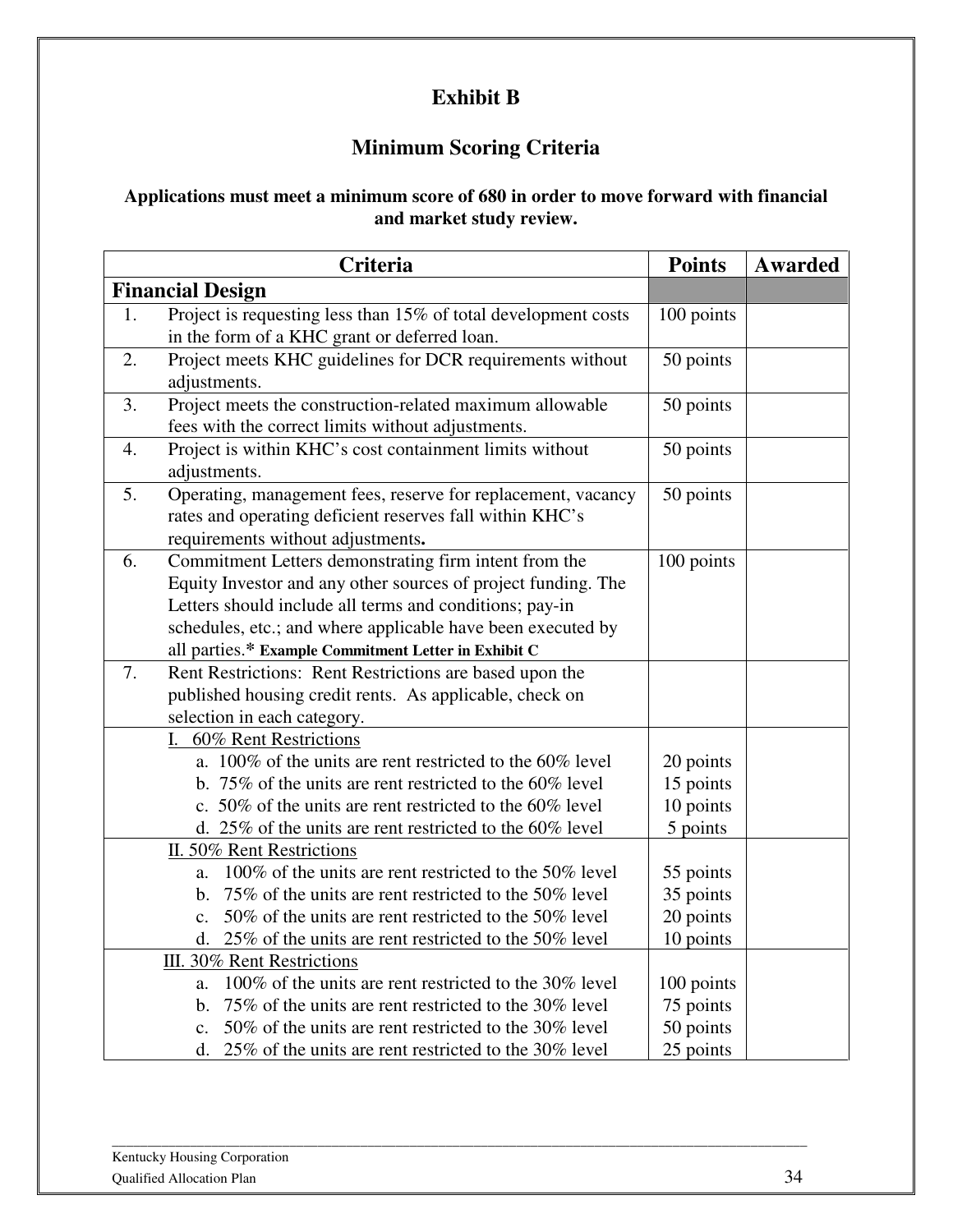| <b>Capacity of Development Team</b>                                                                                                                                                                                                                                                                                       |           |
|---------------------------------------------------------------------------------------------------------------------------------------------------------------------------------------------------------------------------------------------------------------------------------------------------------------------------|-----------|
| 8.<br>No member of the development team in the past three years<br>has had uncorrected noncompliance issues for more than six<br>months from the close of the correction period.<br>Noncompliance for issues considered acts of GOD or for<br>reasons beyond the owners control may be excluded, as<br>determined by KHC. | 50 points |
| No member of the development has properties that do not pass<br>9.<br>the Uniform Physical Condition Standards (UPCS), Housing<br>Quality Standards (HQS) or REAC standards.                                                                                                                                              | 50 points |
| No member of the development team has had projects that<br>10.<br>requested extensions for debt service and/or forbearance but<br>are not in default.                                                                                                                                                                     | 50 points |
| No member of the development team has had any projects that<br>11.<br>have been in or are in foreclosure.                                                                                                                                                                                                                 | 50 points |
| No member of the development team has had<br>12.<br>outstanding/unresolved audit or asset management findings.<br>This includes maintaining appropriate balances in reserves for<br>replacement accounts as indicated in approved funding<br>documents and submission of financial/occupancy data as<br>requested.        | 50 points |
| No member of the development team has been involved with a<br>13.<br>project awarded funding prior to December 31, 2007 for which<br>the project has not been placed in service or all closed out<br>documentation has not been received.                                                                                 | 50 points |
| No member of the development team in the development<br>14.<br>process in the last three years has had funds recaptured by<br>KHC.                                                                                                                                                                                        | 50 points |
| <b>Total Amount of Points</b>                                                                                                                                                                                                                                                                                             | 850       |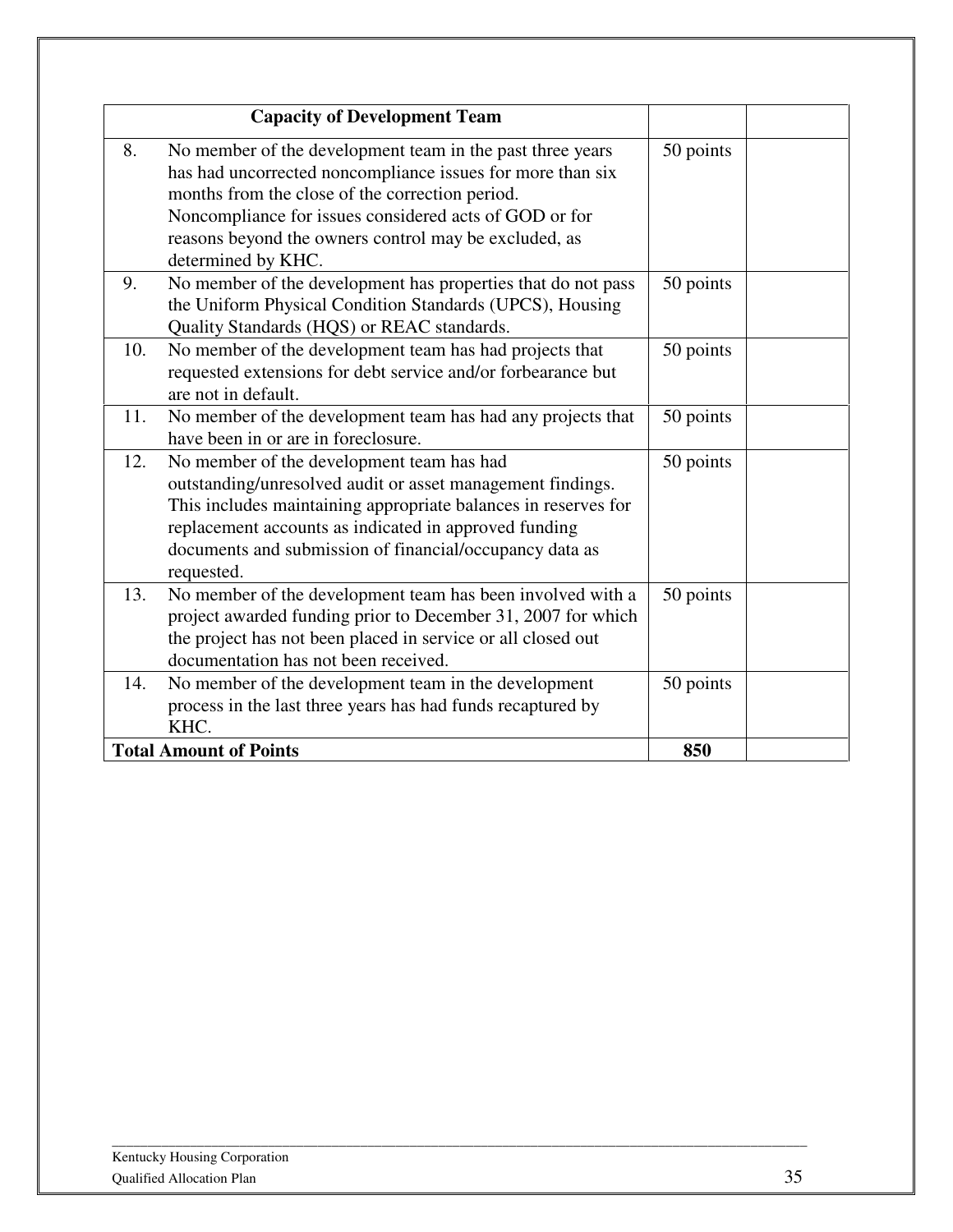## Exhibit C

## **SAMPLE COMMITMENT LETTER**

#### XYZ EQUITY FUND FOR HOUSING LIMITED PARTNERSHIP XIX-A Address City, State Zip Code

#### EQUITY COMMITMENT LETTER

\_\_\_\_\_\_\_\_\_, 2009

NAME ADDRESS

Subject: PROJECT NAME

Salutation:

I am pleased to inform you that the XYZ Equity Fund for Housing Limited Partnership XIX-A, a limited partnership (the "Fund"), has agreed to purchase, subject to the terms and conditions set forth herein, a 99.9% limited partner interest in PROJECT ("Partnership"). This letter and the exhibits attached hereto, in addition to an Amended and Limited Partnership Agreement ("Agreement"), to be mutually agreed to by the partners, set forth the terms and conditions upon which the Fund will purchase the limited partner interest.

This commitment letter is based on assumptions and information, including estimates of Project costs and debt financing provided by the Developer (defined below), which financial information is summarized in Exhibit A attached hereto. The amount and timing of the Fund's capital contributions are subject to change as the assumptions and information changes.

## **1. PROJECT DESCRIPTION:**

Project: A <u>unit project</u> consisting of the new construction of a [single, three-story elevator] building located in CITY, COUNTY, STATE ("Project"). All \_\_\_ of the units  $(\%)$  will be dedicated to [population served] and qualified for the low income housing tax credit ("Credit") as provided for in Section 42 of the Internal Revenue Code of 1986, as amended (the ''Code'') and the 40%/60% Minimum Set-Aside Election was made to the Kentucky Housing Corporation (KHC). In addition, the Partnership has committed to execute restrictive covenants that rents for 10% of the units will remain affordable to households with incomes at or below 35% of the area median income (AMI) and that 60% of the units will remain affordable to households with incomes at or below 50% of the AMI and that 40% of the units will remain affordable to households with incomes at or below 60% of the AMI through the compliance period (estimated to be 16 years from the Placed in Service date). In addition, the Partnership will operate the project in accordance with any applicable HUD or other federal regulations.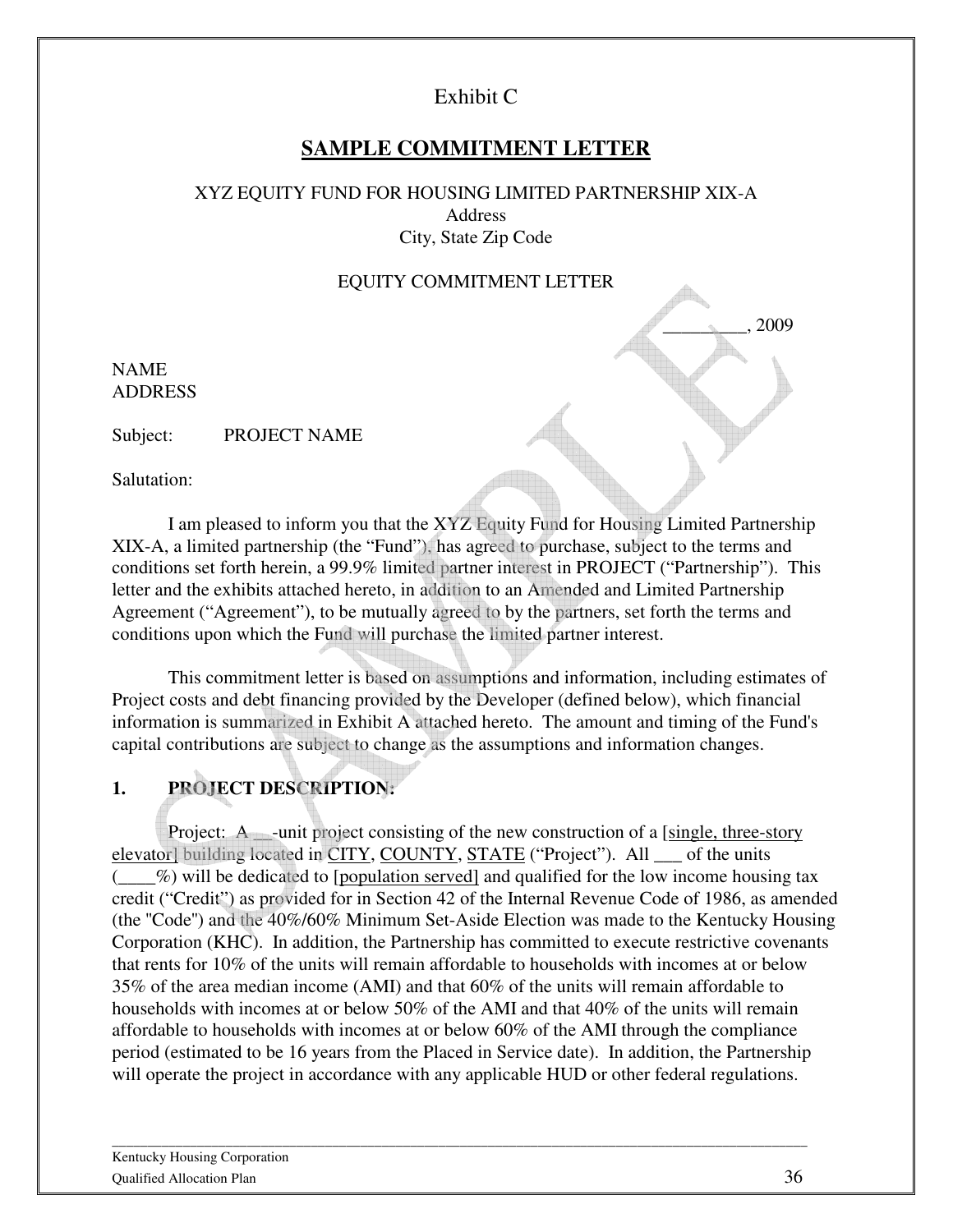The development team consists of the following members:

Sponsor:

Managing General Partner:

Co-General Partner [for Profit Corporation owned by Sponsor and other non-profit]:

Limited Partner: The Fund will be admitted as 99.9% Limited Partner in the Partnership. Subject to applicable securities laws, the Fund reserves the right to sell or otherwise transfer up to 100% of the Limited Partner interest to another investor or investors upon such terms as the Fund deems appropriate, including sharing all necessary due diligence required for that investor's underwriting and approval process. The Sponsor and Partners agree to execute such documents as are necessary to admit additional investor member(s) into the Partnership and to otherwise cooperate in such admission.

Developer:

Accountant:

Architects:

Review/Inspecting Architect: To be determined by, contracted with, and compensated by the Fund.

 General Contractor: The General Contractor who will oversee the building of the project is **is** The construction contract must be a fixed price contract, acceptable to the Limited Partner(s). A bond or letter of credit is not required unless required by the construction lender.

Management of Project:

Guarantors:

The financing consists of:

Permanent Loan: The first mortgage in the amount of \$\_\_\_\_\_\_\_\_\_\_\_\_\_\_\_\_\_\_\_\_\_ will be provided by This will be loaned to the Partnership at \_\_\_% for 30 years.

The second mortgage in the amount of  $\$\$ is to be provided by the This will be loaned to the Partnership at  $\%$  [the Applicable Federal Rate in the month of closing (currently 4.26% for August 2009)] for the latter of 35 years, or such longer term as necessary to satisfy the residual analysis done by the Fund. Repayment of this loan will be contingent upon available cash flow only.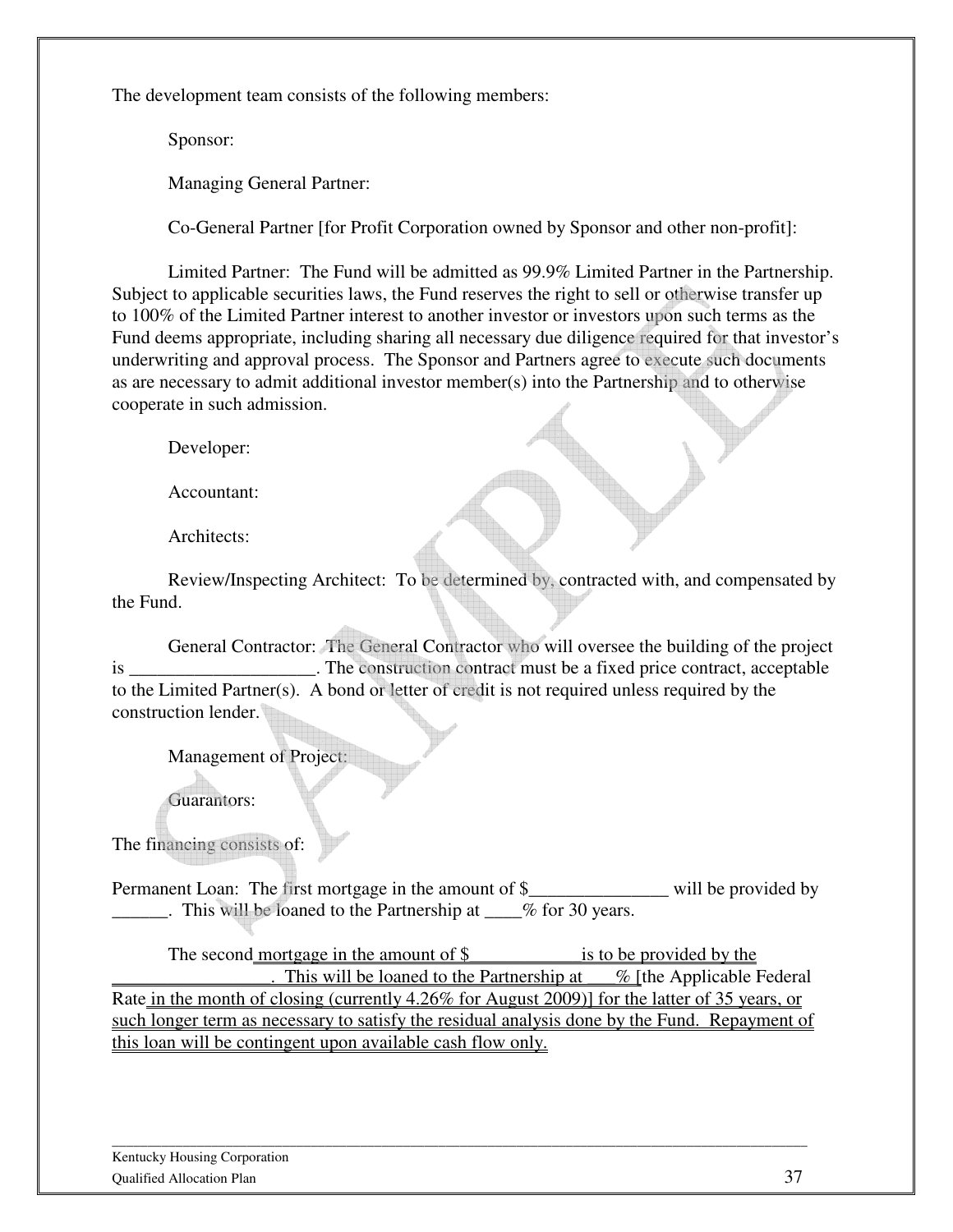The third mortgage in the amount of \$\_\_\_\_\_\_\_\_\_\_\_\_\_ will be provided by HOME funds from KHC. This will be loaned to the Partnership at  $\frac{6}{\sqrt{6}}$  [the Applicable Federal Rate in the month of closing (currently 4.26% for August 2009)] for the latter of 35 years, or such term as necessary to satisfy the residual analysis done by the fund. Repayment of this loan will be contingent upon available cash flow.

Construction Loan: A construction loan in the approximate amount of  $\$\$  to be provided by or another lender acceptable to the Fund for a term of up to \_\_\_\_ months and an interest rate of %.

Equity Bridge Loan / Construction Deposit Loan: the project applied for and received an Equity Bridge Loan and a Construction Deposit Loan from \_\_\_\_\_\_\_\_\_\_. The Bridge Loan will be in the amount of \$\_\_\_\_\_\_\_\_ dollars with an interest rate of  $\frac{1}{\sqrt{2}}$  per annum with a term of \_\_\_\_\_\_\_ years (payment based on a \_\_\_\_ year mortgage loan amortization schedule). \_\_\_\_\_\_\_\_ ( ) equal payments of  $\frac{1}{2}$  will be made annually for \_\_\_\_\_\_\_\_ ( ) years. The Construction Deposit loan will also be in the amount of \$\_\_\_\_\_\_ dollars.

Other sources of funding include a deferred developer fee of \$\_\_\_\_\_\_\_\_\_\_\_\_\_\_\_\_\_\_\_

#### **2. PAYMENT AND PURCHASE PRICE:**

As more fully provided hereinafter and in the Agreement to be executed, the Purchase Price is subject to reduction in certain circumstances, including without limitation, if the Credits actually allocated to the Partnership are less than the Projected Credits, or if the Schedule of Events set forth below is not satisfied.

Schedule of Events: This commitment letter, including the amount of the Purchase Price, is based upon the following schedule of events:

Partnership Closing:

Construction Start-up:

Issuance of Certificate of Occupancy (or equivalent) for all Buildings

100% Qualified Occupancy after Rehab

If the Partnership fails to complete any of the foregoing by the applicable date, the Fund may, at its sole option and discretion, revoke or modify this commitment letter, including, in the event the Fund elects to modify this commitment letter, reduce and/or change in timing of payments of the Purchase Price.

Purchase Price: The Limited Partner(s) will purchase a 99.9% interest in the Partnership for a total purchase price not to exceed \$\_\_\_\_\_\_\_\_\_\_\_\_\_\_\_\_\_ ("Purchase Price"). The Purchase Price is based upon a projected annual Low-Income Housing Tax Credit of no less than \$\_\_\_\_\_\_\_\_\_\_\_\_ (the "Projected Credit"). Further, the Purchase Price is based upon the accuracy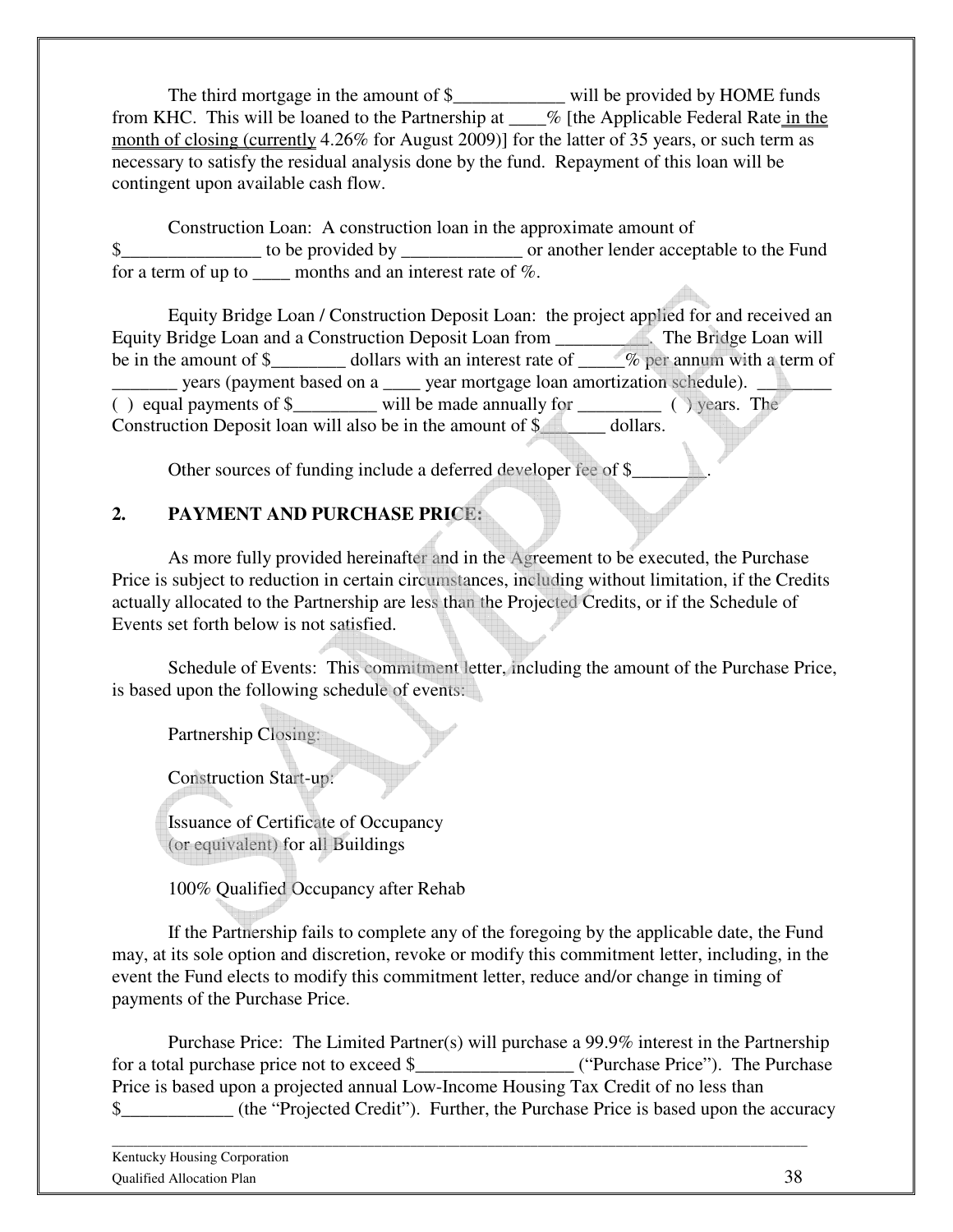of the information and assumptions set forth in Exhibit A, the Developer obtaining adequate funding sources to ensure the successful construction and permanent phases of the Project, consistent with the sources and uses schedule and cash flow schedule attached in Exhibit A, and the assumption that all permanent financing for the Project will be non-recourse with respect to the Partnership.

Payment: The Purchase Price will be paid by the Limited Partner(s) at the following times and subject to the conditions set forth below and elsewhere in this commitment letter and the exhibits hereto:

- A.  $1<sup>st</sup> PAYMENT of $ _______ from the Fund (all toward the Developers Fee)$ upon the latter of (a) XXXX, 2009; (b) closing; (c) receipt by the Investor Member of documentation satisfactory to the Investor Member that the project has satisfied the  $10\%$  test; (d) receipt of the Funding Agreement from  $\qquad$  for; (e) satisfaction of all items contained in Section 11, "Other Conditions to Closing"; and (f) commencement of construction.
- $B<sub>1</sub>$  $2<sup>nd</sup> PAYMENT of $_________ from the Fund (including $ toward operating)$ reserves and \$ toward the Developers Fee) upon the latter of xxx, 2010 and: (a) receipt by the Partnership of certificates of occupancy (or equivalent) for each building in the Project; (b) receipt by the Fund of a certification from the Fund's Review/Inspecting Architect that all buildings and the sites have been completed according to the plans and specifications and are ready for occupancy; (c) readiness for closing/conversion of the permanent loan in the opinion of the Fund; (d) receipt by the Limited Partner(s) of the Partnership's 2008 (if applicable) and 2009 tax returns; (e) a certification by the Managing General Partner that its representations and warranties identified in the Agreement remain true and correct, (f) the Managing General Partner shall have certified to the Limited Partner(s) that it has fully complied with all of the covenants and obligations set forth in the Agreement; (g) receipt of evidence of the release of all mechanics liens; (h) receipt of a cost certification stating the expected eligible basis has been achieved and is adequate to deliver the tax credits allocated to the Project; [(i) receipt of Part III approvals from the State Office of Historic Preservation;] and (j) satisfaction of the conditions for the previous installment.
- C.  $3<sup>rd</sup> PAYMENT of $$  from the Fund (all toward the Developers Fee) on the latter of: (a) XXXX, 2010; (b) receipt by the Fund of copies of the Project's tenant certifications evidencing that the Project has been fully leased to qualified tenants; (c) an estimate of any first year full year Tax Credit adjuster; (d) receipt of final approved IRS form 8609; and (e) satisfaction of the conditions for the previous installments.
- D. 4<sup>th</sup> PAYMENT of \$\_\_\_\_\_\_\_ from the Fund (\$ toward the Operating Reserve and \$ to the Developers Fee) on the latter of xxxxx, xx, 2011 and receipt by the Fund of the Partnership's 2009 and 2010 tax return, and satisfaction of the conditions for the previous installments.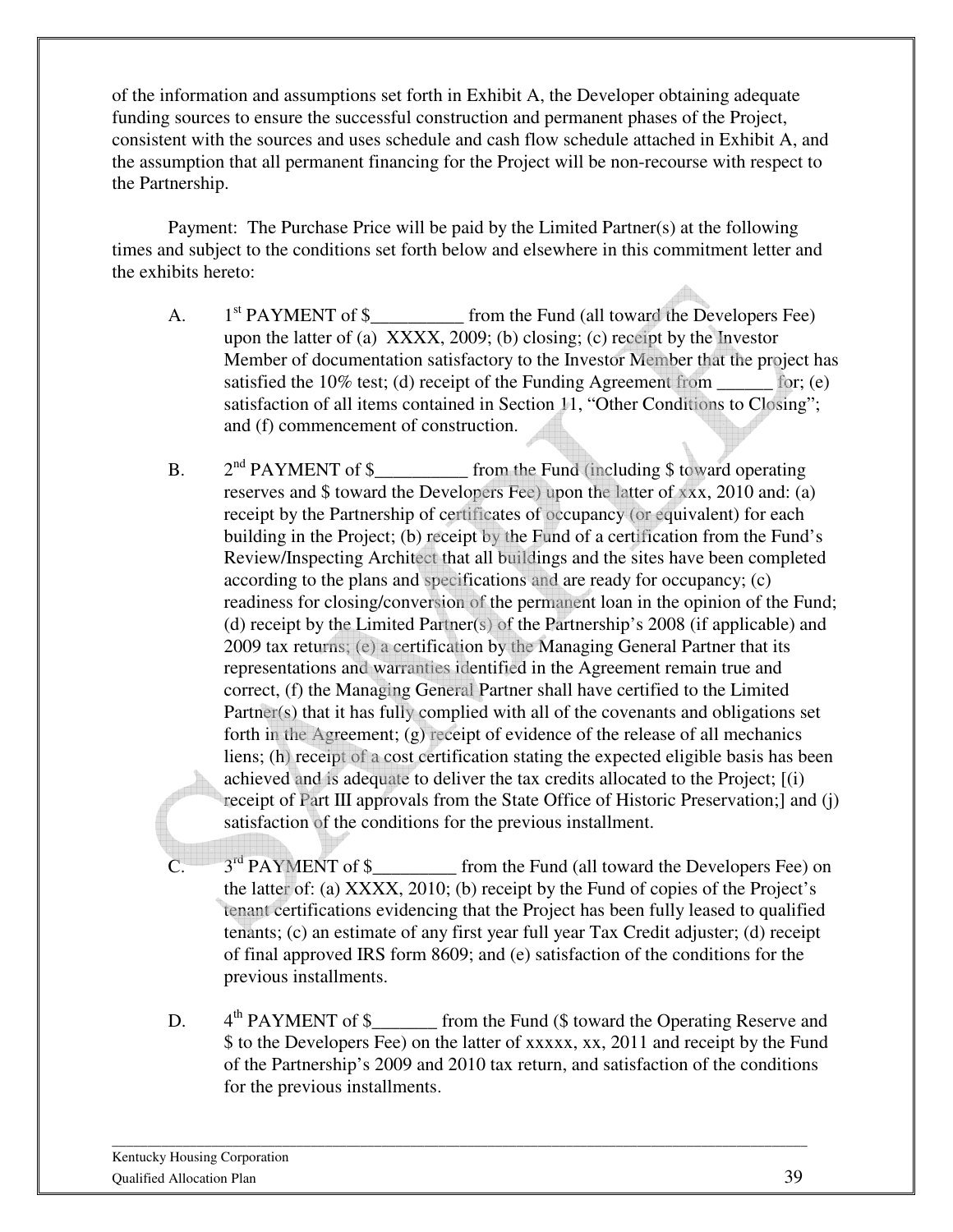E.  $5<sup>th</sup> PAYMENT of $ _______ from the Fund (all toward the Operating Reserve)$ upon the latter of xxxxx, xx, 2012, and receipt by the Fund of the Partnership's 2011 tax return, and satisfaction of the conditions for the previous installments.

## **3. CREDIT ADJUSTER:**

- A. As stated above, the Fund's capital contribution to the Partnership shall be decreased if, upon completion of the Project construction and receipt of the cost certification by the Accountant, the maximum available Tax Credits are less than 100% of the Projected Tax Credits. In such an event, the Fund's capital contribution shall be reduced by, or the Developer shall be obligated to pay the Fund, \$0.XX cents [factor \$0.xx in adjuster] for each dollar by which the actual Tax Credit falls short of the Projected Tax Credit. In addition, the Developer shall pay to the Fund the amount recaptured, and penalties and interest payable to the IRS, as a result of any recapture of Tax Credits.
- B. In addition to the foregoing, in the event that Projected Tax Credits are not available to the Fund for the anticipated first credit year (2010) in the amount of \$XXXX (as such amount may be adjusted to reflect any adjuster pursuant to the preceding paragraph), the Fund's capital contribution shall be reduced by, or the Developer shall be obligated to pay the Fund, \$0.XX cents [factor \$0.XX in adjuster] for each dollar that the Projected Credits are not available in such  $year(s)$ .
- C. If at any time after the third Tax Credit year, the actual Tax Credit is less than the Projected Tax Credit or if there is recapture (as defined in Section 42 of the Code) of Tax Credit at any time, then the Limited Partner's capital contribution will be reduced by or the Managing General Partner shall pay to the Fund 100% of the reduction or recapture of Tax Credits (the "Tax Credit Adjuster Amount").
- D. The adjusters referenced in paragraphs A, B, and C above shall be payable as follows:
	- 1. The Fund may offset the Credit Adjuster Amount against any unpaid installments of Purchase Price;
	- 2. The Developer and the General Partners will be obligated, jointly and severally, to pay, within 30 days of demand therefore, an amount not in excess (DEVELOPERS FEE);
	- 3. Any remaining installments of Developer Fee will be paid to the Fund;
	- 4. Any remaining Credit Adjuster Amount shall be payable as a priority distribution to the Fund out of Distributable Cash Flow or Sale and Refinancing Proceeds.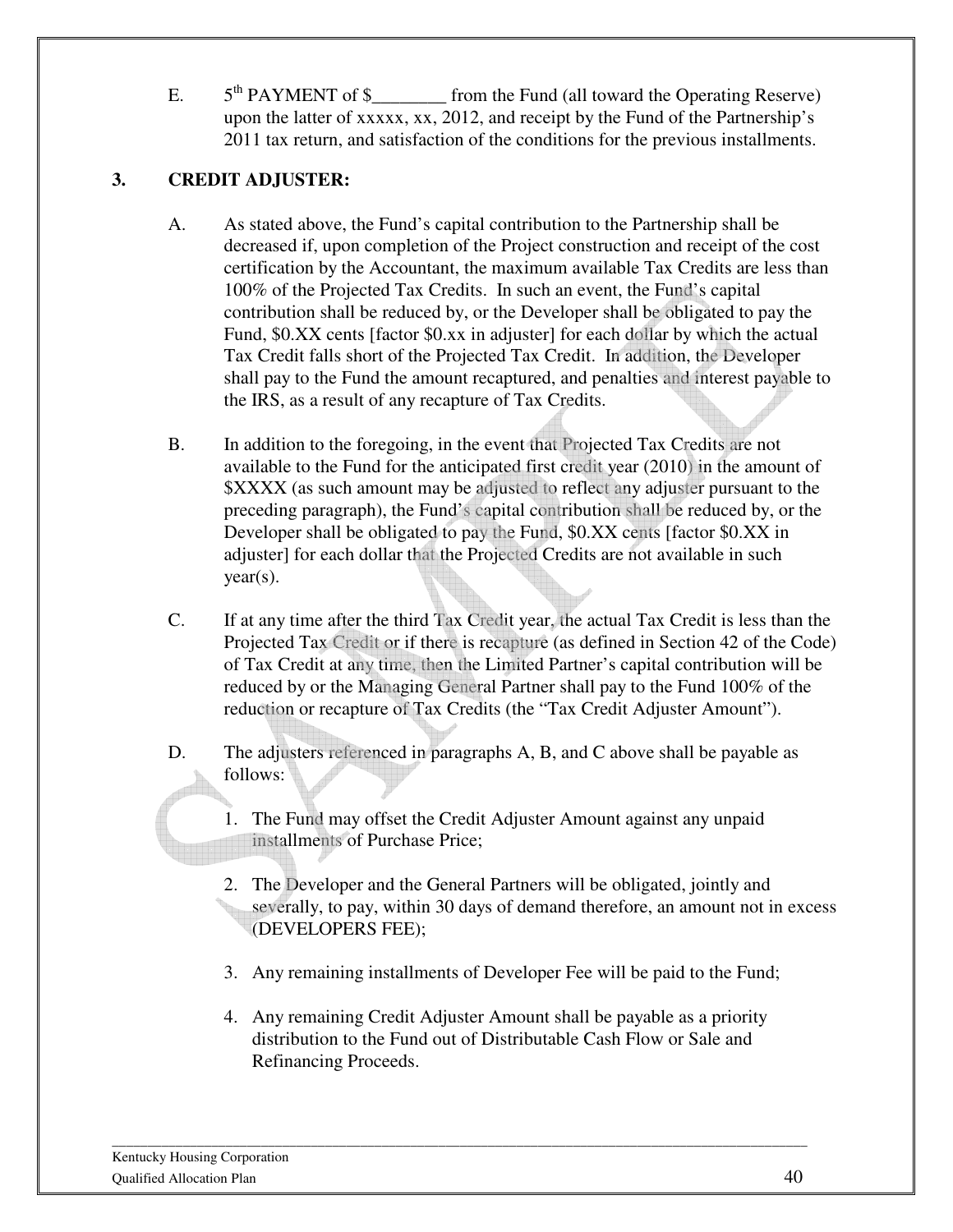E. The Developer and Sponsor shall be required, jointly and severally, to repurchase the Fund's interest for an amount equal to the Purchase Price if certain significant benchmarks are not met. Such benchmarks include, but shall not be limited to: (1) the issuance of a Certificate of Occupancy on all buildings, no later than DATE; (2) a certification by an acceptable accounting firm verifying the amount of construction and/or rehabilitation expenditures qualifying for the Tax Credit no later than April  $15<sup>th</sup>$ , YEAR; (3) the Partnership fails to comply with the requirements of §42 of the Code or the Restrictive Covenant; or (4) the project does not meet its Minimum Set-Aside.

#### **4. RIGHTS OF LIMITED PARTNER(S):**

The Fund as Limited Partner in the Partnership, will have numerous rights with respect to the Partnership as set forth in the Limited Partnership Agreement. These rights shall include the right to remove the Developer or General Partner for just cause, including, but will not be limited to, the failure to provide the Projected Tax Credit or any fraud, gross negligence or intentional misconduct on the part of the General Partner or Developer; any transaction outside of the ordinary course of the Partnership's business; failure to comply any restrictive covenant that is to be placed on the project, and failure to provide monthly and quarterly reporting in a timely manner.

#### **5. DEVELOPER, MANAGING GENERAL PARTNER & GENERAL CONTRACTOR GUARANTEES:**

Each General Partner and the **Figure 1**, [and its principals] will provide the following joint and several guarantees:

- A. A guarantee of the completion of construction of the Project in accordance with plans and specifications approved by the Fund and an acceptable construction lender and the Fund, and a guarantee of all amounts necessary to achieve construction completion and to pay any operating deficits prior to 100% qualified occupancy of the Project. Any payments made under this guarantee shall not constitute loans or capital contributions to the Partnership, but shall be considered guaranteed income to the project.
- B. A guarantee of any tax credit adjusters as provided in the "Tax Credit Adjuster" section above.
- C. A guarantee to fund any permanent loan or other financing as follows: if any source of financing is less than expected, the Developer and the General Partners shall be obligated, jointly and severally, to loan an amount equal to such shortfall to the Partnership upon the terms and conditions no less favorable to the Partnership than the Permanent Loan. Such sources shall be acceptable to the Fund, shall include a source of fixed rate financing for a period of at least 18 years and shall be agreeable to the conditions contained within this commitment letter.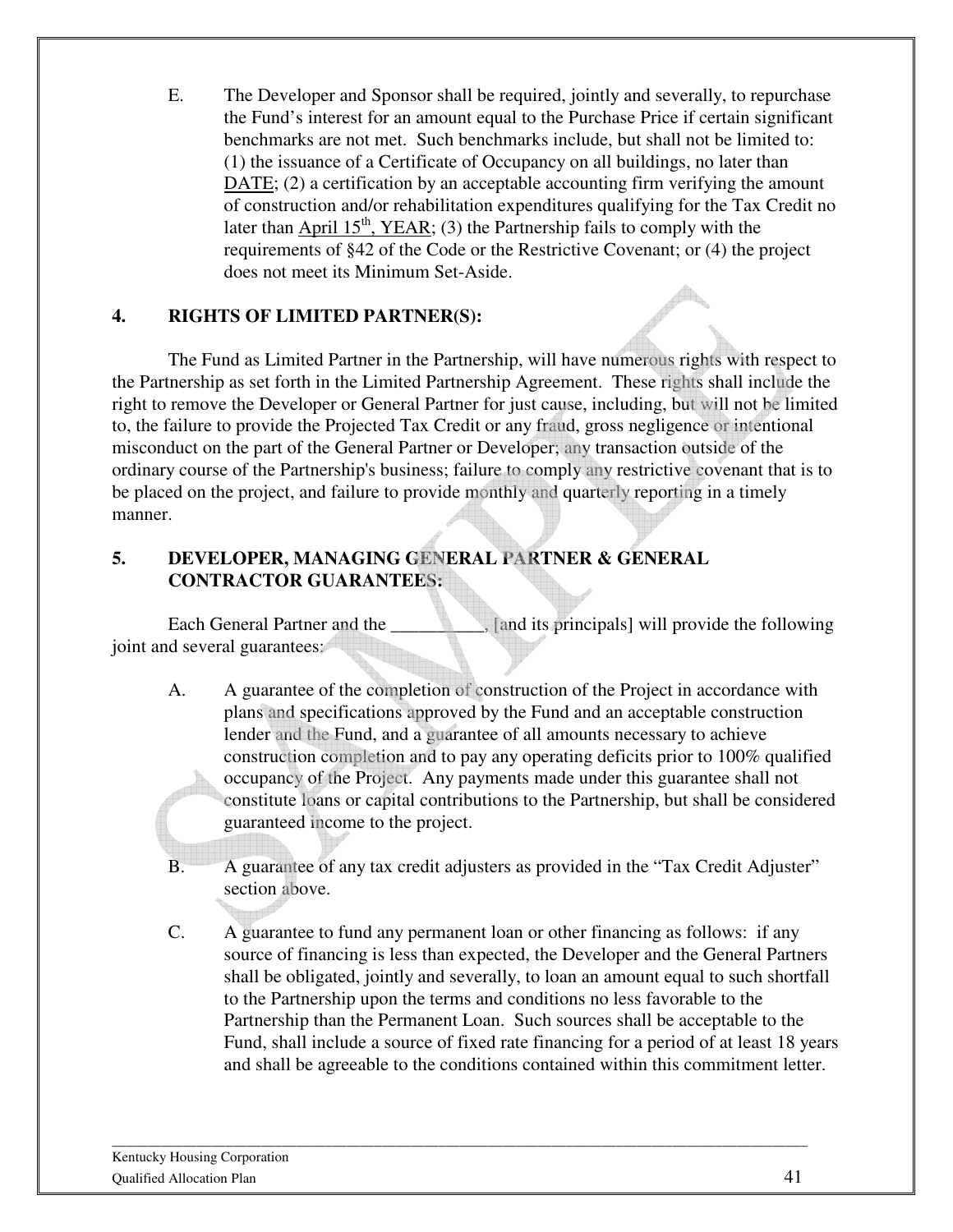- D. An Operating Deficit Guarantee commencing on the date of 100% qualified occupancy of the Project, in an amount of \$\_\_\_\_\_\_\_\_ to fund or pay operating deficits incurred by the Partnership and current liabilities and required reserves of the Partnership in excess of the Operating Reserve Account (defined below). The Operating Guarantee shall remain in place until the Operating Reserve is 100% funded and the latter of 10 years or when, for a period of 24 consecutive months, the Project has averaged a debt service coverage ratio (DCR) **[or income/expense ratio**] of at least 1.20:1. DCR is defined in paragraph 11. Funds from the Operating Reserve Account will be used first, at a value up to 50% of the required reserve amount, with the next 50% being funded from the Operating Deficit Guaranty. Any deficit funding requirement after the Guaranty amount will then revert to the remaining balance of the Operating Reserve Account. Continuing operating deficits shall be funded from the Guaranty. Any payments made under this guarantee shall not constitute loans or capital contributions to the Partnership, but shall be considered guaranteed income to the Partnership.
- E. A guarantee that the Managing General Partner has and will maintain sufficient net worth to meet the requirements of the Fund. It is anticipated that this amount will be equal to \$25,000.

#### **6. PARTNERSHIP RESERVES:**

The Partnership shall establish the following reserves:

- A. A Replacement Reserve funded monthly at an annualized rate of \$400 per unit per year, increasing annually at a rate of 3% per year.
- B. An Operating Reserve Account, funded initially in the amount of \$XXXX from the second capital contribution), and an additional \$XXXX in each of the and \_\_\_\_\_\_ capital contributions and increased as permitted by interest income and cash flow. Use of cash flow is dictated by paragraph 7 herein.

A Lease-up/Marketing Reserve of \$XXXX shall be established out of construction sources of funds. Any amount of the lease-up reserve not used upon reaching 100% qualified occupancy will be applied to first to any outstanding deferred developer fees and then to the operating reserve.

D. Other reserves as may be required by investor would be listed here.

 These reserves shall be held in segregated interest bearing accounts (i.e., at least two accounts per company) and will be used as necessary to pay for operating deficits or capital improvements. These accounts will be controlled by the Fund. Withdrawals from these reserves shall be made only for the benefit of the Partnership and shall require the signature of the Fund (failure to obtain the required signature or provide notice will constitute an event of default). All interest earned on these accounts shall serve as additional Project income.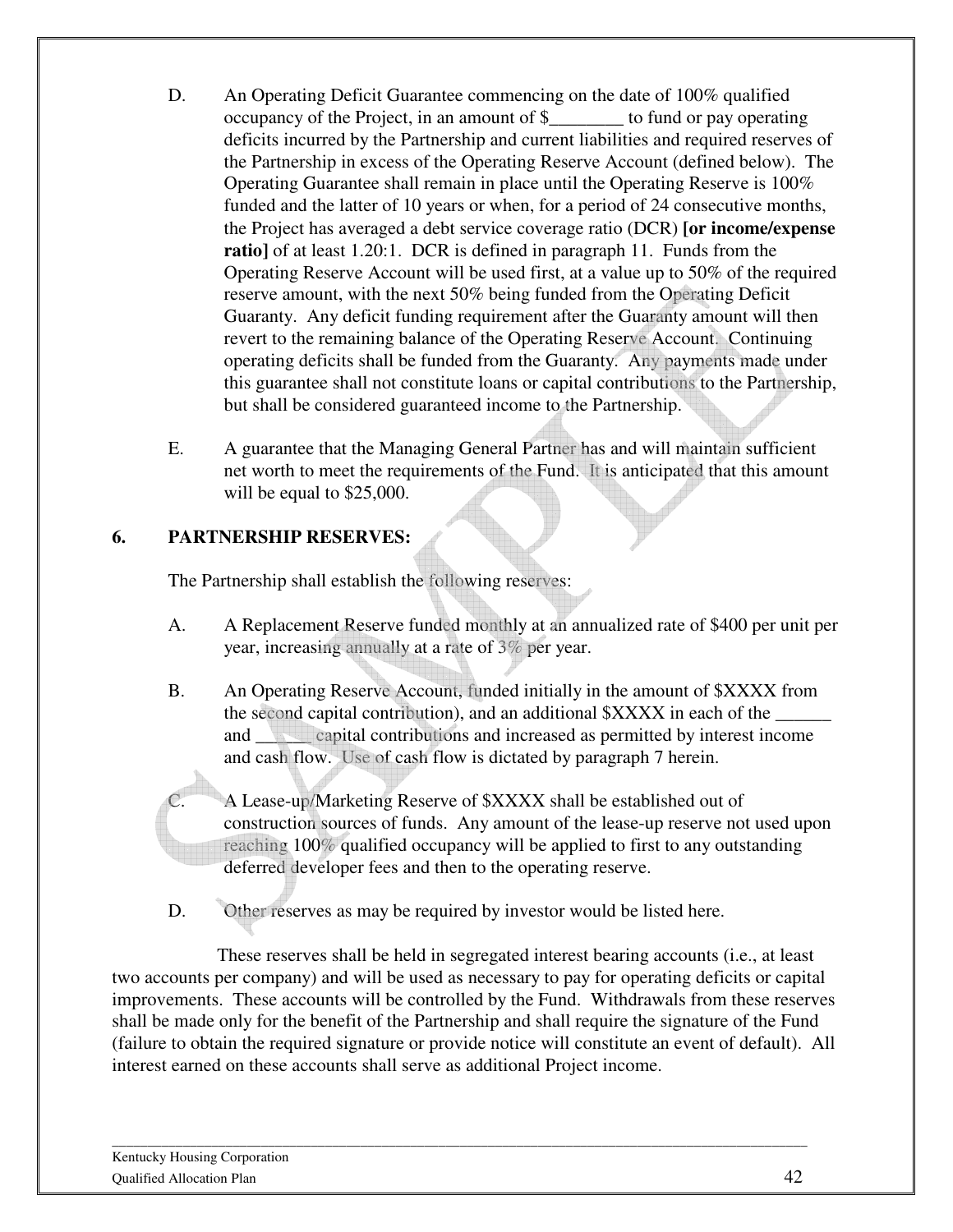#### **7. ALLOCATION OF PROFITS/LOSSES AND CREDITS:**

 Profits, losses and Credits generated by the Partnership in the ordinary course of its business shall be allocated generally 99.9% to the Limited Partner(s) and 0.1% to the General Partners.

 Cash Flow: Distributable Cash Flow for any fiscal year of the Partnership following closing/conversion of the permanent loan shall be allocated and distributed as follows:

- A. To the Fund in payment of any amounts due because of any unpaid Credit Adjuster amount;
- B. To the Limited Partner to repay any loan from the Fund to the Partnership;
- C. To repay any deferred Asset Management fees;
- D. To the Replacement Reserve and Operating Reserve Accounts, as necessary to replenish these reserves to their respective appropriate levels
- E. To the Developer in payment of any deferred or pledged developer fee;
- F. To repay any interest due or accrued and principal on the secondary loan(s);
- G. To repay any loans made by the Partners pursuant to §2.6 of the Partnership Agreement;
- H. 75% to the Managing General Partner as an incentive management fee; and
- I. 0.1% to the General Partners and 99.9% to the Limited Partner(s).

**Distributable Cash Flow** shall be defined as the gross cash receipts of the Partnership received during a fiscal year reduced by the sum of the following; (i) all principal and interest payments and other sums paid on or with respect to the Construction Loan, the Permanent Loan, or other loans to the Partnership other than the secondary loan or loans to the Partnership from the Managing General Partner and other non-amortizing loans of the Partnership directly from a governmental or municipal agency; (ii) all cash expenditures incurred incident to the operation of the Partnership's business (including, without limitation, operating expenses and capital expenditures and the Fund's Asset Management Fee); and (iii) such cash as is necessary to fund the Replacement Reserve, it being understood that to the extent there is insufficient cash to fund the Fund's Asset Management Fee and/or the Replacement Reserve, the obligation to fund the same shall accrue and be paid from future cash flow to the extent available, and such insufficiency shall not require a withdrawal from the Operating Reserve Account and/or an advancement pursuant to the Developer's Operating Deficit Guarantee. Any Distributable Cash Flow attributable to the construction period shall be available to the Developer to cover unfunded development costs, with any balance to be distributed to the Managing General Partner.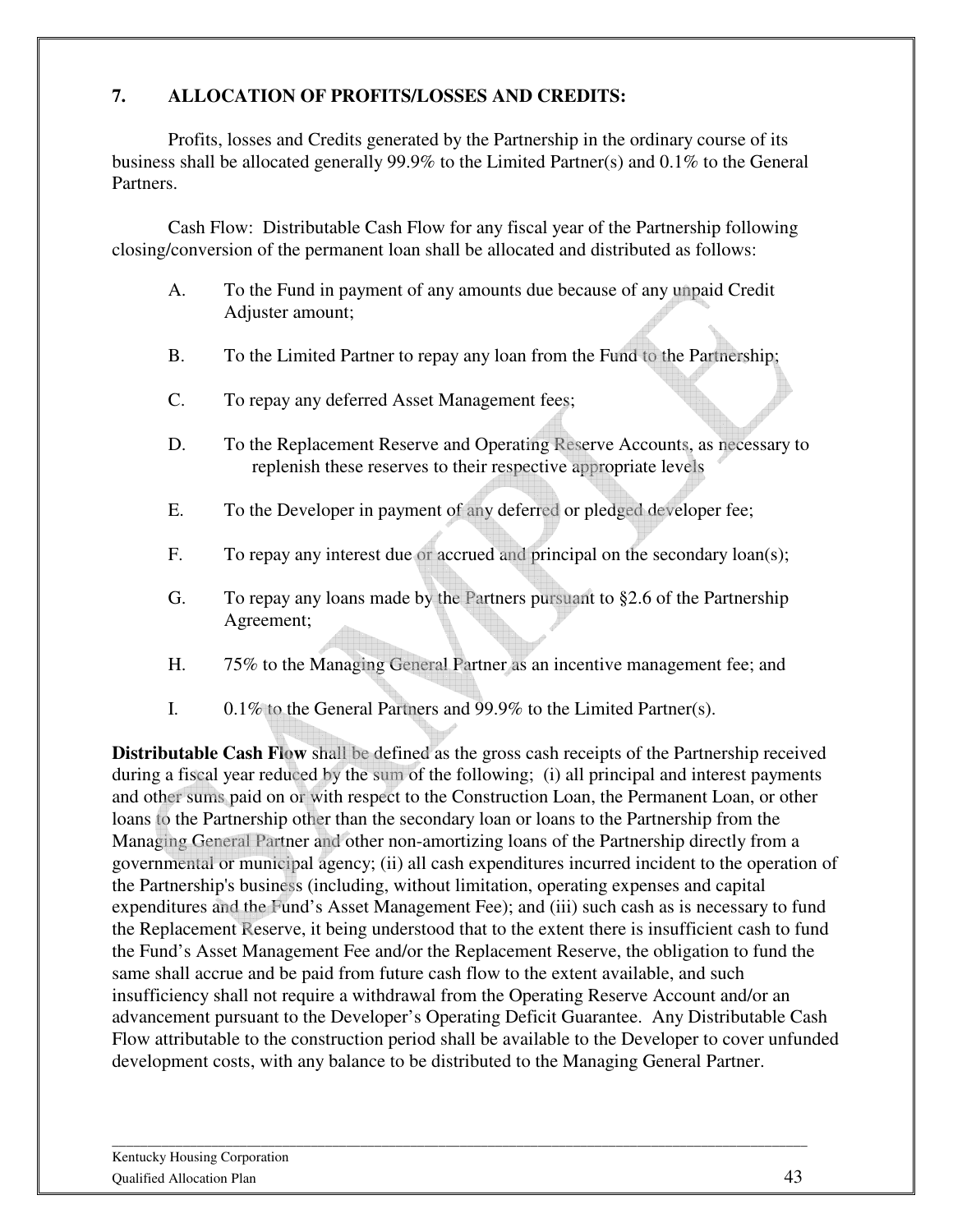Sale and Refinancing Proceeds: Net proceeds from the sale or refinancing of the Project or from the liquidation of the Partnership will be allocated (subject to certain priority allocations required by the Code and regulations promulgated there under) and distributed as follows:

- A. To the Limited Partner(s) in payment of any amounts due because of any unpaid Credit Adjuster amount;
- B. To repay any deferred Asset Management fees;
- C. To pay any exit taxes due;
- D. To the Developer in payment of any deferred developer fee;
- E. To repay the Secondary Loan(s);
- F. To the Partners to repay loans made to the Partnership pursuant to §2.6 of the Partnership Agreement; and
- G. The remainder 0.1% to the General Partners and 99.9% to the Limited Partner(s).

## **8. DISPOSITION OF THE PROJECT PROPERTY:**

It is the express objective of the Fund to identify and implement strategies to maintain projects permanently as low and moderate income housing. If the Managing General Partner agrees to maintain the property for low-income use, as defined in Section 42 of the Code, for at least a 30 year period, the property may be disposed of as follows:

1. Purchase of the Limited Partner's Interest

At the end of the Tax Credit Compliance Period, the Managing General Partner will have the option to purchase the Fund's interest in the Partnership for a price equal to the greater of (i) the appraised value of the Fund's interest, assuming that the Project remains available for continued low-income use for an additional 15 years, and (ii) for a price equal to the sum of: a) any taxes owed by the Fund that result from the sale and b) the amount, if any, which when added to benefits previously received by the Fund, will provide the Fund with its projected total benefits.

2.  $\blacksquare$  will be compensated with a 3% disposition fee for winding up the affairs of the Partnership.

## **9. PROJECT FEES:**

 Developer Fee: \_\_\_\_\_\_\_\_\_\_\_\_\_\_\_\_\_\_\_\_\_\_\_\_\_\_\_ will be paid a developer fee totaling \$XXXXX from the sources and as provided in Exhibit A. Currently, there is projected to be deferred developers fee in the amount of \$XXXXX. Therefore, the net developers' fee is projected to be \$XXXX. The amount of the deferred fee shall come out of the Developer's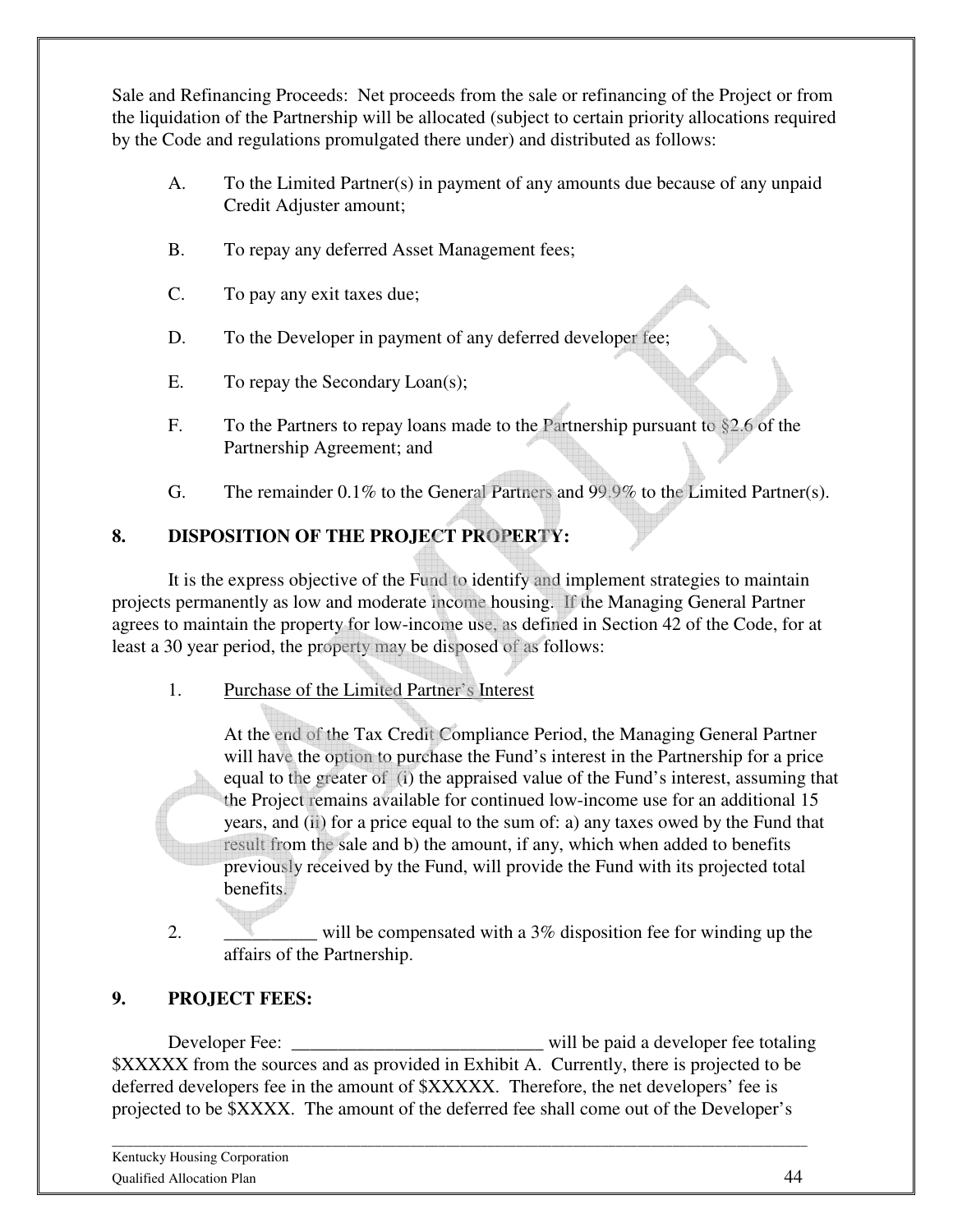portion of the fee. The Partnership will pay the developer fee based on the schedule provided in Section 2 of this letter. If any Development Fee remains unpaid ten (10) years following the date the Project is placed in service, the General Partners shall make a capital contribution to the Partnership in an amount sufficient to pay the deferred Development Fee.

An accounting fee of \$XXXX should be paid to \_\_\_\_\_\_\_\_\_\_\_\_\_\_\_\_\_\_for construction period accounting and the preparation of the cost certification.

Limited Partner Asset Management Fees: An Asset Management Fee of \$XXXXX shall be paid to  $-$  by the Company upon the latter of (a) XXXXXXXX; (b) closing;

Asset Management Fees: An \_\_\_\_\_\_ Asset Management Fee of \$XXXX shall be fully funded / paid into deposit accounts prior to KHC issuing either an 8609 or upon 100% construction completion.

Legal Fees: The identified Limited Partner(s) shall pay all legal fees of the Fund and legal fees of other Limited Partners to whom the Fund may sell a portion of its interest, incurred in connection with document preparation, due diligence and other tasks and matters necessary for the admission of the Limited Partner(s) to the Partnership. The Partnership shall pay all legal fees Managing General Partner up to the amount specified in Exhibit A; any excess shall be paid by the Managing General Partner to the extent that funds in the development budget are inadequate.

Disposition Fee: A disposition fee of 3% of any amounts payable upon the sale of the Project Property or any portion thereof shall be paid to NAME OF ENTITY on behalf of the Fund.

#### **10. OPINION OF COUNSEL:**

 The Limited Partners will require an opinion of the General Partner's counsel satisfactory to the Limited Partners on certain matters including formation of the Limited Partnership, enforceability of any promissory notes for the General Partner's net worth, limited liability of the Limited Partners, no conflict between the Partnership Agreement and other binding contracts, no litigation, etc. Tax and other legal opinions required by the Limited Partners will be provided by their counsel.

#### **11. OTHER CONDITIONS TO CLOSING:**

 In addition to the other conditions contained in this commitment letter, the Fund's acquisition of a limited partner interest in the Partnership is contingent upon the following:

- A. The execution of an Agreement in a form mutually agreeable to the parties.
- B. Approval of an executed Management Agreement between the Partnership and an acceptable property management firm.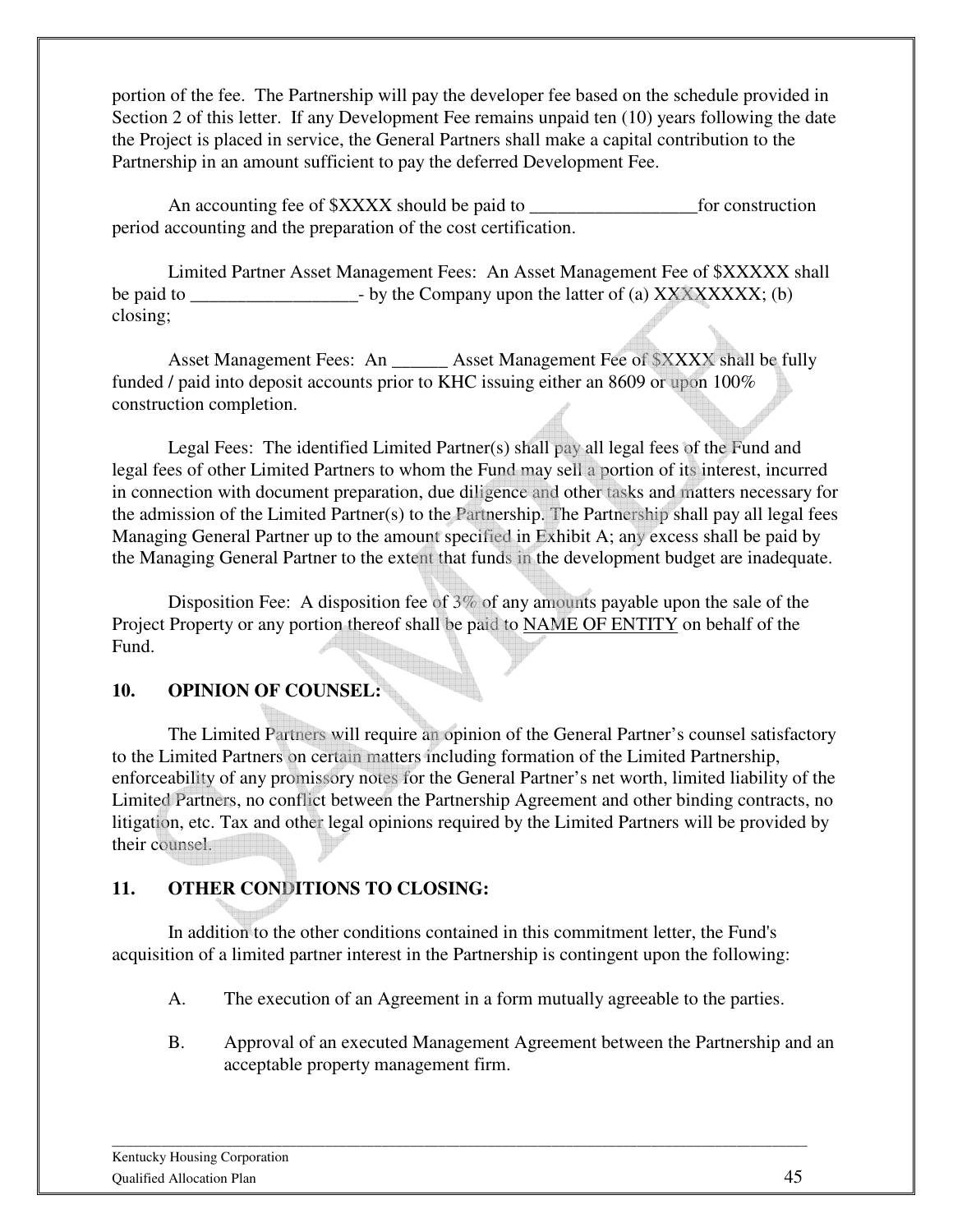- C. The execution of an acceptable Development Agreement, Pledge Agreement and Guaranty Agreement.
- D. The execution of an acceptable Deferred Development Fee Promissory Note, if applicable.
- E. An opinion of counsel acceptable to the Fund from the Managing General Partner's attorneys, who shall also be acceptable to the Fund.
- F. Approval of the final Project pro forma which will demonstrate compliance with the Fund's required investment parameters, including without limitation the development and operating budgets and a satisfactory debt service coverage ratio of not less than 1.20:1 upon stabilization.

**Debt Service Coverage Ratio** shall be defined as the gross cash receipts of the Partnership received during a fiscal year reduced by the sum of the following: (i) all cash expenditures incurred incident to the operation of the Partnership's business (including, without limitation, operating and capital expenses); and (ii) such cash as is necessary to fund the Replacement Reserve but not the Asset Management Fee or the Managing General Partner Asset Management Fee; divided by all principal and interest payments with respect to the Construction Loan, the Permanent Loan, and/or other loans to the Partnership including secondary loans with required monthly or yearly minimum payments, but excluding loans to the Partnership from the Managing General Partner or Developer. [Income/Expense Ratio shall mean the ratio of gross cash receipts to all operating costs and expenses of the Company].

- G. The Fund's review and approval of commitment letters and available loan documentation from all anticipated financing sources, including bridge financing, demonstrating to the Partners that all funds necessary to meet the Partnership's financial needs are available to the Partnership through a combination of equity, grants and non-recourse loans.
- H. HAP contracts documenting Section 8 rent subsidy for all units must be provided. The length of the contracts must exceed the term of the initial compliance period.

The Partnership having received a valid Carryover Allocation of low-income housing tax credits from KHC.

- J. The Fund's review and approval of a general construction contract with a fixed price or maximum upset price acceptable to the Limited Partner(s).
- K. The Fund's review and approval of the plans and specifications for the Project and approval of the Project sites.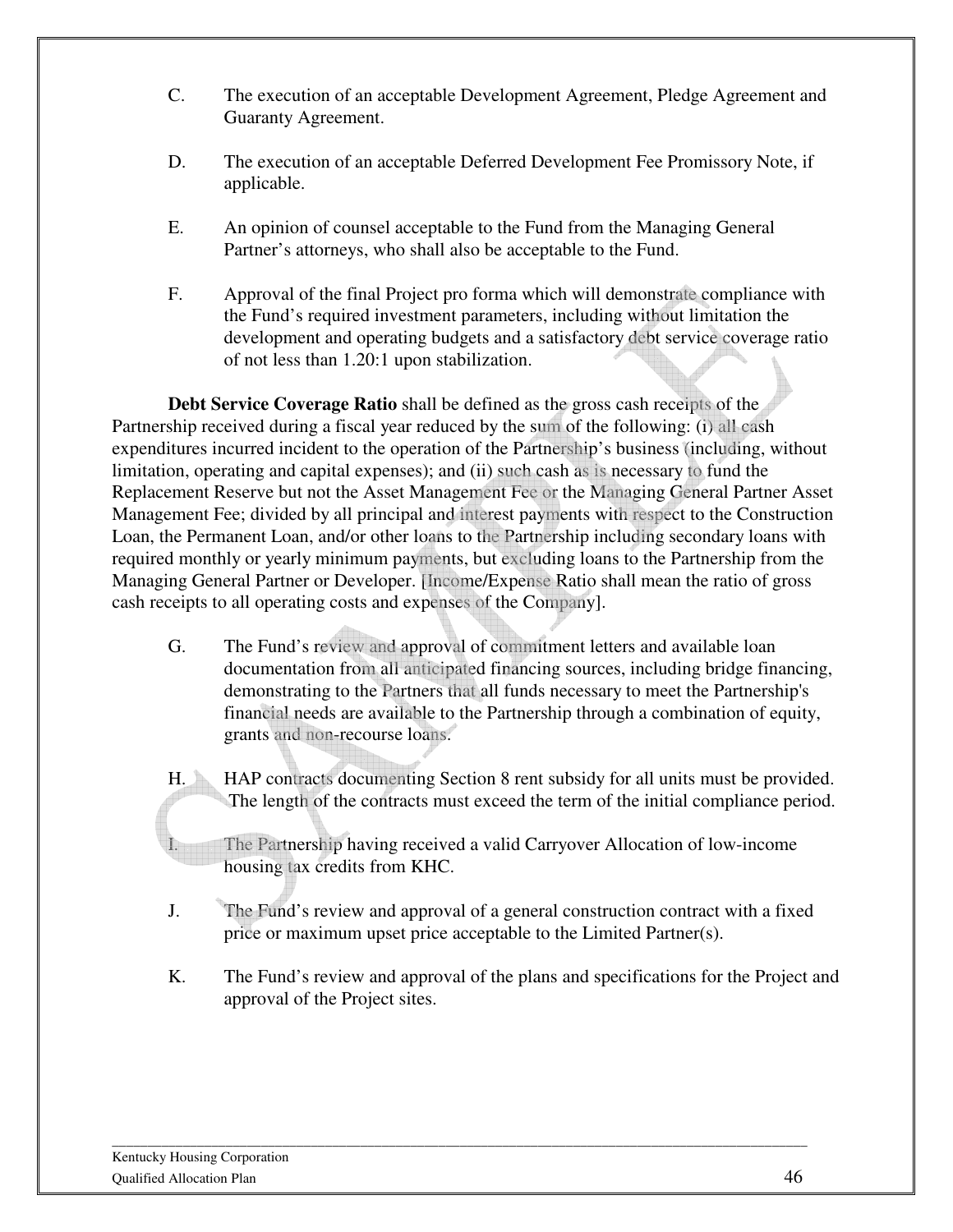- L. The Fund's review and approval of all due diligence items deemed necessary or advisable by the Fund in the reasonable exercise of their discretion including, without limitation: environmental reports, title insurance (in an amount not less than the total Project cost), liability insurance, and ALTA surveys. All due diligence items will be obtained at Partnership expense.
- M. The Fund's determination that the Project Budget attached hereto as Exhibit A can be met by the Partnership.
- N. The Fund's review and approval of all Partnership insurance policies (including flood insurance if applicable and available).
- O. The review and approval of the resumes, current financial statements and tax returns (most recent 3 fiscal years) and the real estate portfolio, including cash flows, of the Developer and its principals, including the detail thereof.
- P. The Fund's review and approval of the Partnership's bookkeeping process to be used during the construction period and during Project operation.
- Q. The Fund's review and approval of documents listed on the Closing Checklist, or other documents or items reasonably requested by the Partners. Receipt of documents not less than 10 days prior to the closing date is recommended.
- R. The Fund's right to review any items deemed necessary by the Fund as it pertains to the Project including, without limitation: the environmental reports, title insurance policy (in an amount not less than the total Project cost), the site surveys, any documentation/correspondence with KHC, any other legal documents, etc.
- S. No changes having been made to any tax laws, treasury regulations or pronouncements, or judicial decisions or treasury interpretations of any existing tax laws, treasury regulations or pronouncements, which, in the sole and absolute discretion of the Fund would materially adversely affect the Fund's investment in the Partnership.
- T. The Guarantor(s) shall provide annual financial statements in a form acceptable to the Fund within 120 days of the guarantor's fiscal year end. This requirement shall remain in effect for the duration of the operating deficit guaranty period.
- U. Final approval by Board of Directors.

## **12. COMMITMENT LETTER:**

**This commitment letter is subject to all provisions imposed upon the Fund by regulatory authorities and in the event such regulatory provisions prevent this commitment from closing as contemplated, this commitment shall become null and void. This letter is**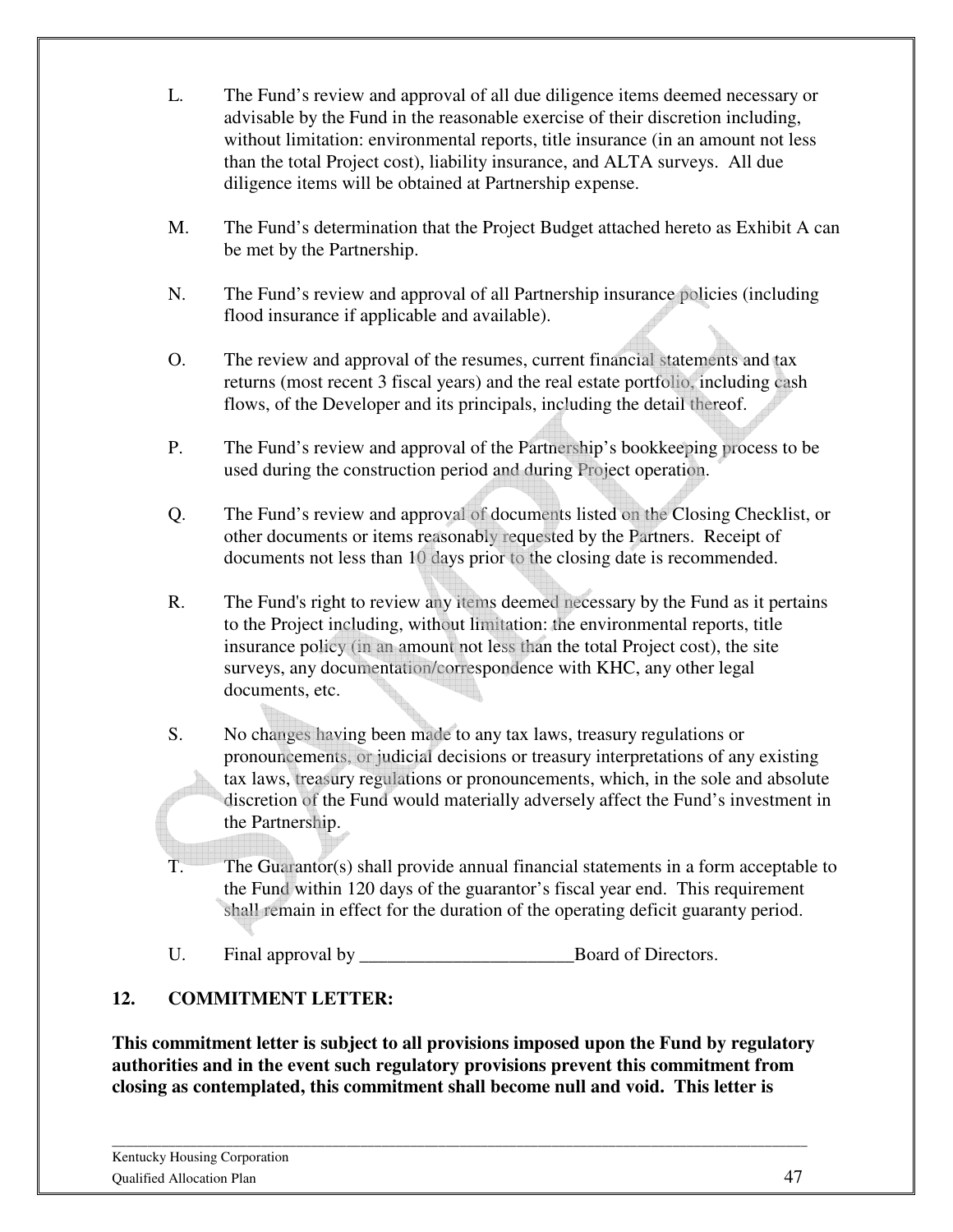**delivered to you with the understanding that neither it nor its substance shall be disclosed to any third party except those who are in a confidential relationship with you, or where the same is required by law.** 

This commitment letter sets forth the entire agreement between you and the Fund and supersedes all previous statements; agreements and representations, verbal or written provided or made by the Fund and may not be amended, modified, or modified without the Fund's prior written consent. This commitment letter may not be assigned. In the event that this transaction does not close for any reason other than a default by the Fund or the parties' inability to agree upon terms of the Agreement, then the Developer and all Guarantors will be jointly and severally responsible for the Fund's costs including, but not limited to, all legal fees incurred and all due diligence costs incurred.

If the terms and conditions of this commitment letter, including all exhibits hereto, are acceptable, please countersign this letter and return it to \_\_\_\_\_\_\_\_\_\_\_\_\_\_\_\_\_\_\_\_\_, 1121 Lexington Road, Anywhere, KY, KY 40601 before 5:00 p.m. Eastern Standard Time, **XXXXX**. This commitment letter will be null and void if not countersigned and received by the Fund by such time. If the conditions described herein with respect to the Fund's purchase of the Limited Partner interest are not satisfied within 60 days of the date of this commitment letter, (i) the Fund's commitment will, at its option, become null and void, and (ii) the Fund shall have the right to accelerate the repayment of all loans by it or the them then outstanding to the Partnership.

We look forward to working with you on this project to provide affordable housing in LOCATION.

\_\_\_\_\_\_\_\_\_\_\_\_\_\_\_\_\_\_\_\_\_\_\_\_\_\_\_\_\_\_\_\_\_\_\_\_\_\_\_\_\_\_\_\_\_\_\_\_\_\_\_\_\_\_\_\_\_\_\_\_\_\_\_\_\_\_\_\_\_\_\_\_\_\_\_\_\_\_\_\_\_\_\_\_\_\_\_\_\_\_\_\_\_\_\_\_\_\_

Sincerely,

XYZ EQUITY FUND FOR HOUSING LIMITED PARTNERSHIP XIX-A

| By: XYZ Equity Fund GP I, LLC, |  |
|--------------------------------|--|
| <b>General Partner</b>         |  |
|                                |  |

Its:  $\frac{1}{\sqrt{2\pi}}$ 

By: \_\_\_\_\_\_\_\_\_\_\_\_\_\_\_\_\_\_\_\_\_\_\_\_\_\_\_\_\_

Date:

Agreed and Accepted:

By: \_\_\_\_\_\_\_\_\_\_\_\_\_\_\_\_\_\_\_\_\_\_\_\_\_\_\_\_

Developer/Guarantor